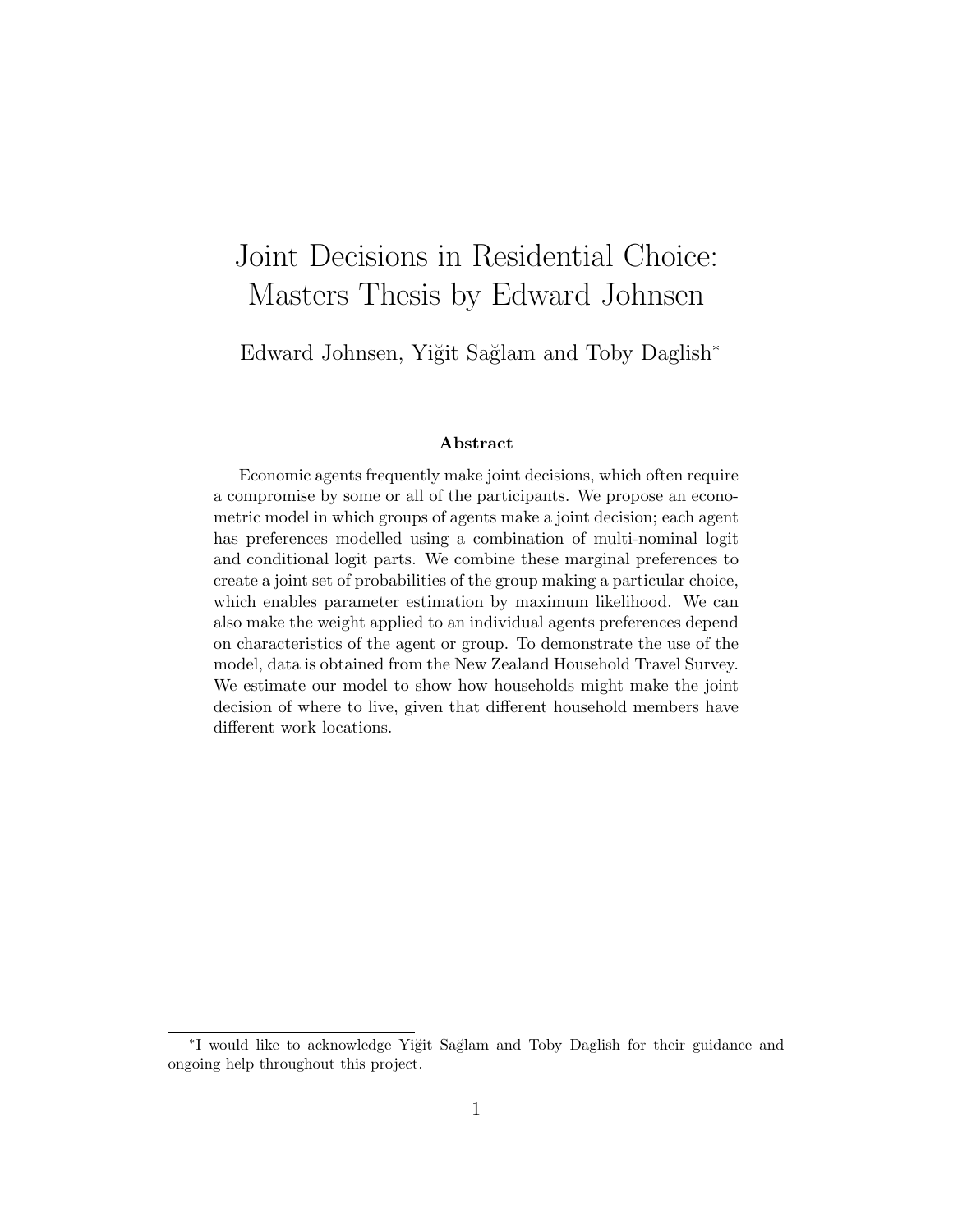# 1 Introduction

Joint decision theory has been a widely discussed topic with numerous papers from fields such as economics and psychology contributing papers that explore different aspects of the proposed topic [\(Abraham and Hunt](#page-44-0) [\(1997\)](#page-44-0)[;Gliebe](#page-45-0) [and Koppelman](#page-45-0) [\(2002\)](#page-45-0)[;Bhat and Guo](#page-44-1) [\(2004\)](#page-44-1)). Joint decision theory is about the analysis of how people within a group make decisions together and how they compromise for the overall benefit of the group.

This paper will discuss how individuals determine their residential location, by estimating their individual preferences and identifying to what extent they compromise for the welfare of the group, in this case the household. Joint decisions are often a part of important life choices and can be applicable to a range of areas including the private and public sector. For example, suppose there are two partners deciding on investment opportunities with differing opinions and interest, how do they come to a decision and what impact do choice-dependent and choice-independent information have on this decision. This paper focuses on residential choice as there is a large amount of previous literature [\(Pinjari et al.](#page-45-1) [\(2011\)](#page-45-1)[;Timmermans et al.](#page-46-0) [\(1992\)](#page-46-0)) and substantial data available for the estimation of the model.

This paper presents an econometric model where each household agent has preferences modelled through both conditional and multi-nominal logit parts. Using multi-nominal logit (MNL) models to represent these preferences is prevalent in this area of research, so we continue this method of representation. [McFadden](#page-45-2) [\(1978\)](#page-45-2) proposed that the rational consumer will choose their particular residential location by weighting different attributes for each alternative and then selecting the location that maximises their utility. In this paper, he discusses the strengths and weaknesses of using this model in estimation. He states that aspects of the MNL can be helpful in the handling of non-linear constraints for full maximum likelihood estimation. [McFadden](#page-45-3) [and Train](#page-45-3) [\(2000\)](#page-45-3) further develop this proposal, discussing the effectiveness of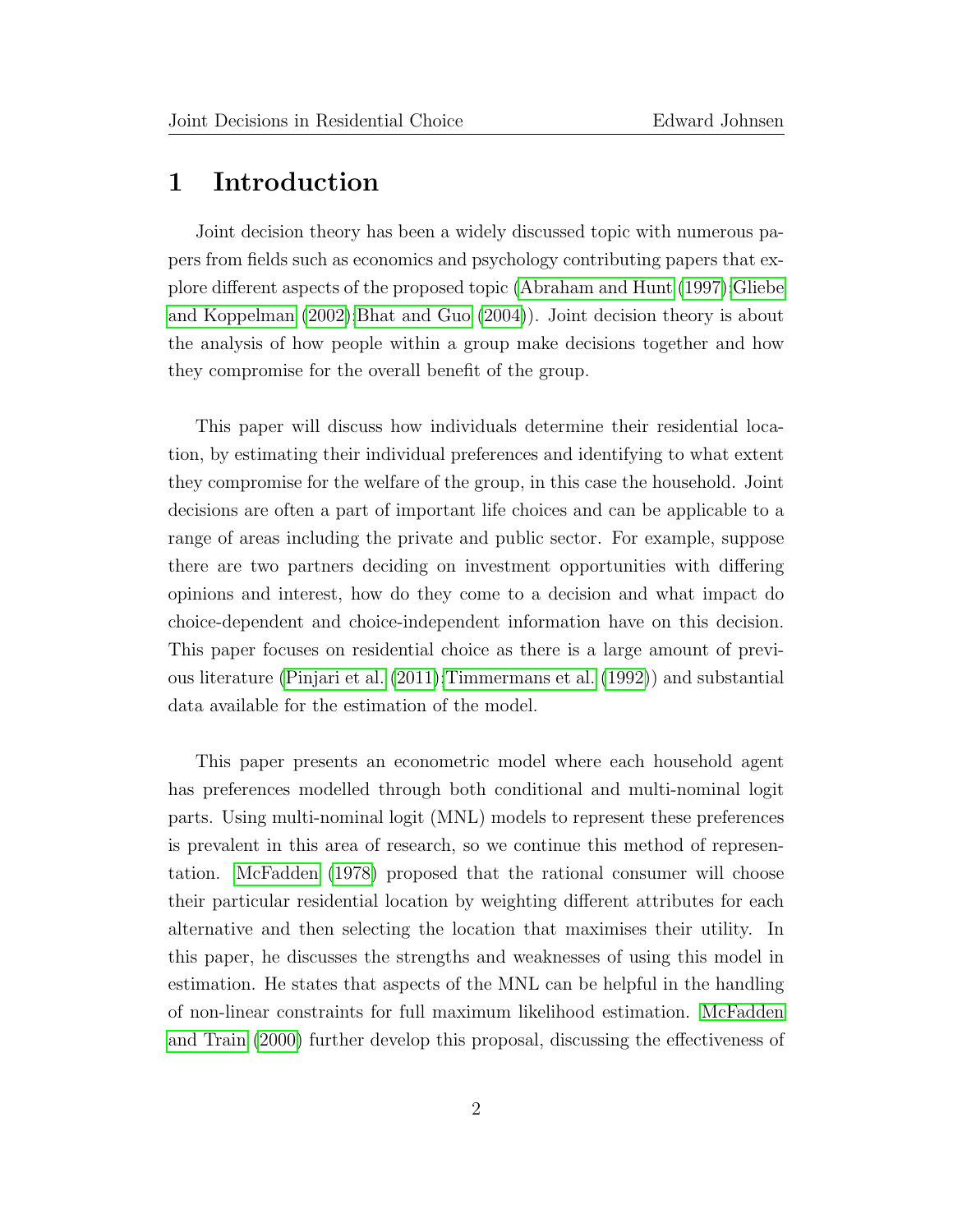a mixed multi-nominal logit (MMNL) approach in a discrete response model, an extension of the standard MNL model. The results of the study find that these models provide a computationally practical approach to the analysis of discrete choice models. Furthermore, that MMNL models are able to estimate any discrete model based on random utility maximisation effectively. In this paper we use MNL because it is appropriate for maximum likelihood estimation as suggested by McFadden. We expand on [McFadden](#page-45-2) [\(1978\)](#page-45-2) paper by investigating how a compromise is made between individuals when there are different weightings on potential locations.

[Bhat and Guo](#page-44-1) [\(2004\)](#page-44-1) compare the use of this multi-nominal logit model with their proposed mixed spatially correlated logit (MSCL) model using 1996 data from the Dallas Fort Worth area. The argument behind the MSCL is the ability of the model to take into account that the responsiveness to exogenous determinants of residential choice will vary across individuals. The study finds that both models have similar results, with certain variables having larger effects in the MSCL model. Findings in previous papers show that the MNL models provide computationally practical and accurate estimations for discrete choice models. We use this as a base for our model. However, as discussed in [Ben-Akiva et al.](#page-44-2) [\(1985\)](#page-44-2), the use of a MNL model requires the assumption of independence of irrelevant alternatives. This assumption requires that the relative probabilities for an individual choosing between two options, is independent of any additional alternatives in the choice set. Another common model used in the estimation of residential choice is the nested logit model. [Lee and Waddell](#page-45-4) [\(2010\)](#page-45-4), present a two-tier nested logit model in which they examine residential choice and household mobility. This model allowed the researchers to use simple random sampling of the alternative locations along with a process to account for sampling bias. This meant they were able to estimate using a full-information maximum likelihood.

The model presented in this study includes both multi-nominal and conditional logit parts. [Hoffman and Duncan](#page-45-5) [\(1988\)](#page-45-5) discuss the use of these models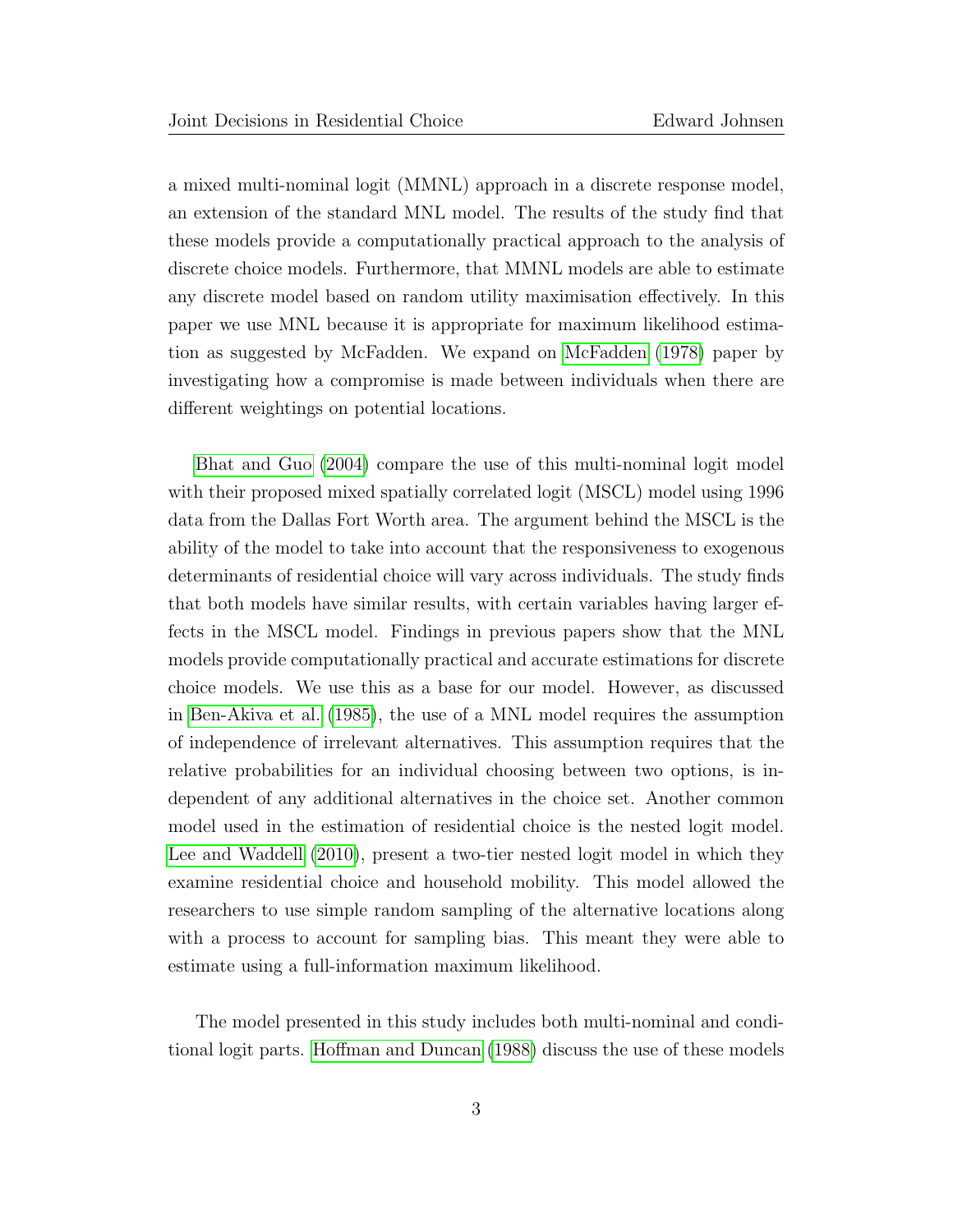for discrete choice models in demography, finding that conditional logit models are appropriate when the decision is dependent on the differing choice characteristics rather than solely the individual characteristics. [Davies et al.](#page-44-3) [\(2001\)](#page-44-3), discuss a conditional logit approach to migration between states within the United States. They find that through this approach, they are able to calculate marginal effects and trade-off values, which could also be potentially relevant for residential choice decisions.

The main focus of this paper is to investigate the effects of different variables on residential choice, but more importantly analyse the decision making process itself. We look at how the differing preferences of household members are reflected through the final decision[.de Palma et al.](#page-45-6) [\(2005\)](#page-45-6), use a residential location choice model within the Paris region in which households are treated as single units. [Pinjari et al.](#page-45-1) [\(2011\)](#page-45-1) use a similar approach in their estimation of residential choice within the San Francisco Bay Area. Their sample includes 5147 adult commuters, each acting as a single decision making unit, each randomly sampled from a household. This approach however does not accurately capture the influence of each individual within the decision making process. Further, the model used is unable to capture this level of choices within households containing multiple commuting adults. [Browning et al.](#page-44-4) [\(1994\)](#page-44-4) discuss the limitations and the unrealistic nature of using an individual to represent the household. [Browning and Chiappori](#page-44-5) [\(1998\)](#page-44-5) expand on this idea in their paper where they propose a collective model which relies on the assumption that the household decisions are efficient. They conclude that the idea of using both household members and analysing the intra-household decision is a plausible next step in this type of research. These papers suggest that the idea of modelling the household, where members have individual utilities, are consistent with random utility maximisation models and are likely to be more realistic than using a single individual to represent a household.

[Los](#page-45-7) [\(1979\)](#page-45-7) and [Pinjari et al.](#page-45-1) [\(2011\)](#page-45-1) model households as a single decision making unit and disregard the intra-household decision making process. This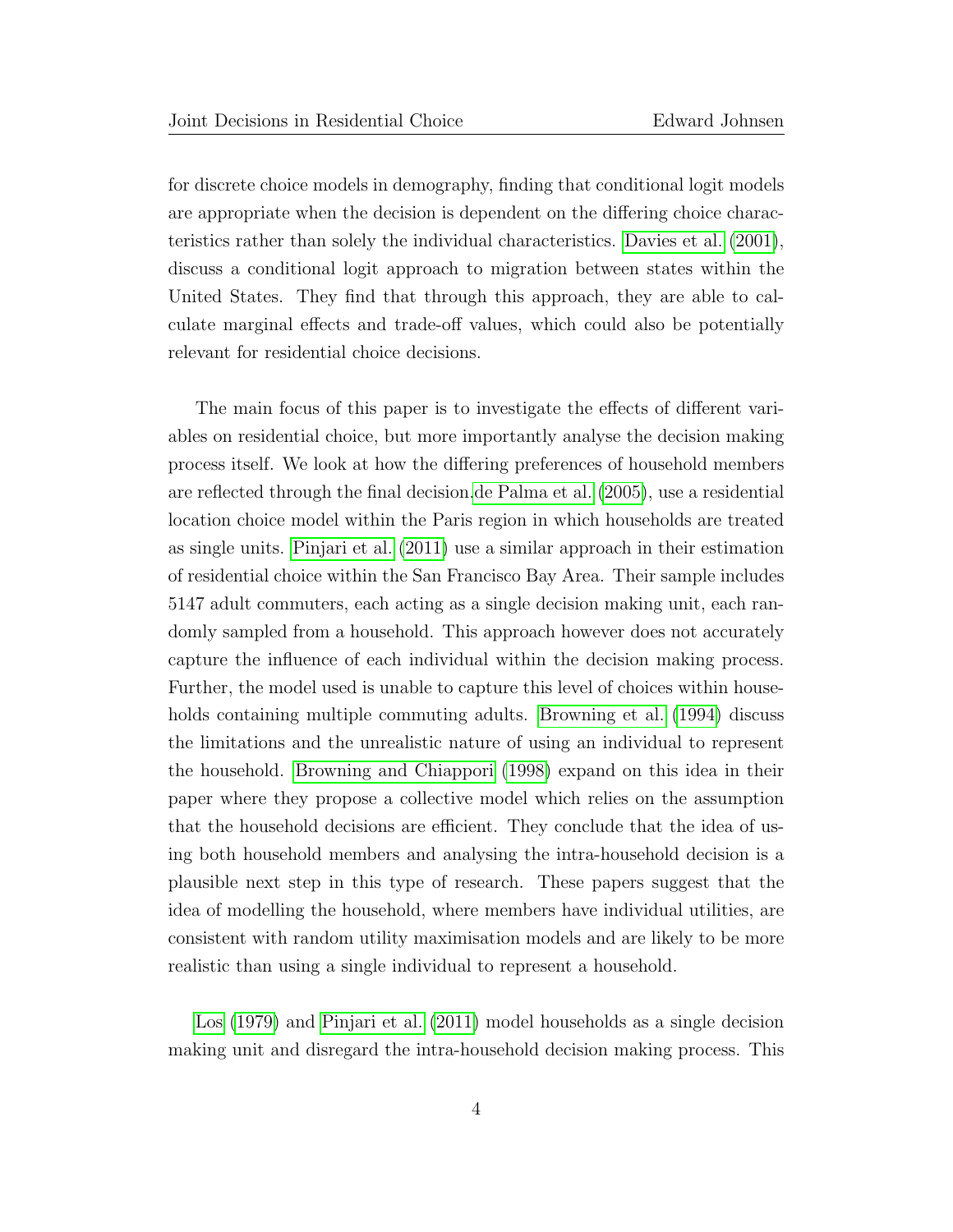has been a common theme in prior research, as it reduces the computational complexity of the model. However, in a real world setting it is highly unlikely that these substantial decisions are made by a single representative household member, rather they will be the result of a decision making process between multiple individuals. Therefore, in this paper we include all members in the decision making process, and model this process using a weight parameter to measure each individuals input. To estimate this parameter, a process of distinguishing the two household members needed to be established. In order to differentiate the individuals, the household head was selected based on the higher income.

Previous papers have taken different approaches to represent the weight and influence of each household member. [Gliebe and Koppelman](#page-45-0) [\(2002\)](#page-45-0) provide a psychological based framework to analyse joint activity participation between household members. The motivators behind these joint activities are efficiency, altruism and companionship. While the paper is not examining residential choice specifically, the analysis of the decision making process is relevant to our research. They propose a proportional share model of time allocated to a range of home activity types, in which many are joint activities. Here, time is the dependent variable allocated to the different activity types. This share model is analogous to a MNL model such as the one described in [Ben-Akiva et al.](#page-44-2) [\(1985\)](#page-44-2). A strength of the model used by [Gliebe and Kop](#page-45-0)[pelman](#page-45-0) [\(2002\)](#page-45-0), is the acknowledgment that individuals may not have equal influence in the decision, a point that our model aims to investigate and estimate further.

In contrast to the MNL models, [Abraham and Hunt](#page-44-0) [\(1997\)](#page-44-0) provide a modified form of a nested logit model to investigate household joint decisions in residential choice, work place location and commuting mode. The model allows for heterogeneity across household nesting structures determined by individuals' gender and age to provide a system for weight. This previous research provides evidence that treating all households as homogeneous and estimating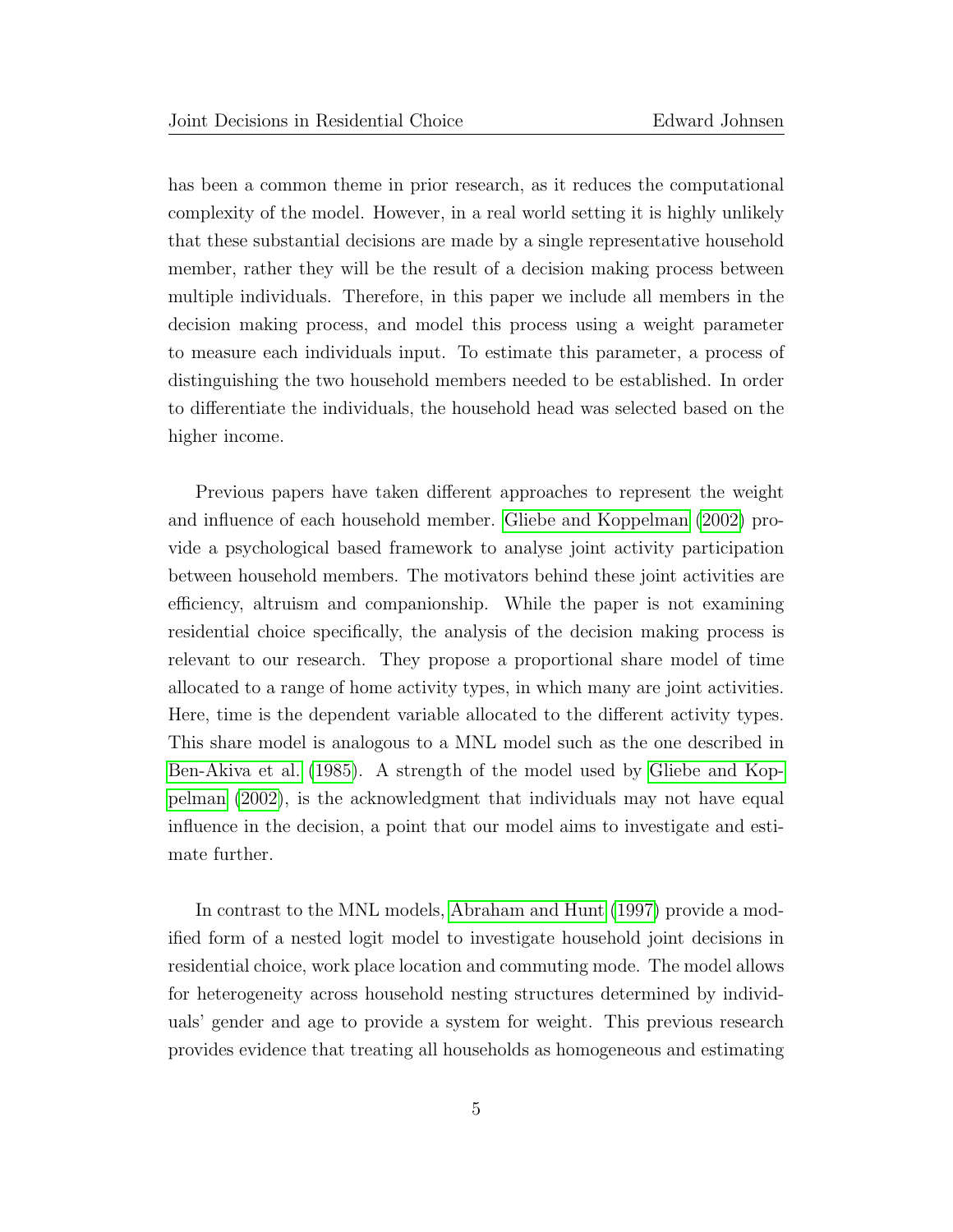a single weighting parameter may initially be an oversimplification.

[Timmermans et al.](#page-46-0) [\(1992\)](#page-46-0) propose a circumstance in which both adults in a household are working, providing further complication to the decision making process. They provide an experimental model in which they use a sample of recent graduates from the School of Transportation in Tilburg, Netherlands. The experiment aims to test the theoretical hierarchical information integration approach. This is the idea that individual preferences are able to be represented through a hierarchical process. To summarise, the model assumes that individuals form preferences for higher level constructs, such as housing characteristics and the environment, then trade-off between these constructs to arrive at an overall preference. These were then combined and the partners choose jointly the combination of preferences which provides the most efficient outcome. [Timmermans et al.](#page-46-0) [\(1992\)](#page-46-0) do not include an accurate estimation of the individuals' weights in their decisions, rather they examine how factors such as age, income, and the number of children change the individual preferences and thus their residential location decisions. In contrast, [Zhang et al.](#page-46-1) [\(2009\)](#page-46-1) propose a different approach to modelling these individual preferences is provided. Rather than creating each preference separately and combining them to form a decision, they create a household utility which is defined as a function of all members utilities. This multi-linear household utility function is able to accurately represent the intra-household interactions as it takes the weighting of each individual into account. The household choice is then derived through a utility maximisation process that is in effect, maximising the utilities of the individual members.

Based on previous research, in this papers estimation we estimate each individuals marginal preferences based on a combination of multi-nominal and conditional logit parts. This is an improvement on previous papers as we are able to include a large range of alternative locations. These are then combined to create a joint set of probabilities which represent the probability of the group making particular choices. The approach allows us to estimate through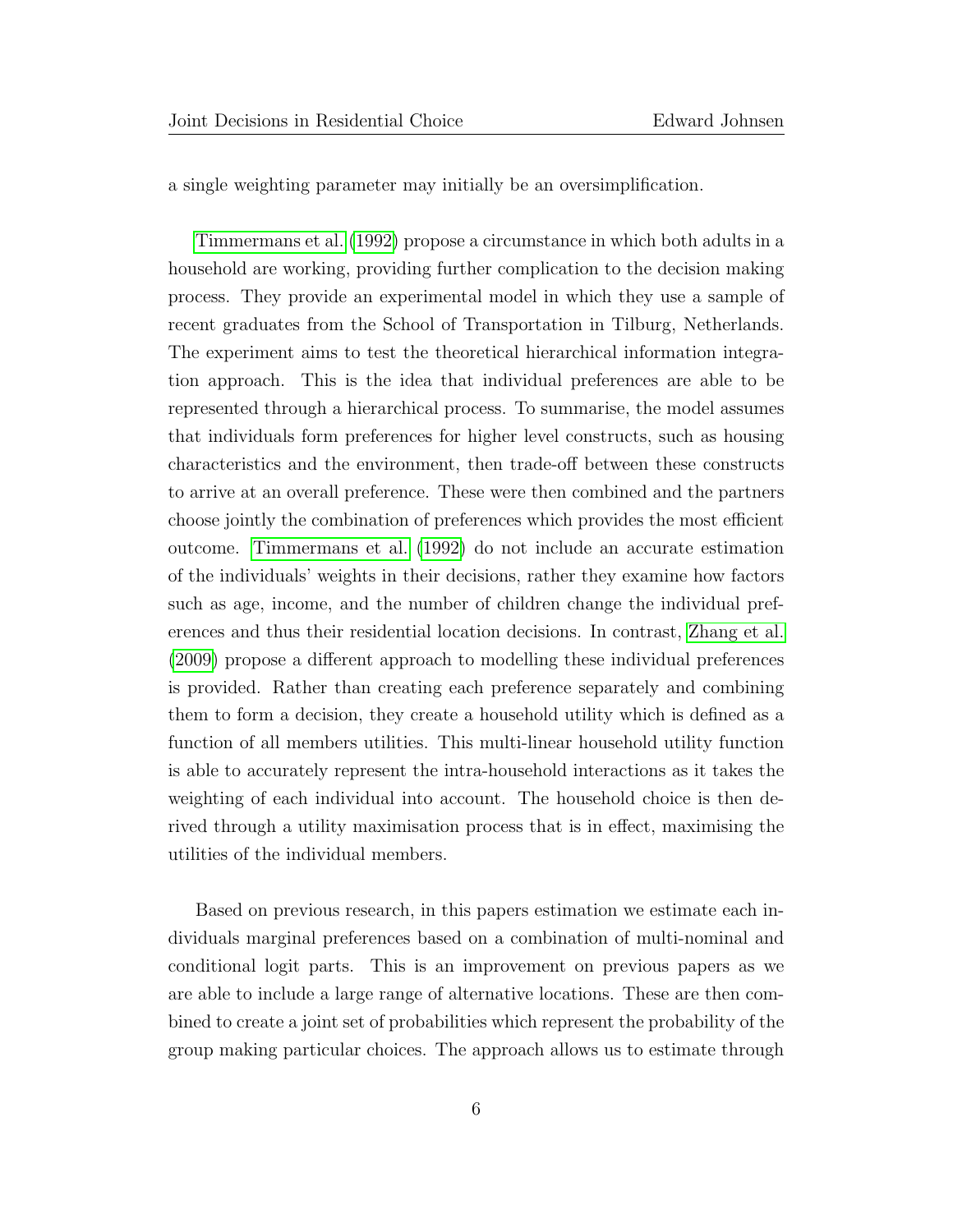the maximum likelihood method. These utilities are combined through an estimated weighting parameter allowing us to examine further the intra-household decision making process. This is an improvement on previous papers as we are able to include a large number of alternative locations.

Initially, we estimate a weighting parameter that allows us to assign the influence of each household member in the decision, estimated based on who has the higher income. Through this approach, we are estimating a single weight parameter for all households, effectively assuming that households are homogeneous and that for all households the individuals within have the same weighting. In the latter stages of our estimation, we extend out model to include a semi-parametric form for the weighting parameter allowing us to examine the effects of variables such as income and gender while also allowing the weight structure to vary between households. This is a valuable contribution to the literature, as the findings from this estimation could allow further researchers who wish to model the household as a single decision making unit to more accurately choose which member within the household to use as the decision maker.

In existing literature there is minimal research completed with models that include households both single and dual adult households. The inclusion of the single adult households is essential as it allows us to more accurately examine the marginal preferences for the individuals and therefore the effects of factors influencing residential choice.

Another contribution of this paper is the ability of the model to use a large number of potential residential locations. Previously, it has been regarded as almost impossible to assess all potential residential locations for a household. [Salon](#page-46-2) [\(2009\)](#page-46-2) addresses this by using 10 alternative Census Tracts for each household's location. This small selection of alternatives may not be large enough to analyse the effect of different variables, while also running the risk that a household may be allocated 10 locations randomly that do not repre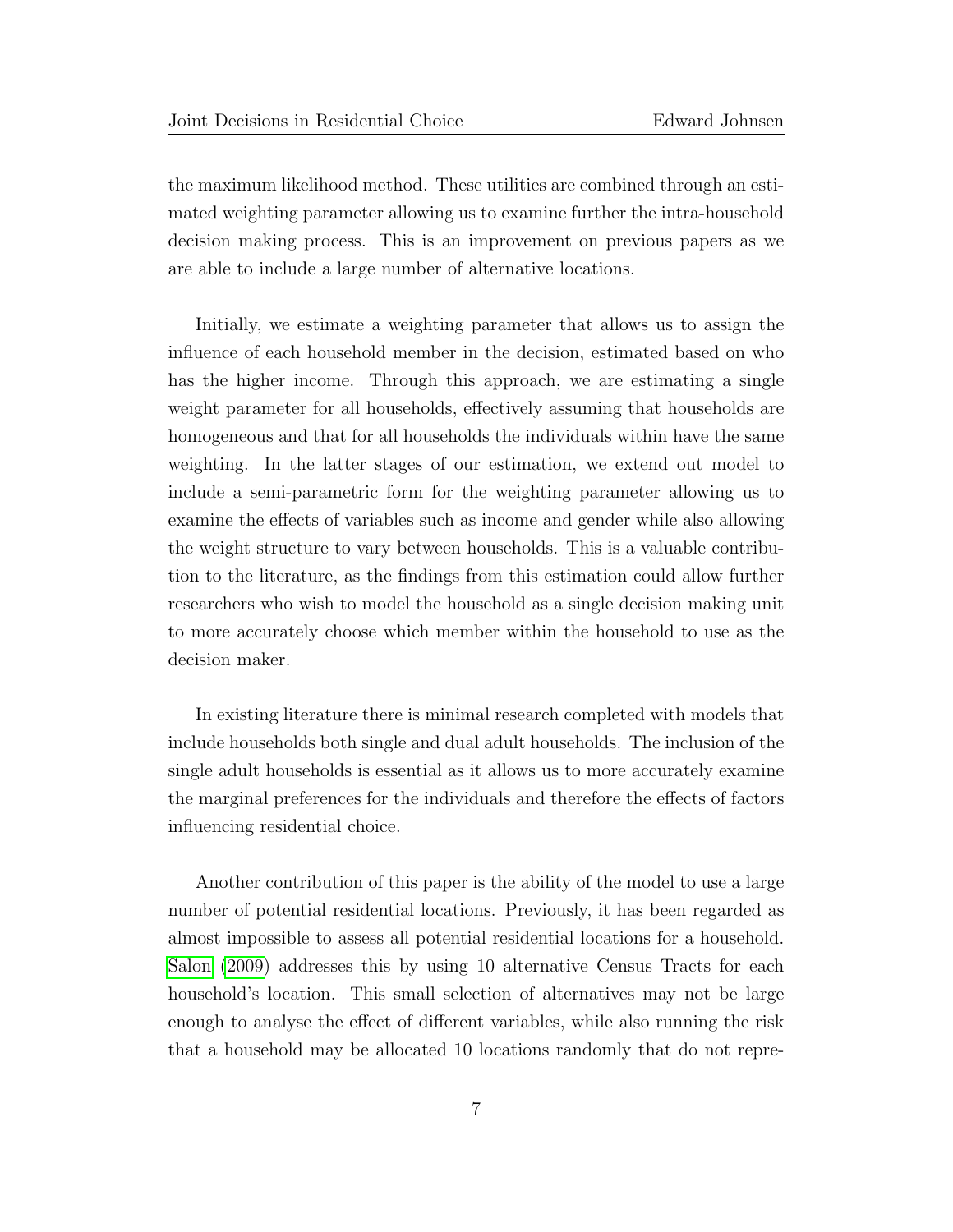sent the range of options adequately. In our study, each household is allocated one meshblock, with a population of around 50-100, within each different area unit, defined as around 3000-8000 residents. In this paper, the data we are using covers the entire Greater Wellington Region, contrary to previous papers that have examined a particular city such as [Salon](#page-46-2) [\(2009\)](#page-46-2) who used New York City (NYC). By focusing on NYC alone, [Salon](#page-46-2) [\(2009\)](#page-46-2) is unable to include a large number of residential locations, as individuals are likely to travel between areas outside of the city such as New Jersey. Our data set allows us to have a large variation in the types of commuters and residential areas, for example inner-city apartments, suburban and more rural areas are included in this model. By including this large variation in residential areas, we can be confident that we have captured all viable residential locations within the region.

The results of our empirical estimation suggest that longer commute times as well as environmental factors such as amount of sunlight, coastal attributes and greenspace were observed to have significant effects on household residential decisions. Distance to schools and local school quality are also found to have a substantial effect in these decisions. Further, the results for the weight find that the individuals who have higher incomes are likely to have less impact in the decision with only 25%. However after extending to allow for a semi-parametric model, we find that income is likely to have a positive effect on an individuals weighting, while being female is likely to have a negative effect.

The rest of this paper is laid out as follows. Section 2 a detailed description of the logit model used in estimation is provided. Section 3 then provides a discussion of the variables included within the estimation and the data used. In section 4 the details of each stage of the estimation process are discussed. Section 5 then presents the results of each stage of estimation. These results are further discussed in section 7. Finally, section 8 concludes.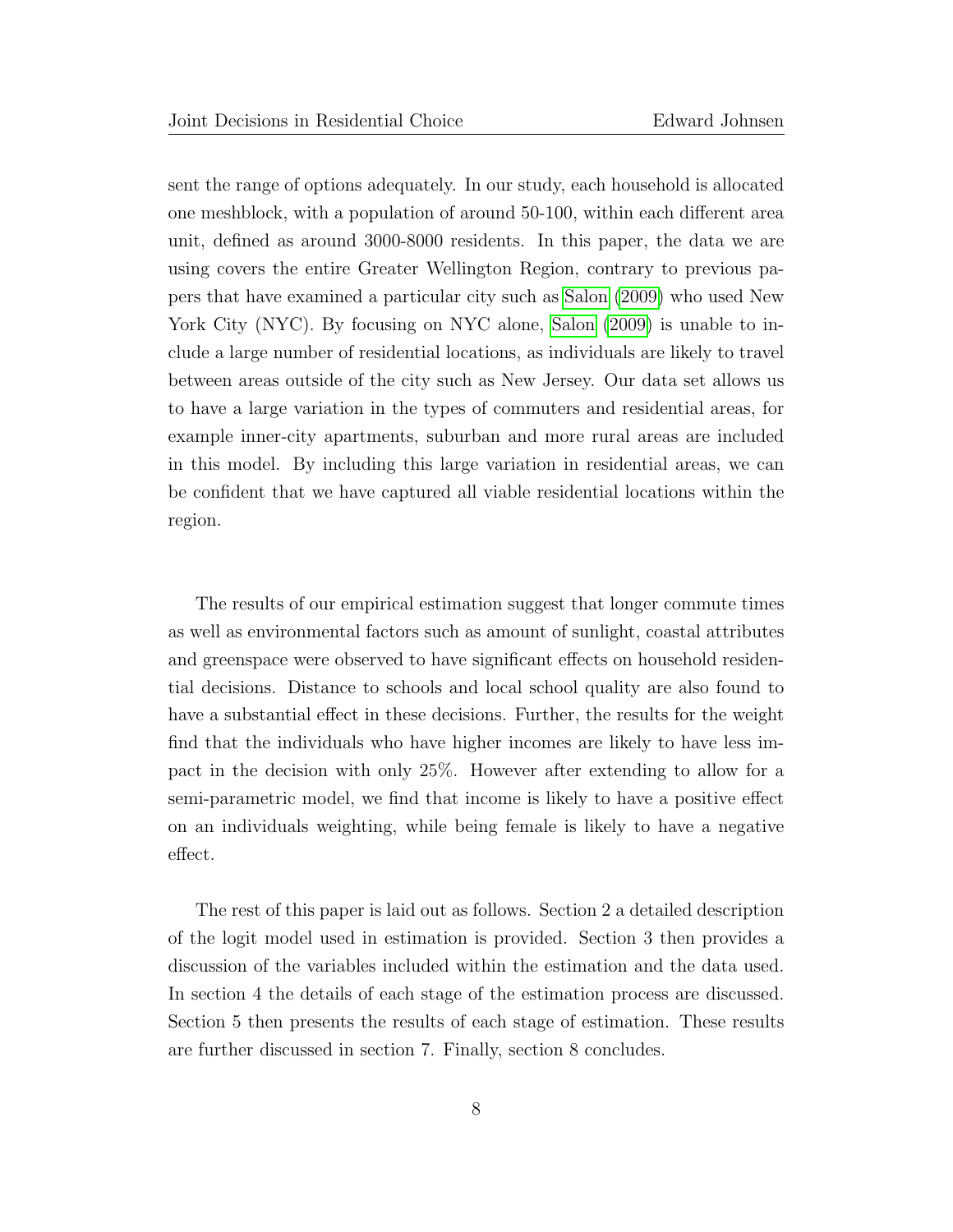# 2 Model

We estimate the residential location decisions of households in which each household is jointly choosing between  $j = 1, ..., J$  alternatives. The joint decision  $j$  is determined at the household level as a combination of both individual's separate preferences. For individual  $i$  in household  $h$ , we define the utility function in scalar form is given as follows:

$$
U_{hij} = \sum_{l=1}^{L} X_{hil} \alpha_{jl} + \sum_{k=1}^{K} Z_{hijk} \beta_k = \boldsymbol{X}_{hi} \boldsymbol{\alpha}_j + \boldsymbol{Z}_{hij} \boldsymbol{\beta}
$$

where X is a set of L choice-independent variables and Z is a set of K exogenous choice-dependent variables, with  $\alpha$  and  $\beta$  being their respective coefficients. We define the first term as the multi-nominal logit component, made up of choice-independent information, while the second term is defined as the conditional logit component, made up of choice-dependent information. As Z forms the choice dependent information, there will be k coefficients, one for the effect of each variable as it does not change based on the decision  $j$ . However, as the effect of each choice-independent variable, indexed by  $l$ , will be different for each alternative location option j, there will be a separate  $\alpha$ coefficient for each variable and location.

The multi-nominal logit (MNL) part of the model includes variables that will not change with a residential decision. These are variables such as gender, age and ethnicity. The conditional logit (CL) model represents any factors that are conditional on the decision, meaning that the variable values will change for each different residential location option. Examples of such variables will be commuting time, house prices, schools and school quality within the immediate vicinity. Through the inclusion of both the MNL and CL models, we are able to model a larger number of potential choices, ensuring we are able to cover the entire choice region.

Using this combination, this utility function is able to combine a large amount of variables which could impact either individual's or the households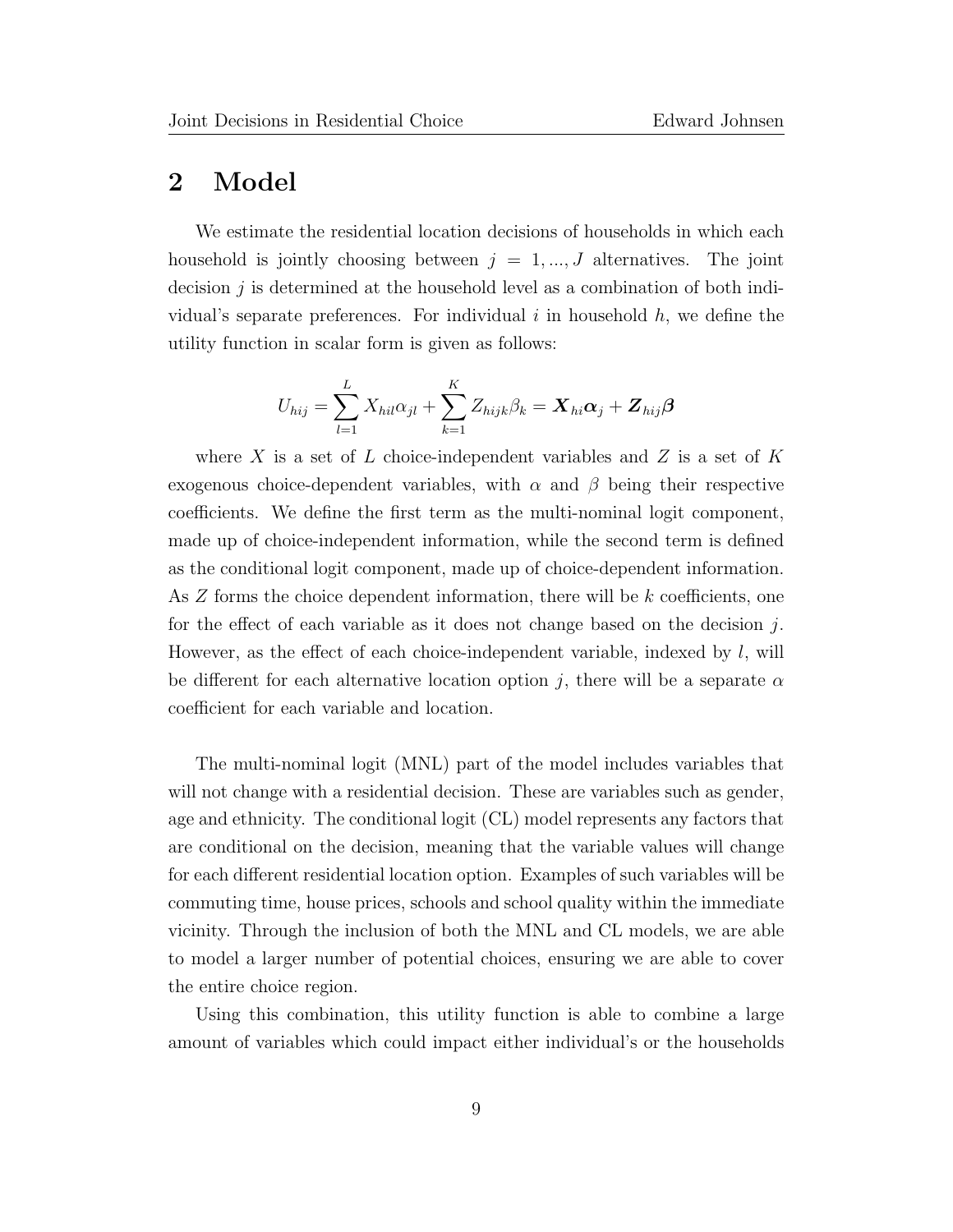utility.

We represent these in matrix form as follows.

$$
[X]_{HIXL} = \begin{bmatrix} X_{111} & X_{112} & \dots & X_{11L} \\ X_{121} & X_{122} & \dots & X_{12L} \\ \vdots & \vdots & \ddots & \vdots \\ X_{H11} & X_{H12} & \dots & X_{HIL} \end{bmatrix} [\alpha]_{L\times J} = \begin{bmatrix} \alpha_{11} & \alpha_{12} & \dots & \alpha_{1J} \\ \vdots & \vdots & \ddots & \vdots \\ \alpha_{L1} & \alpha_{L2} & \dots & \alpha_{LJ} \end{bmatrix}
$$

We define I as the number of individuals i in household  $h$ . I has value one or two to represent the differing household types. The X matrix is  $H I \times L$ , where there are  $H \times I$  rows to represent each individual and the columns are value of X for each variable L, allowing for both single and dual adult households. The  $\alpha$  matrix is  $L \times J$  as there is a coefficient  $\alpha_{lj}$  for each of the different choice-dependent variables for each residential location J. This will increase exponentially in size with the inclusion of more choices  $i$ .

$$
[Z_k]_{H I \times J} = \begin{bmatrix} Z_{111}^k & Z_{112}^k & \dots & Z_{11J}^k \\ Z_{121}^k & Z_{122}^k & \dots & Z_{12J}^k \\ \vdots & \vdots & \ddots & \vdots \\ Z_{H11}^k & Z_{H12}^k & \dots & Z_{H1J}^k \end{bmatrix} [\beta_k]_{J \times J} = \begin{bmatrix} \beta_k & 0 & 0 & \dots \\ 0 & \beta_k & 0 & \dots \\ 0 & 0 & \beta_k & \dots \\ \vdots & \vdots & \vdots & \ddots \end{bmatrix}
$$

There is a Z matrix for each of the choice-dependent variables. It has dimensions which are  $HI \times J$ , where rows are the individuals in each household  $HI$  and the  $J$  columns are the values of  $Z$  for each residential location  $j$ . There are K number of matrices for  $\beta$ , each having dimensions  $J \times J$ , as the coefficient for each choice-dependent variable is the same for each location j. For example, the amount of importance you place on your commute time will affect your decision, but how important it is will not change for each location you consider.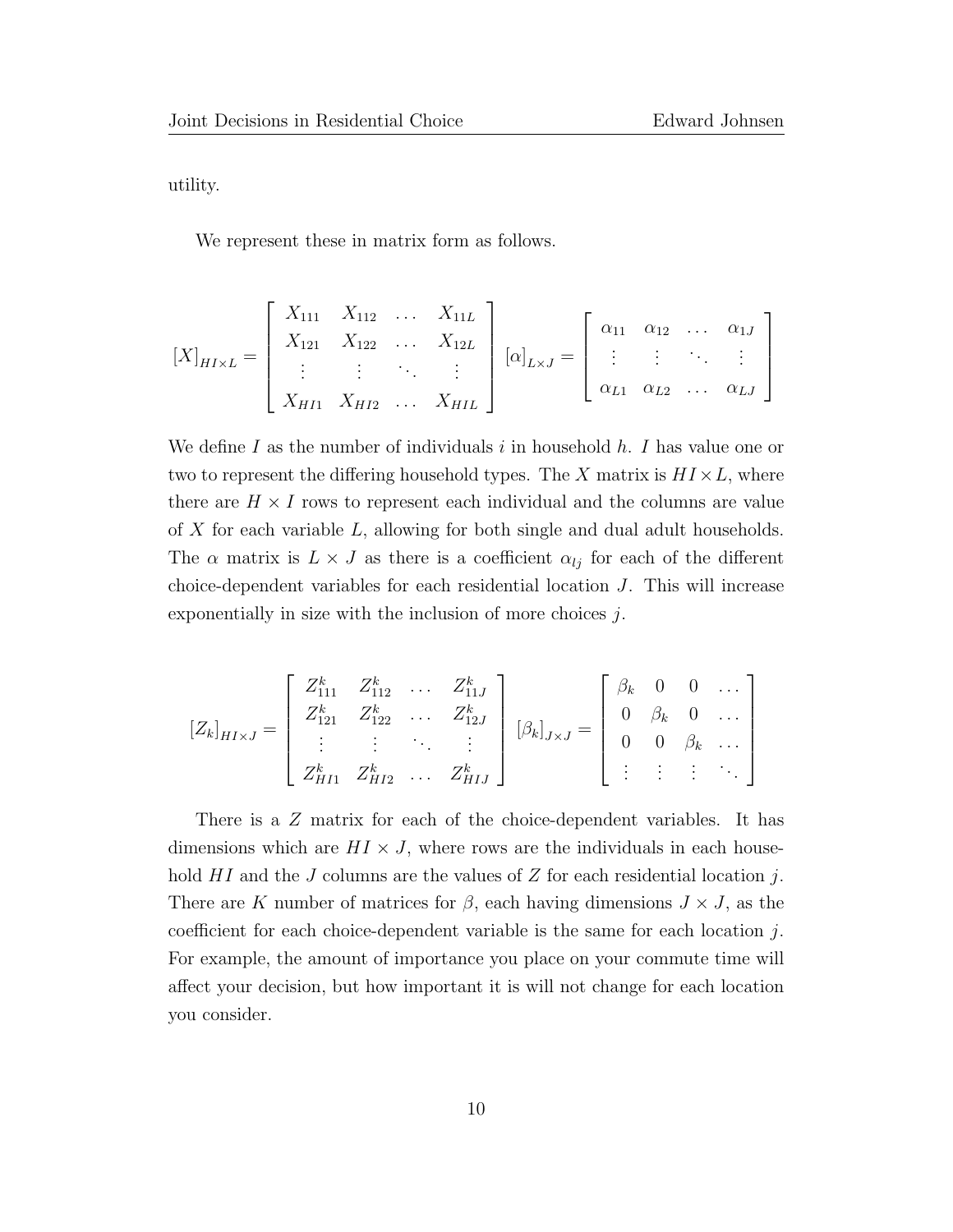# 2.1 Individual Probability of Choosing a Particular Location

Using the utility function defined in the previous section, we use a logistic model to represent the probability of individual i choosing option j. We define the action taken by individual i in household h is given by  $y_{hi}$ , therefore, the probability of an individual choosing option j is given by the following function.

$$
Prob(y_{hi} = j) = P_{hij} = \frac{e^{U_{hij}}}{\sum_{j'=1}^{J} e^{U_{hij'}}}
$$

 $P_{hij}$  is defined as the probability that individual i in household h makes choice j. We assume that our multi-nominal logit model satisfies the IIA property, implying that the relative probability of individual  $i$  choosing between options  $j$  and  $j'$  is independent of any additional alternatives in the choice set.

The  $P_{hij}$  matrix has dimensions  $H I \times J$ . The rows are the individual level probabilities for each member of the household, which sum to  $H \times I$ , allowing inclusion of both single and dual adult households. When single adult households are included, there are  $(H_2 \times 2) + (H_1 \times 1)$  rows, where  $H_2$  and  $H_1$  are the number of dual and single adult households respectively. The Jcolumns are the value of each individuals probability for choosing each alternative residential location j.

$$
[P]_{H I \times J} = \frac{e^{U_{hij}}}{\sum_{j'=1}^{J} e^{U_{hij'}}} = \begin{bmatrix} P_{111} & P_{112} & \dots & P_{11J} \\ P_{121} & P_{122} & \dots & P_{12J} \\ \vdots & \vdots & \ddots & \vdots \\ P_{H11} & P_{H12} & \dots & P_{H1J} \end{bmatrix}
$$

### 2.2 Probability of Household Deciding on Alternative j

The individual level probabilities  $P_{hij}$  are aggregated to the household level probability,  $P_{hj}$ , defined as the probability of household h choosing option j. However, it is not as simple as combining these two probabilities together, as a major aim of this research is to estimate the potential weight in the decision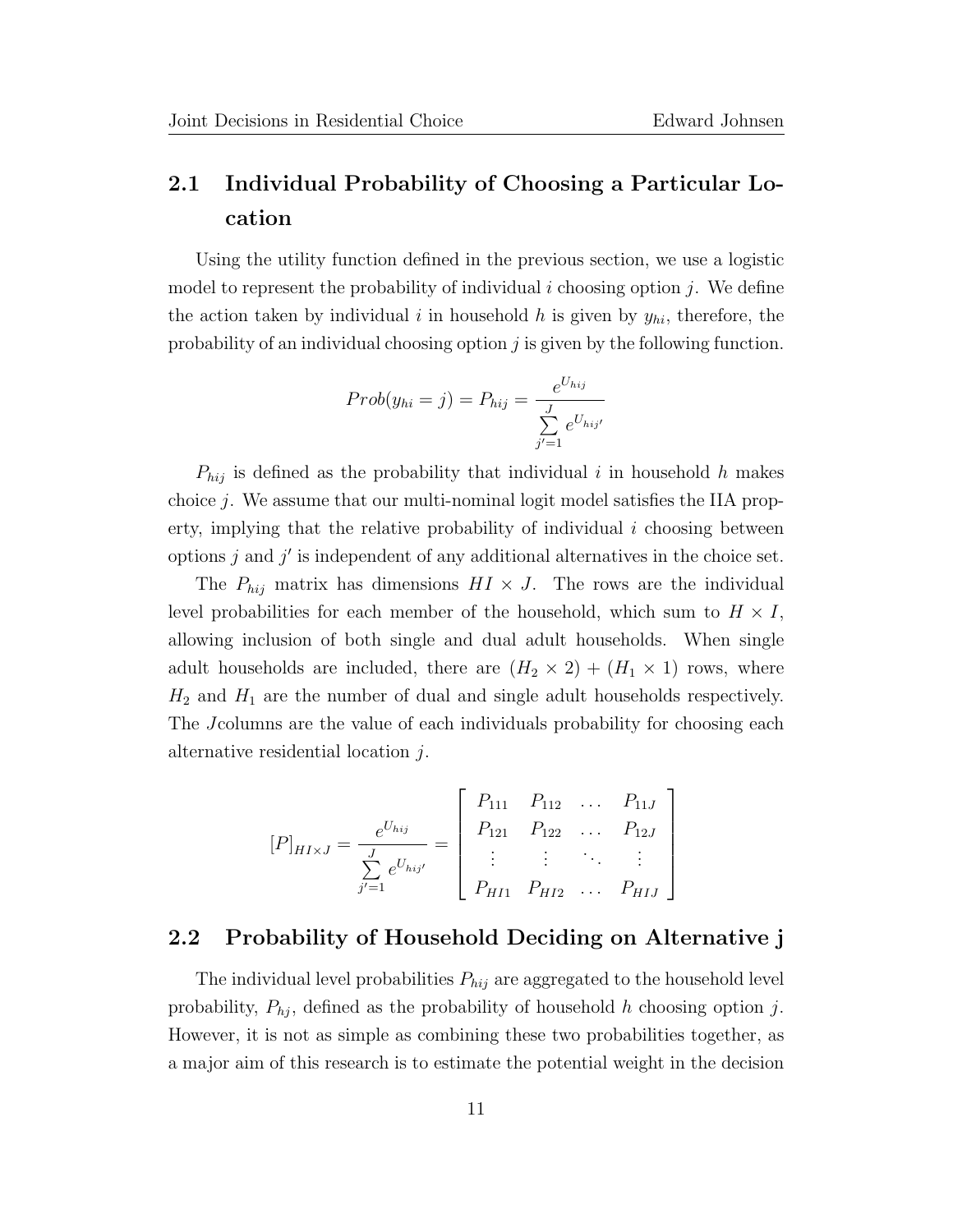for each individual of the household. This weight is included as in the model as the parameter  $\omega_i$ , where  $\sum^I$  $i=1$  $\omega_i = 1$ . To estimate this, the first individual in each household,  $i = 1$ , is given the value  $\omega$ , then the other individual is given the weighting  $1 - \omega$ . In order to get a reliable estimate of  $\omega$ , the individuals need to be structured in a way to ensure that we are able to distinguish the two individuals. To accomplish this, the individual with the higher income is selected to be individual one.

We model  $\omega$  using the following matrix:

$$
[\omega]_{H\times HI}=\left[\begin{array}{cccccc}\omega&1-\omega&0&0&0&0&\dots\\0&0&\omega&1-\omega&0&0&\dots\\\vdots&\vdots&\vdots&\vdots&\ddots&\ddots\end{array}\right]
$$

Where the H rows represent each household and the  $H \times I$  columns represent each household.  $\omega$  and  $1 - \omega$  run diagonally starting in columns 1 and 2, while all off-diagonal elements are zeros. Using this weight, we are able to combine our individual probabilities to create our household probability as below.

$$
[P]_{H \times J} = [\omega]_{H \times HI} \times [P]_{H I \times J}
$$

This is modelled at the household level by the following equation.

$$
P_{hj} = \sum_{i=1}^{I} \omega_i P_{hij}
$$

This means in a two adult household the probability of household h choosing option  $j$  is given by.

$$
P_{hj} = \omega P_{h1j} + (1 - \omega)P_{h2j}
$$

Where it is the combination of persons one and two's probabilities, multiplied by their respective weighting.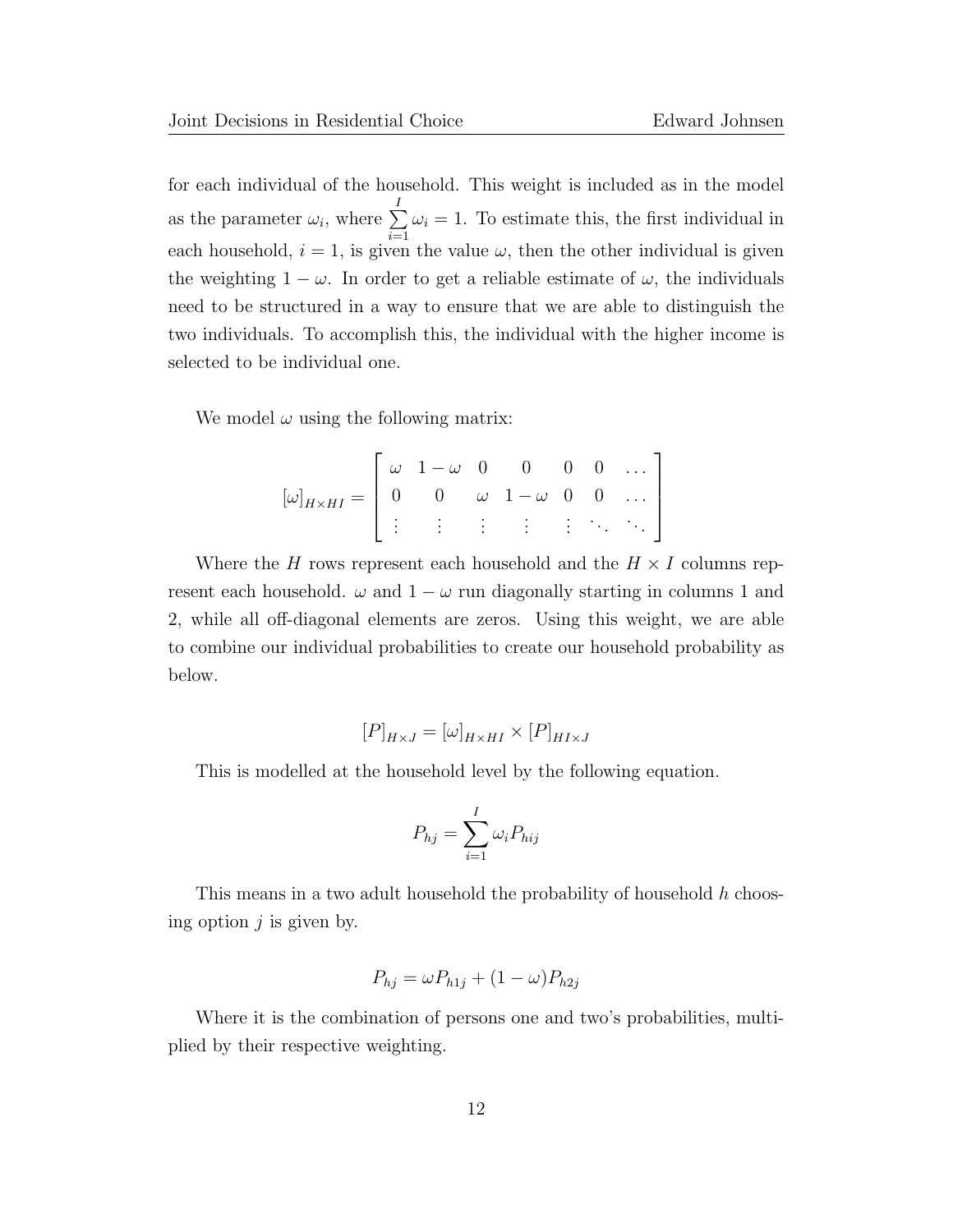*Proof.*  $P_{hj}$  is a probability mass function

$$
P_{hj} \in [0,1] \tag{1}
$$

$$
\sum_{j=1}^{J} P_{hj} = 1 = \sum_{j=1}^{J} \sum_{i=1}^{I} \omega_i P_{hij}
$$
 (2)

$$
\sum_{j=1}^{J} \sum_{i=1}^{I} \omega_i P_{hij} = \sum_{i=1}^{I} \omega_i \left( \sum_{j=1}^{J} P_{hij} \right) = \sum_{i=1}^{I} \omega_i = 1 \tag{3}
$$

where 
$$
\sum_{i=1}^{I} \omega_i = 1
$$

There are potential cases in which there are more than two adults in a household who are making a joint decision, such as in flats. Situations such as this are unable to estimated using this model. It is also highly likely that there will be households where there is only one adult who is making a decision. This is simple to include in the model as due to there only being one adult, that individual gets assigned an omega value of one.

#### 2.3 Estimation via MLE

Estimation of this logistic model will be done using the maximum likelihood method. The log likelihood is given below. We employ  $\sigma_{hj}$  as an indicator function, which is equal to 1 if the alternative was chosen by the household in the data, providing us an indication of the actual choice. This gives a the function as below.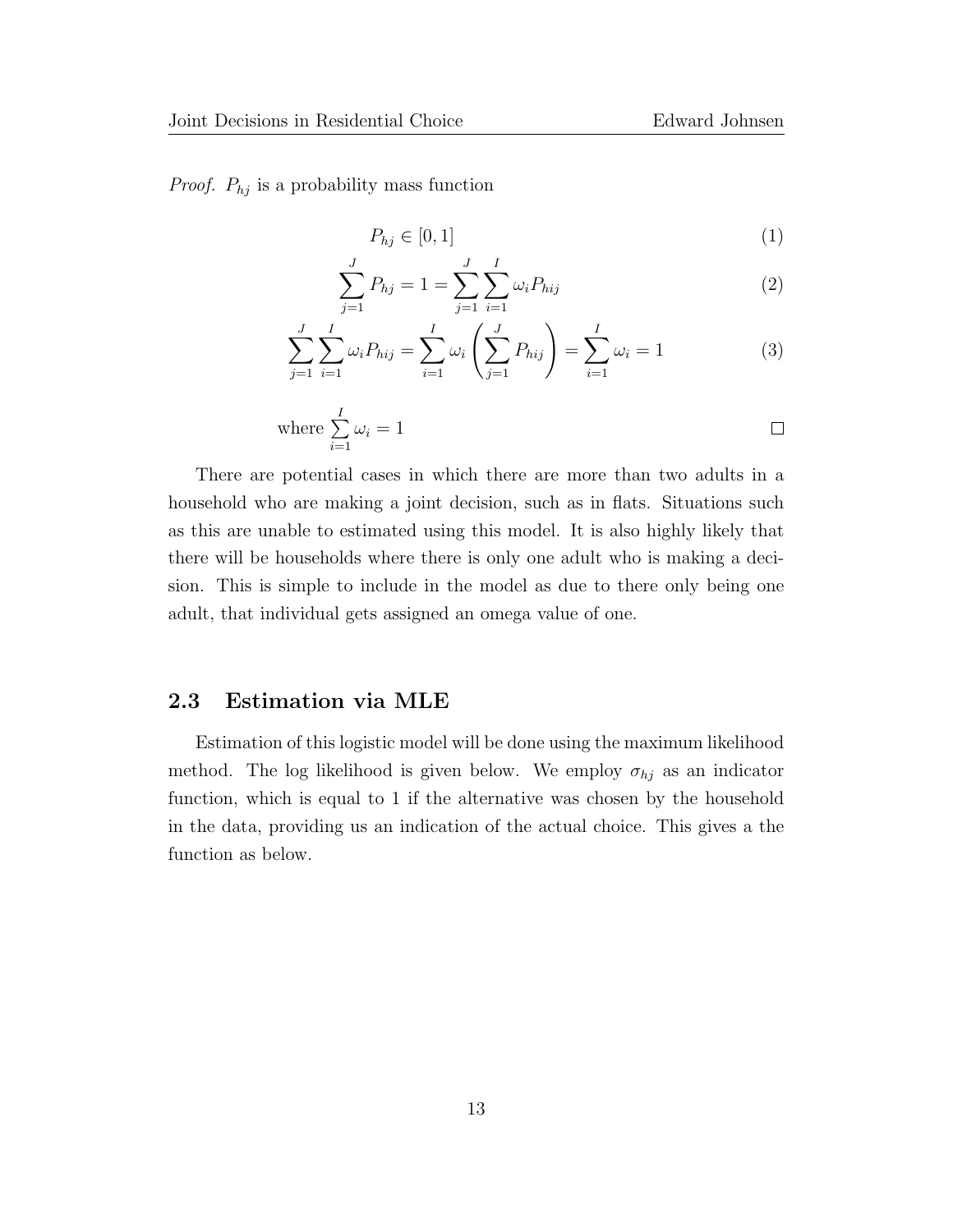$$
L(\boldsymbol{\sigma}, \mathbf{X}, \mathbf{Z}; \alpha, \beta, \omega) = \prod_{h=1}^{H} \prod_{j=1}^{J} \left[ \sum_{i} \omega_{i} P_{hij} \right]^{\sigma_{hj}}
$$
  

$$
\mathcal{L}(\boldsymbol{\sigma}, \mathbf{X}, \mathbf{Z}; \alpha, \beta, \omega) = \log L(\boldsymbol{\sigma}, \mathbf{X}, \mathbf{Z}; \alpha, \beta, \omega))
$$
  

$$
\mathcal{L}(\boldsymbol{\sigma}, \mathbf{X}, \mathbf{Z}; \alpha, \beta, \omega) = \sum_{h} \sum_{j} \sigma_{hj} \log \left[ \sum_{i} \omega_{i} P_{hij} \right]
$$
  

$$
\mathcal{L}(\boldsymbol{\sigma}, \mathbf{X}, \mathbf{Z}; \alpha, \beta, \omega) = \sum_{h} \sum_{j} \sigma_{hj} \log \left[ \sum_{i} \omega_{i} \frac{e^{U_{hij}}}{\sum_{j'=1}^{J} e^{U_{hij'}}} \right]
$$
  
where  $j \neq j'$ 

The maximum likelihood estimation procedure is then conducted in order to estimate the effect of the variables, shown through  $\alpha_{lj}$  and  $\beta_k$ , as well as the weighting parameter to give further insight on how these decisions are made.

### 2.4 Formulae for the Score Vector

One of the major motivations for the use of MLE was that the first order conditions are relatively easy to take. Therefore, we take the first order conditions of  $\mathcal{L}(\sigma, X, Z; \alpha, \beta, \omega)$  with respect to  $\alpha, \beta$  and  $\omega$  to formulate the score vector. These are represented in matrix form below.

The FOC with respect to  $\alpha$ :

$$
\frac{\partial \mathcal{L}(\boldsymbol{\sigma}, \boldsymbol{X}, \boldsymbol{Z}; \alpha, \beta, \omega)}{\partial \alpha_{lj^n}} = \mathbf{1}_{1 \times H} \times \left[ \boldsymbol{\sigma} \left[ \frac{\boldsymbol{\omega} \frac{\partial \boldsymbol{P}}{\alpha_{lj^n}}}{\boldsymbol{\omega} \boldsymbol{P}} \right] \right] \times \mathbf{1}_{J \times 1}
$$

where  $\frac{\partial P}{\partial q_{j}} = X_{il} P_{ij} (\sigma_{j'}^j - P_{ij''})$  and  $\sigma_{j'}^j = 1$  if  $j = j''$  and 0 otherwise.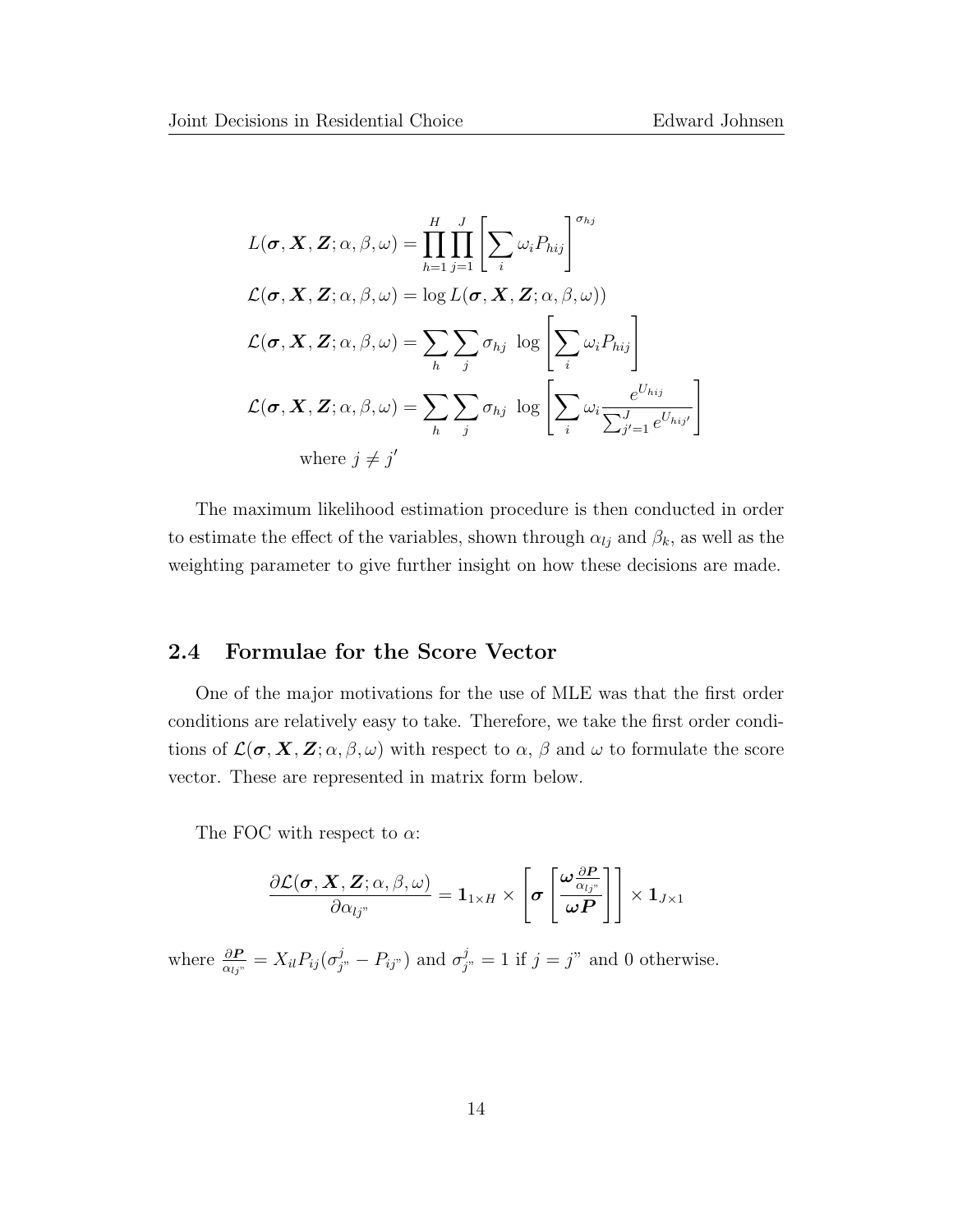The FOC with respect to  $\beta$ :

$$
\frac{\partial \mathcal{L}(\bm{\sigma}, \bm{X}, \bm{Z}; \alpha, \beta, \omega)}{\partial \beta_k} = \bm{1}_{1 \times H} \times \left[ \bm{\sigma} \left[ \frac{\bm{\omega} \frac{\partial \bm{P}}{\beta_k}}{\bm{\omega} \bm{P}} \right] \right] \times \bm{1}_{J \times 1}
$$

where  $\frac{\partial \boldsymbol{P}}{\beta_k} = \boldsymbol{P} \times \left[ \boldsymbol{Z}_k - \left( \boldsymbol{P} \boldsymbol{Z}_k \right) \times \boldsymbol{1}_{J \times J} \right]$ 

The FOC with respect to  $\omega$ :

$$
\frac{\partial \mathcal{L}(\bm{\sigma}, \bm{X}, \bm{Z}; \alpha, \beta, \omega)}{\partial \beta_k} = \bm{1}_{1 \times H} \times \left[ \bm{\sigma} \left[ \frac{\bm{D} \bm{P}}{\bm{\omega} \bm{P}} \right] \right] \times \bm{1}_{J \times 1}
$$

where  $D_{H \times HI}$  is the derivative of  $\omega$  with respect to  $\omega$ .

Using these, we are able to create a score vector to allow estimation using analytical derivatives.

### 3 Data

The data used within this study is that from [Daglish et al.](#page-44-6) [\(2018\)](#page-44-6). This is obtained through participants from the New Zealand Ministry of Transport's Household Travel Survey from within the Greater Wellington Region. This region stretches from the city itself north to Masterton and the Kapiti Coast. The ability to include this entire region allows us to be confident that we have accounted for each potential residential location. This is in contrast to papers such as [Salon](#page-46-2) [\(2009\)](#page-46-2) which were only able to capture a handful of locations. The survey documents a household over a period of two days and includes information such as where the household is located and how they commute to work. It also provides household demographic information such as age, income, gender and number of children. Within this study, only households in which all adults work full time and are commuting were included. The data covers an eight year span from 2003-2010.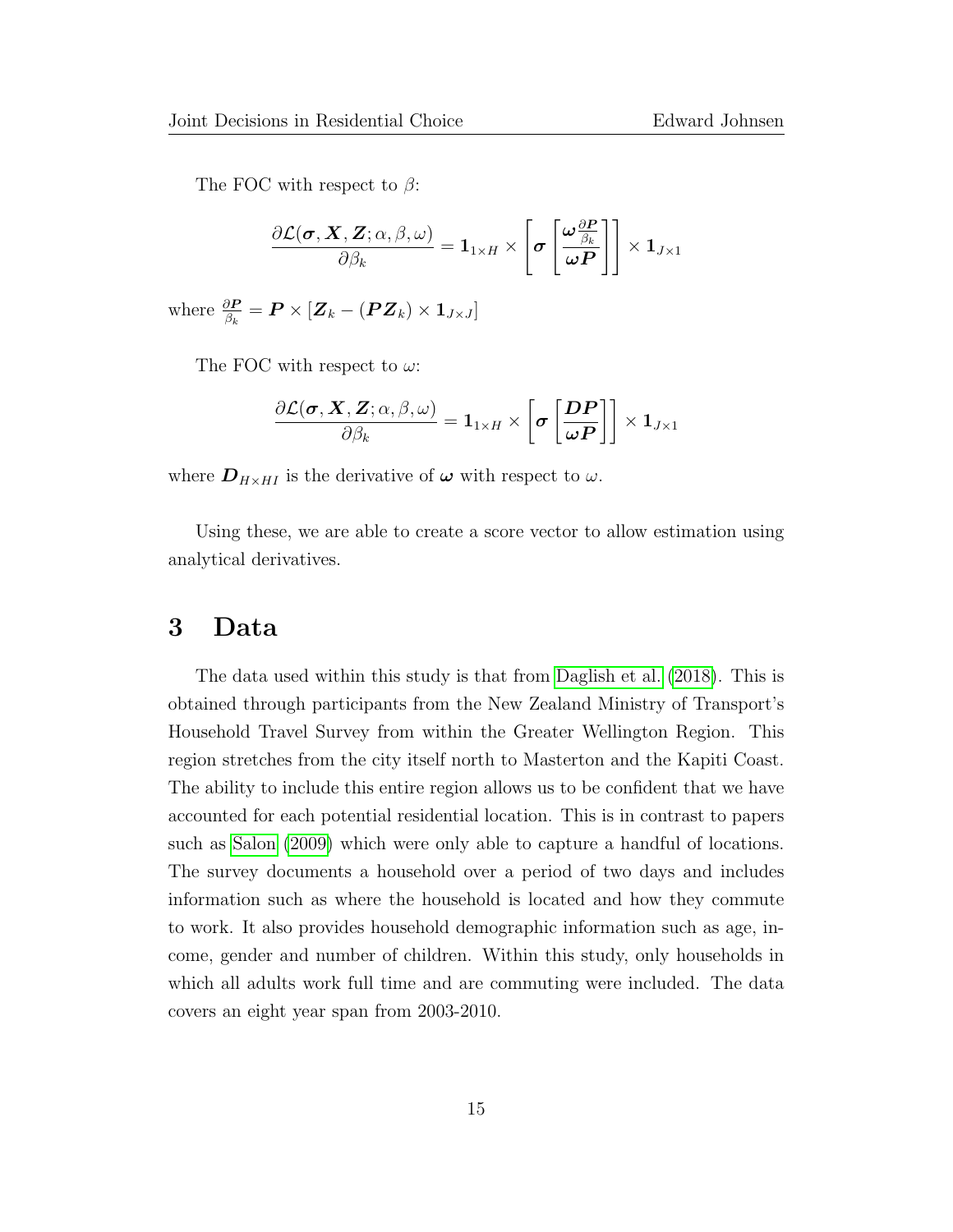To conduct the empirical estimation, we make use of variables created using GIS software, allowing us to get accurate distance and time attributes. This proves important when looking at commuting times as an impacting factor to residential choice. It also allows us to get accurate information on the closest schools, neighbouring house prices, green space, sunlight levels and coastal attributes, all of which have a significant effect on residential location decisions.

The HTS data is used along side GIS data, which gives us the information on the number and location of the area units within the greater Wellington region, as well as the meshblocks within each area unit. Both meshblocks and area units are based on population, with meshblocks containing 50-100 individuals while area units contain 3000-8000 individuals. It also gives information about the environmental factors of that meshblock, such as the percentage of north facing houses etc. Another seemingly obvious consideration for households when choosing residential location is house prices. In our study, the stratified sampling technique is employed, where the total population is broken down into groups and a random sample is drawn from each. Each household within our study is offered a random meshblock from each area unit. However, this caused certain meshblocks to be sampled more than others, potentially having a negative effect on the results. Ideally samples would be taken from each meshblock, however this would not be feasible.

For each household, one of the potential alternative locations,  $j = 1, \ldots J$ , is the actual location for that household, therefore we are able to index this decision using the indicator function. However, this raises some issues when we found that we have missing values for certain locations for a range of reasons. For example, if no houses were sold within a certain meshblock in a particular year, then the house price data is not available. Due to this, within our data set we technically have households who by our model, have made an invalid choice. These choices are not actually invalid, however using the house price example, a family may just live in an area where no houses have been sold recently, meaning they appear to have no prices. These households that have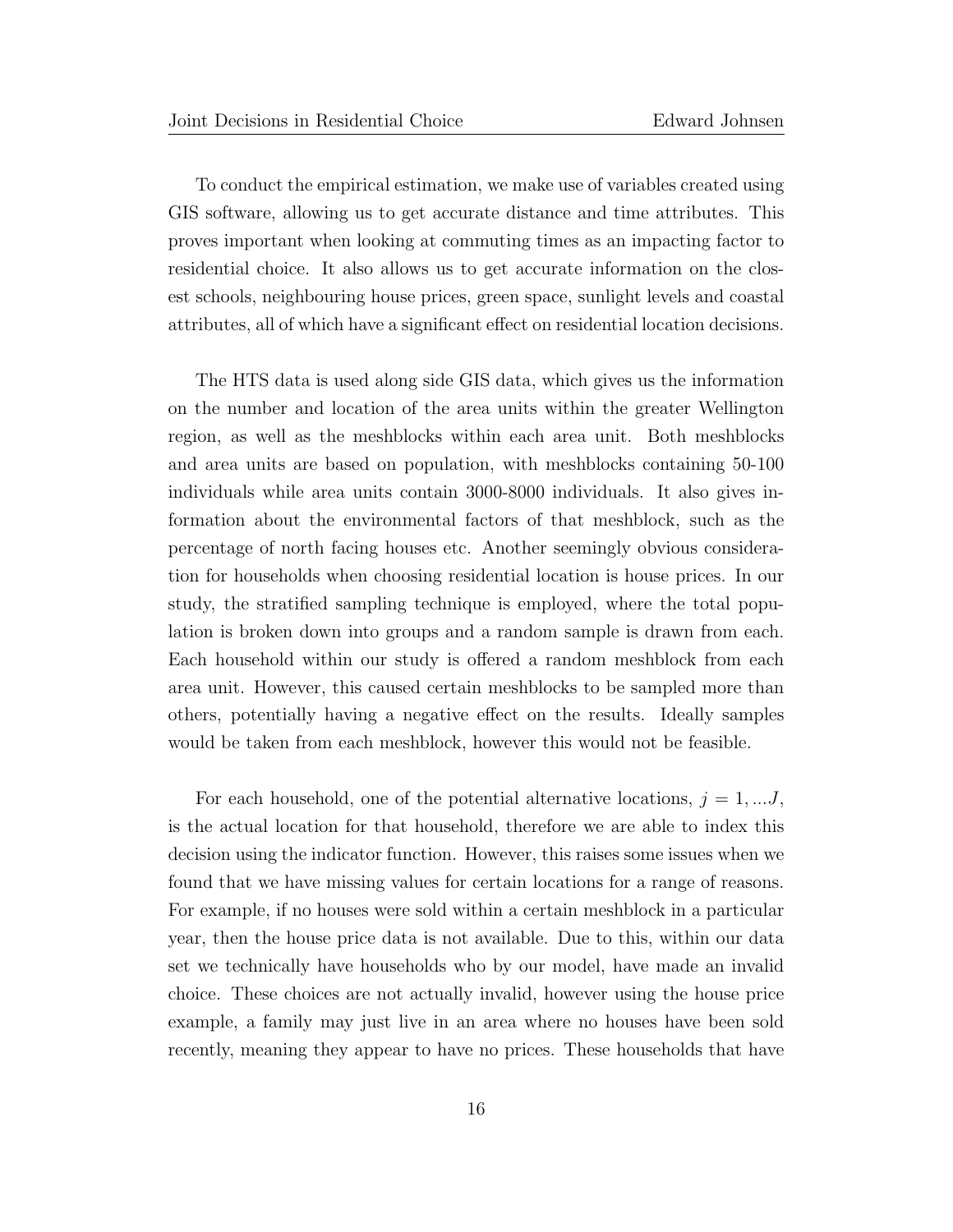| Variables              | Description                                                                 |
|------------------------|-----------------------------------------------------------------------------|
| $Time\_ Drive\_Alt$    | Commute time in minutes for an average one way trip.                        |
| $Price\_Alt$           | Average house price at the mesh block level.                                |
| $ResPrice\_Alt$        | Residuals from the auxiliary house price regression.                        |
| $UE\_Coded\_Alt$       | Average university entrance rate for a COED secondary school in the zone.   |
| $DT\_Prim\_Alt$        | Average driving time to the nearest primary school in the zone.             |
| $DT\_Coed\_Alt$        | Average driving time to the nearest coed secondary school in the zone.      |
| $DT_Boys\_Alt$         | Average driving time to the nearest boys only secondary school in the zone. |
| $DT\_Girls\_Alt$       | Average driving time to the nearest boys only secondary school in the zone. |
| $PercMBNo\,Veg\_Alt$   | Average percentage of area with no vegetation at the mesh block level.      |
| PercMBDenseVeg_Alt     | Average percentage of area with dense vegetation at the mesh block level.   |
| $Shape\_Area\_Alt$     | Size of the mesh block in square meters.                                    |
| $MBMeanBed\_Alt$       | Average number of beds in a dwelling at the mesh block level.               |
| PercNorth_Alt          | Percentage of the mesh block that is north-west facing.                     |
| $ln\_dist\_coast\_Alt$ | Natural log of the travel distance in meters to the nearest coast.          |
| $ln\_visi\_coast\_Alt$ | Natural log of the coastal visibility in the zone.                          |
| $ln\_Income$           | Natural log of personal income.                                             |
| Gender                 | Dummy variable for gender, equals one if they are female.                   |

Table 1: Variable descriptions.

missing values for their actual residential location were identified before the estimation and removed from the data set.

Two data sets are used within the empirical estimation. Firstly, the previously discussed data set is used for the first 4 stages of estimation, with stages 1 and 2 including the dual adult households only, while stages 3 and 4 include both single and dual adult households. The final stage of estimation aims to use a larger data set covering a longer period using HTS and GIS data to further test the model, however this data set lacks some variables. Section 4.5 discusses this in more detail.

Table 1 provides a detailed explanation of each variable used in the estimation. [Comber et al.](#page-44-7) [\(2008\)](#page-44-7) and [Conway et al.](#page-44-8) [\(2010\)](#page-44-8) show that the amount of green space nearby has a positive effect on house prices, this provides evidence that it may play a role in residential choice decisions.

[Helbich et al.](#page-45-8) [\(2013\)](#page-45-8) show that the amount of sunlight a household gets has a positive effect on its price. This suggests that it is an important consid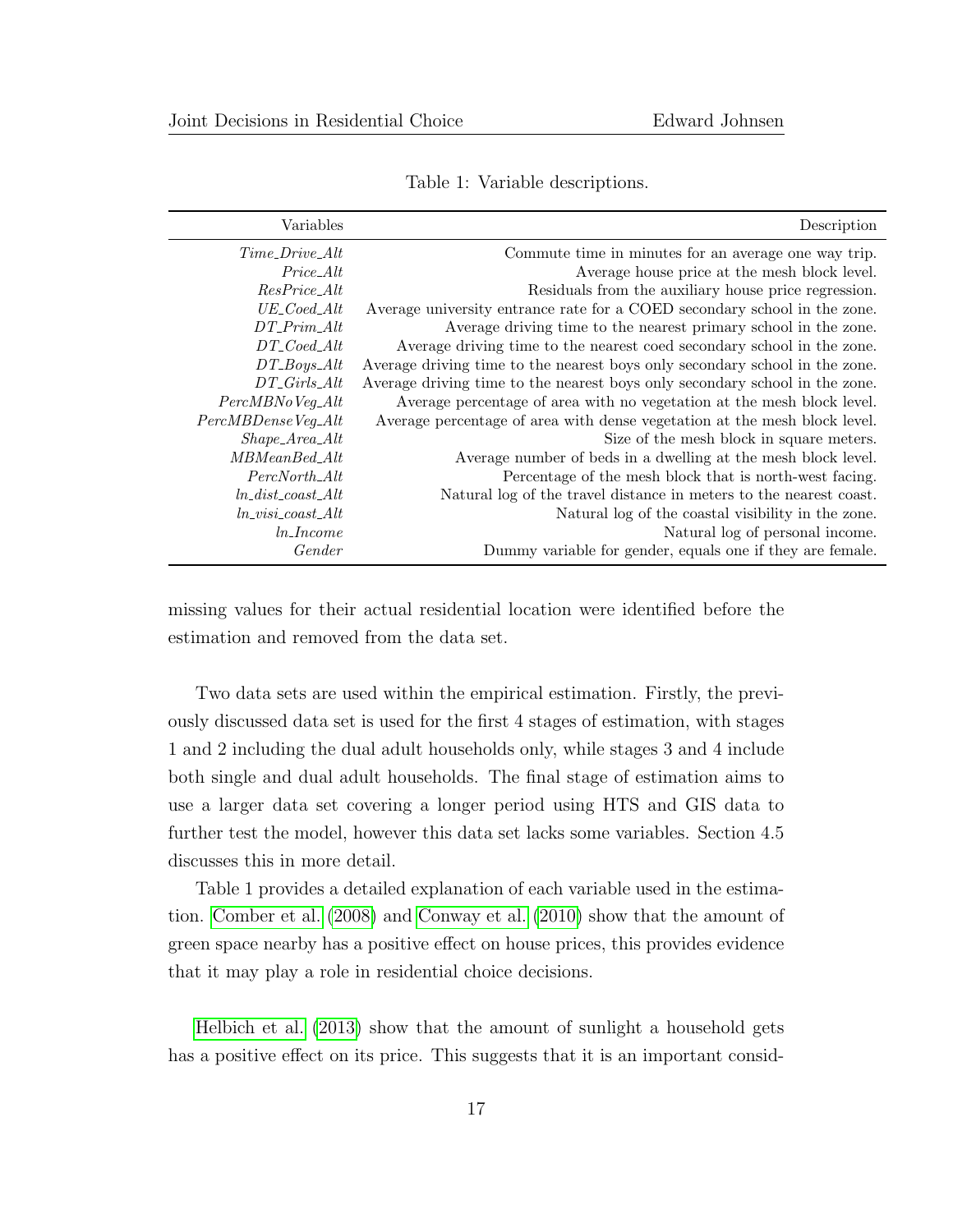eration in residential choice. The Wellington region is a very hilly area, and the most expensive suburbs are generally on the coast, on hill tops and slopes that face north, as this gives maximum sunlight. Slopes that face North East, North and North West were used as a proxy for sunlight.

[Jin et al.](#page-45-9) [\(2015\)](#page-45-9) discuss how the affect of coastal attributes on house prices, finding they are positively related with house prices, suggesting that households that are close to the coast and/or have good views will be favourable. However, we take the natural logarithm of both these variables. For a household living within a coastal area unit, then the difference between being beach front versus being two roads back from the beach is substantial, however if they live in an area such as Masterton which is an hour from the nearest coast, being a further two roads from the coast will have little effect.

Another important consideration for households when considering residential location is the proximity and the quality of local schools. For each residential location given by the area unit, the closest primary, co-educated secondary, boys secondary and girls secondary schools are calculated, however most schools in the Wellington region are co-educated. To assess the quality of the secondary schools, we use each school's University Entrance rate. The University Entrance rate is the percentage of students that complete the requirements during their final year at secondary school. This is completed through a range of classes and exams.

The average size of houses within an area and the number of people within the households can be representative of larger family friendly suburbs and other potentially favourable characteristics. To investigate the effect, the average number of beds in a dwelling is calculated at a meshblock level. Furthermore, the size of the meshblock can be viewed as a representation of how densely populated it is. As meshblocks are defined by population, larger meshblocks will be less densely populated. [Bhat and Guo](#page-44-1) [\(2004\)](#page-44-1) show that population density and the size of the residential zone are important factors in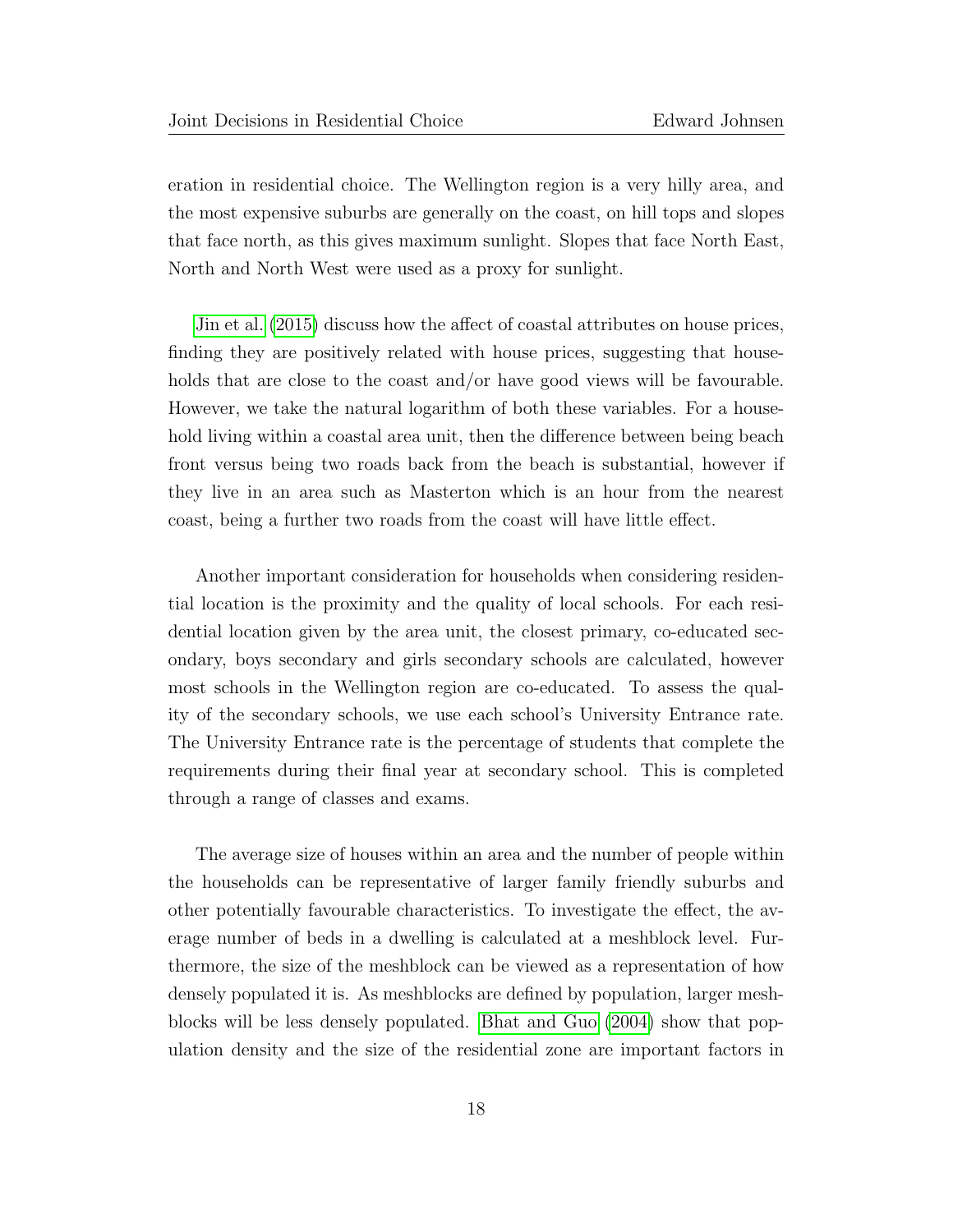| Model                                         | Female Household Heads Male Household Heads |     |
|-----------------------------------------------|---------------------------------------------|-----|
| Base model                                    | 60                                          | 80  |
| Base model $w/$ single adult HHs.             | 138                                         | 141 |
| Semi-parametric model w/ single adult HHs.    | 138                                         | 141 |
| Semi-parametric model $w/$ extended data set. | 203                                         | 285 |

Table 2: Gender Distribution of Household Heads.

residential choice decision.

When moving on to the later stages of estimation, the weight parameter is no longer treated as a purely parametric variable, rather we define a functional form for the weight,  $\omega$ . [Abraham and Hunt](#page-44-0) [\(1997\)](#page-44-0) employ a weighting system which is dependent on income and gender. We employ a similar idea here. We let the weight depend on is the natural logarithm of income. It is likely the amount of money you earn in the household will have an effect on your weight in the decision. We use the natural logarithm as for example, if there are a couple who are earning 50,000 and 60,000, the 10,000 difference is relatively substantial. However, if we have a couple who are earning 120,000 and 130,000, this difference is less substantial.

Based on [Abraham and Hunt](#page-44-0) [\(1997\)](#page-44-0), another variable that will impact the weight is gender, whether being female meant you had more or less impact on the decision making process. Table 2 provides a breakdown on the gender distribution of the household heads over each of the estimation stages. While conducting estimation using the original data set, we can see that the split of male and female household heads is close to 50:50. As the condition for being the household head was having the higher income in the household, this distribution implies that there is an even spread of females and males having higher incomes. During the final stage of estimation however we can see that this household head distribution shifts to being almost 60 percent male.

Table 3 provides detailed summary statistics of the variables used within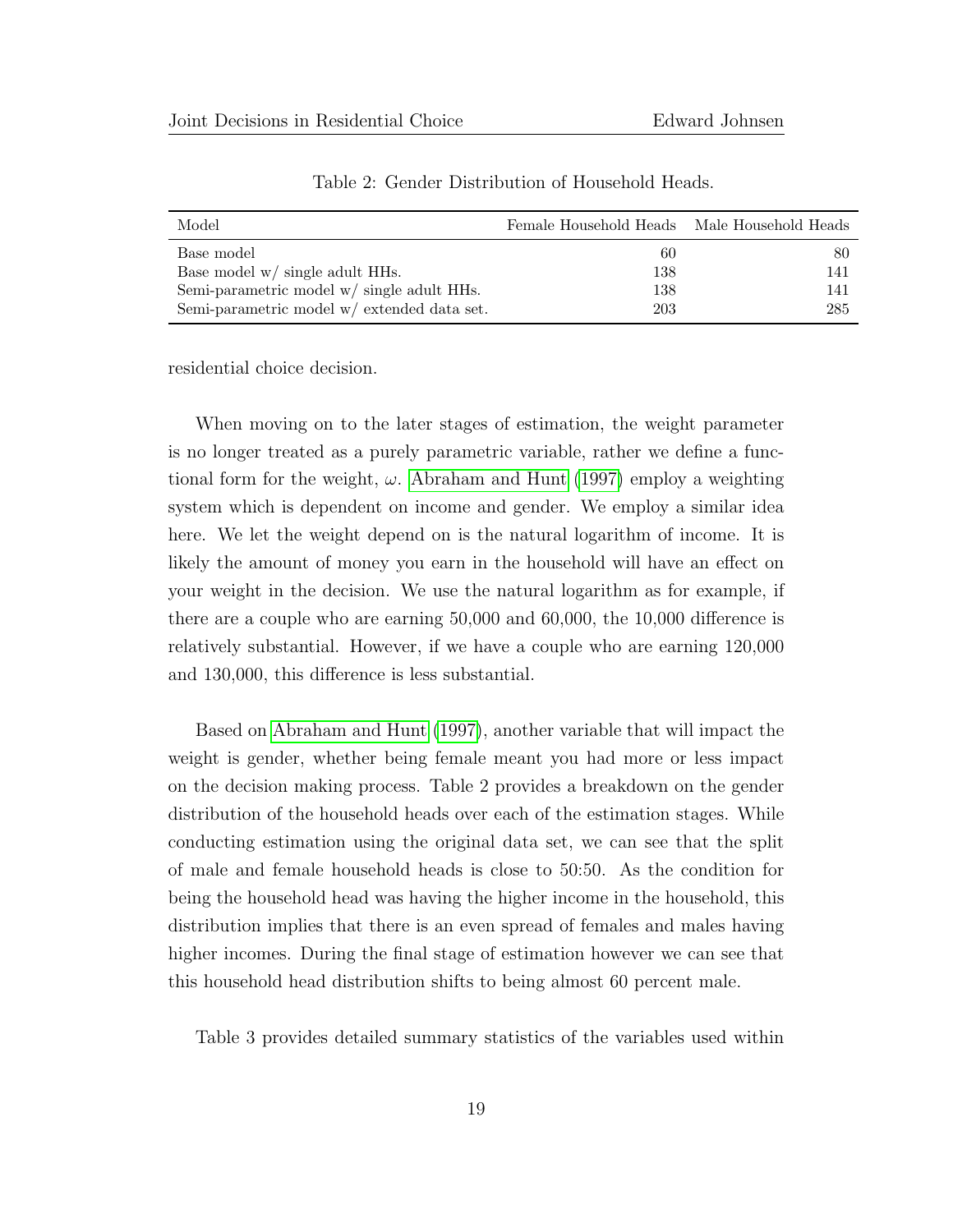| Variables            |          | Stage 3 and 4<br>Stage 5<br>Stage 1 and 2 |          |               |          |        |
|----------------------|----------|-------------------------------------------|----------|---------------|----------|--------|
|                      | Mean     | se                                        | Mean     | <sub>se</sub> | Mean     | se     |
| $Time\_Dirive\_Alt$  | 26.9809  | 1.5592                                    | 27.7526  | 1.2657        | 28.0980  | 0.9791 |
| Price Alt            | 203.7692 | 12.1775                                   | 361.1938 | 11.5794       | 387.4184 | 6.6510 |
| ResPrice Alt         |          |                                           |          |               |          |        |
| $UE\_Coed\_Alt$      | 0.3260   | 0.0084                                    | 0.3206   | 0.0067        | 0.2921   | 0.0042 |
| $DT$ Prim Alt        | 2.3878   | 0.3546                                    | 2.3793   | 0.2777        | 2.3576   | 0.2690 |
| $DT\_Coed\_Alt$      | 5.5823   | 0.5519                                    | 5.5738   | 0.4341        | 5.4487   | 0.3747 |
| $DT_Boys\_Alt$       | 28.1414  | 1.5842                                    | 28.1391  | 1.2543        | 12.8470  | 0.5228 |
| $DT\_Girls\_Alt$     | 22.7933  | 1.5040                                    | 22.7897  | 1.1907        | 12.5431  | 0.5260 |
| $PercMBNo\,Veg\_Alt$ | 28.9159  | 1.8344                                    | 28.9974  | 1.4539        | 72.5264  | 1.4114 |
| PercMBDenseVeg_Alt   | 27.0962  | 1.8539                                    | 26.9614  | 1.4699        | 11.2523  | 0.8815 |
| $Shape\_Area\_Alt$   | 2.6048   | 0.8023                                    | 2.6256   | 0.6382        |          |        |
| $MBMeanBed\_Alt$     | 3.0464   | 0.0263                                    | 3.0464   | 0.0209        |          |        |
| PercNorth Alt        | 33.9767  | 1.8865                                    | 33.9595  | 1.4983        | 33.7524  | 1.1388 |
| $Dist\_Coast\_Alt$   | 10.7732  | 0.9452                                    | 10.7890  | 0.7496        |          |        |
| $Visi\_Coast\_Alt$   | 9.1080   | 0.0012                                    | 9.0961   | 0.0009        |          |        |

Table 3: Summary Statistics of Variables used in Estimation.

the estimation at each stage. We can see that as the sample sizes increase, the standard error of the variables decreases. House prices are calculated in thousands of dollars and the distance to coast is calculated in kilometres. The shape and area of the meshblock is calculated in square kilometres.

# 4 Estimation

In order for this model to be estimated, mathematical programming was necessary. The model was estimated in MATLAB as this program would allow us to take advantage of its strong matrix algebra functionality. The use of mathematical programming for estimation has been widely documented such as in [Abraham and Hunt](#page-44-0) [\(1997\)](#page-44-0). As previously discussed, the model is estimated through the maximum likelihood method in a series of different stages. This method was particularly attractive due to its nature of being robust to reparameterization and as the first order conditions are relatively simple to take as shown in section 2.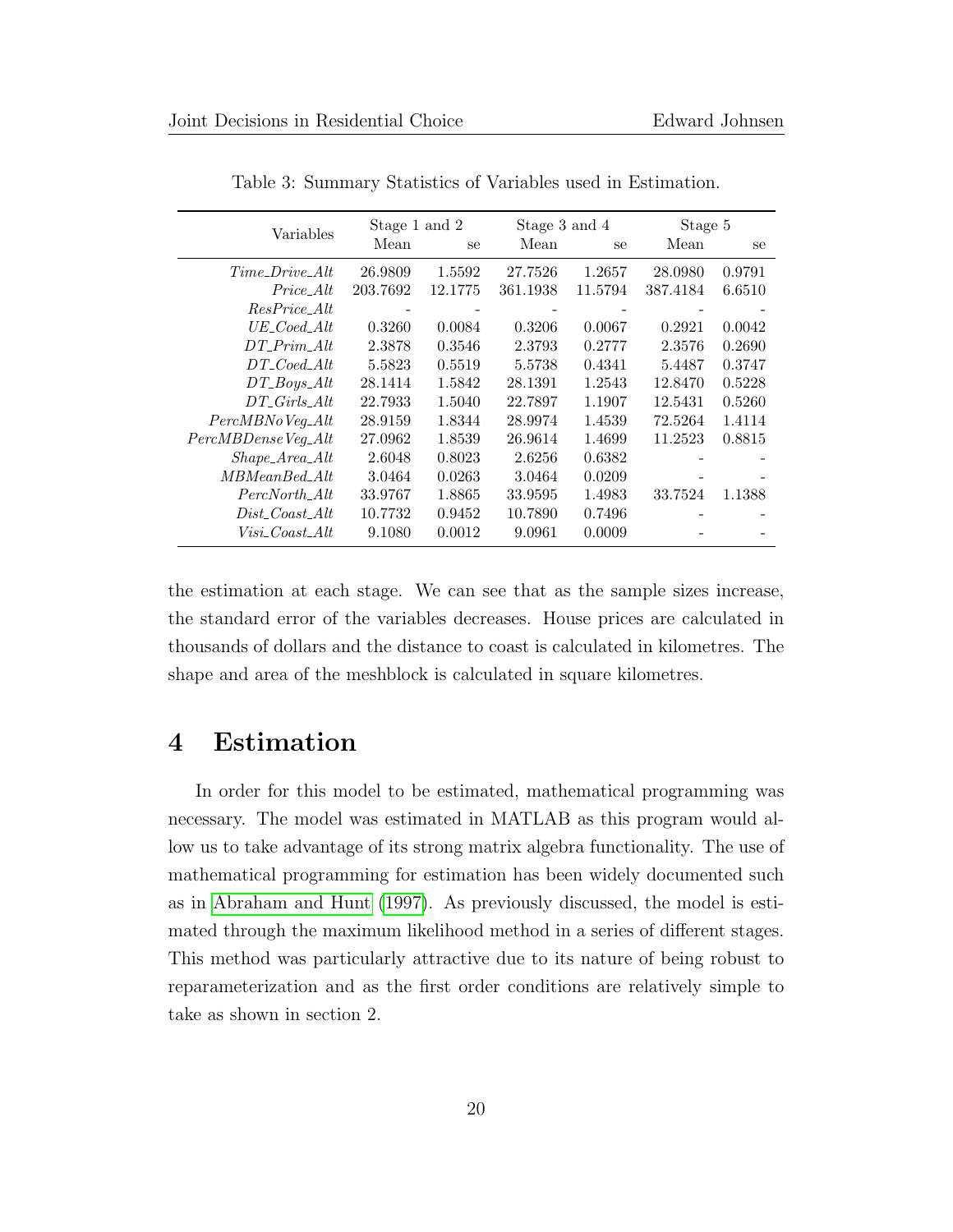#### 4.1 Stage 1 - Two Adult Households Only

Initial the model only uses data on households that have two working adults. In this version of the model, the individual weighting parameter *omega* is treated as purely parametric, which we estimate through the maximum likelihood process.

Furthermore, during the first stage of estimation, all variables that are classified as choice-independent, which make up the multi-nominal part of the model, are excluded from the estimation. In terms of the model, this means removing  $\mathbf{X}_{hi} \alpha_j$  from the estimation entirely. The reason for this is that due to the way the model is specified, if we were to include variables such as gender or ethnicity, the effect of these variables, shown through the coefficient value, would be different for each potential residential location. In other words, rather than a single coefficient to represent the effect as we have in the conditional logit model, there would be a different coefficient value for each individual area unit, causing the estimation process to become too computationally demanding and infeasible. This parameter problem shows the benefit of the conditional logit model, as we are able to include a larger amount of residential locations without the  $\beta$  coefficient being affected.

#### 4.2 Stage 2 - Addressing House Price Endogeneity

In this model, households form preferences based on the favourable characteristics of potential residential locations. These areas are likely to have higher prices due to being more favourable, suggesting that higher house prices will have a positive effect on location decision. However, households are constrained by what they can afford, therefore areas that are more expensive will be less favourable. This leads to an endogeneity problem for the house prices, an issue we aim to eliminate in this second stage of estimation.

To address this endogeneity, we run a regression of the meshblock house prices on the surrounding meshblock prices. If there are favourable amenities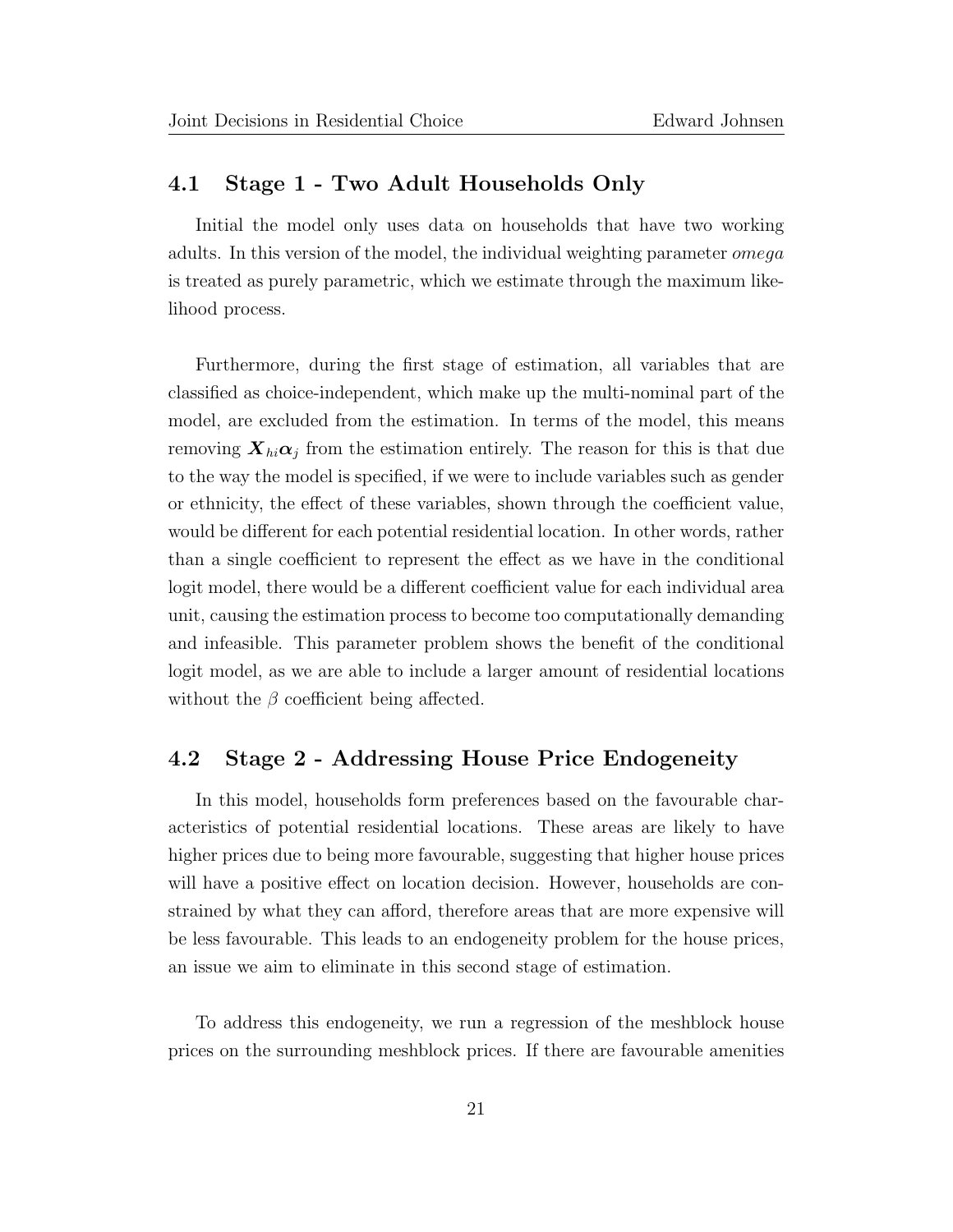nearby that make an area more attractive, it is likely that these amenities will have the same affect on the neighbouring house prices. House prices are likely to fluctuate, therefore the year in which these house prices were sampled will be very important. We leave out the dummy variable for 2003 as to avoid the dummy variable trap.

$$
House\_Price_{jt} = \beta_0 + \beta_1 Neigh\_Price_{jt} + \beta_2 D\_2004 + \beta_3 D\_2005 +
$$
  

$$
\beta_4 D\_2006 + \beta_4 D\_2006 + \beta_5 D\_2007 + \beta_6 D\_2008 + \beta_7 D\_2009 + \epsilon_t
$$

This is a variation of a two stage least squares estimation, where in the first stage we estimate the residuals and use these in the second stage (MLE) estimation. These residuals strip out any collinearity, by effectively including the effect of the unobserved error,  $\epsilon_t$  in the second stage. This allows us to strip out this unobserved effect, removing any endogeneity problem.

#### 4.3 Stage 3 - Single and Two Adult Households

Following on from stages 1 and 2, the next step of estimation is to include as many households as possible from the data set available. We extract all single and two adult households where all adults in the household are working. This requires the structure of the weighting matrix to be changed, as for a single adult household, the respective weighting will be one, as there is no compromise between two people.

As the value of omega is one for these individuals, mathematically in their respective likelihood functions, the omega parameter would simply not appear. This meant that they will have no contribution to the score vector, so in terms of the results, we would expect the inclusion of single adult households to have little effect on the size of the weight parameter. Furthermore, as with the previous stages of estimation, we only include choice dependent variables.

Whilst extracting this data from the full data set, there are cases of house-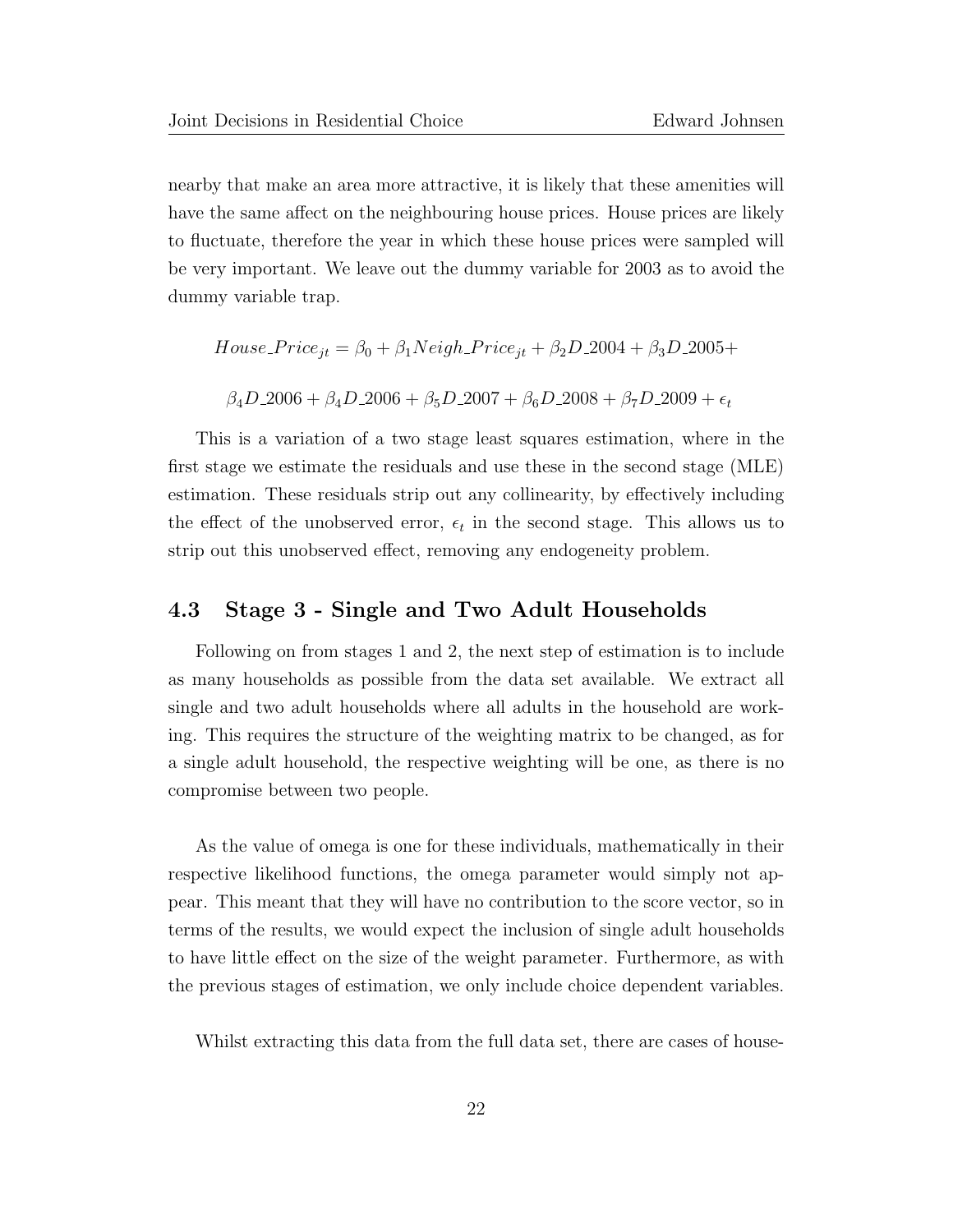holds that have more than two working adults, where two parents are working full time who also have a  $18+$  year old child living at home working. In such cases we remove the children from the sample, so only the parents are considered.

#### 4.4 Stage 4 - Treating Weight as Semi-Parametric

In this stage of the estimation, we shift away from treating the weight parameter as purely parametric and we introduce a functional form of  $\omega$ . This can be represented by the following function, which we will define as  $\omega(\gamma)$ .

$$
\omega_j = \gamma_0 + \gamma_1 ln\_Income_j + \gamma_2 Gender_j
$$

This extension to the model is essential as treating the weight parameter as purely parametric may not be the most accurate and realistic approach. It is likely that individual level factors such as gender and income will affect a persons influence in the decision. Treating weight as semi-parametric, allows us to model the effect of these variables and lets the weighting between the individuals to vary across households.

This extension of the model is highly important as it will give insight into which factors have the largest influence on a person's weight. This is relevant as stated previously, many papers choose to treat households as a single decision making unit, therefore selecting one person from the household as the primary decision maker or household head. By analysing and identifying the most important factors which influence this decision making, this could allow for more accurate choice of household heads in these simpler models.

This change meant that the MATLAB code was reworked in order to include this new functional form of omega. However, whilst it is now a function, it works very similarly as before, where individual one is given  $\omega(\gamma)$  and individual two is  $1 - \omega(\gamma)$ . The omega matrix below is similar to that in section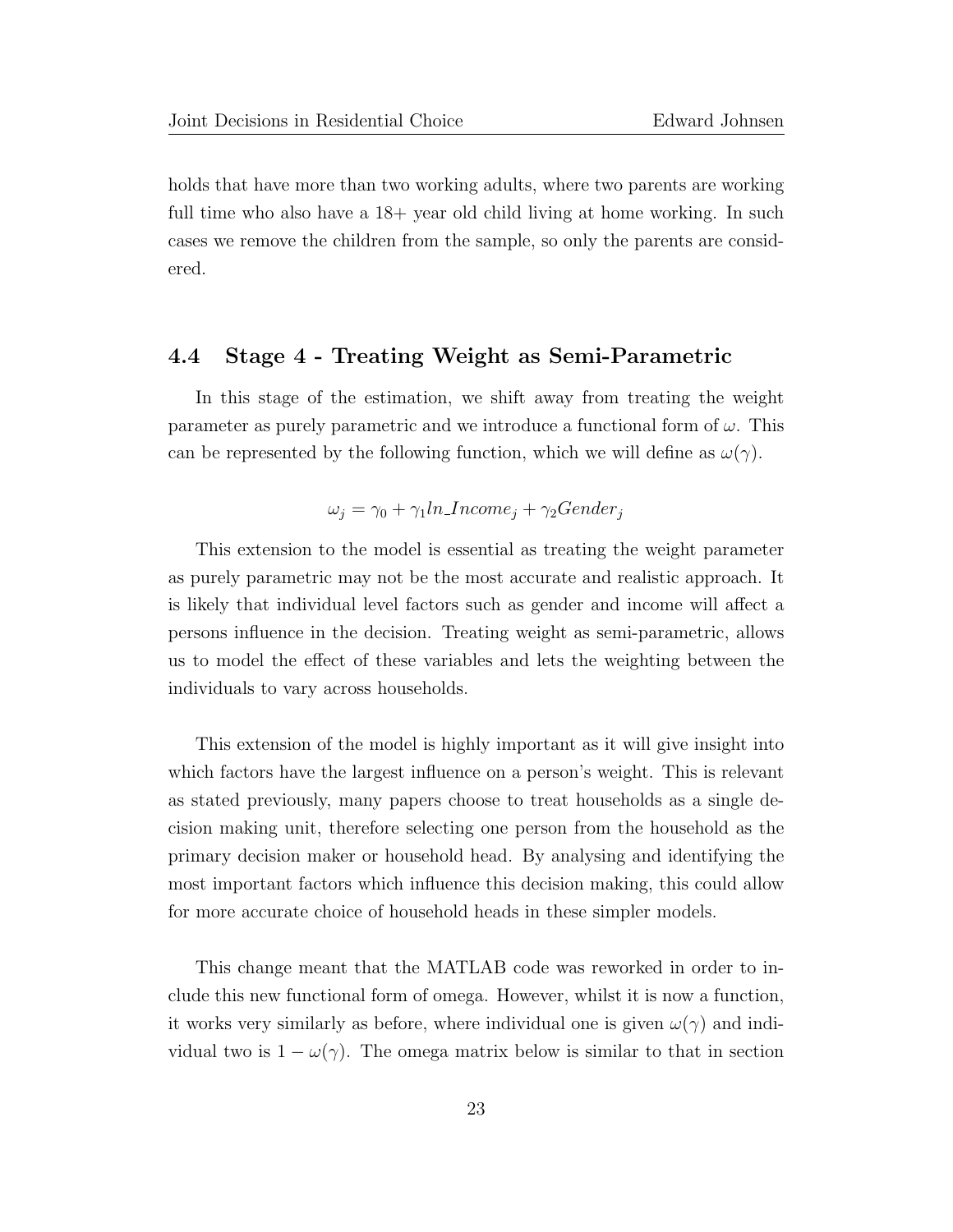2.

$$
[\omega]_{H\times HI} = \left[ \begin{array}{ccccc} \omega(\gamma) & 1 - \omega(\gamma) & 0 & 0 & 0 & 0 & \dots \\ 0 & 0 & \omega(\gamma) & 1 - \omega(\gamma) & 0 & 0 & \dots \\ \vdots & \vdots & \vdots & \vdots & \vdots & \ddots & \ddots \end{array} \right]
$$

This extension to the baseline model used the full data set of both single and two adult households, with only the choice dependent variables. However, we do now include age and gender within the functional form of  $\omega$ .

#### 4.5 Stage 5 - Including More Data

In this stage of the estimation we further assess the performance of the model through the inclusion of a new data set. To estimate this, we merge the two data sets together to increase the total sample size by a large amount. This is important as a larger sample size will further reduce the standard errors and therefore increase the t-statistics.

The extended data set covered a longer period of 14 years from 2003-2016. However, coastal information was unavailable meaning these variables were excluded from the estimation. Furthermore, information on the shape and area of the meshblock and the average number of bedrooms were also unavailable and therefore excluded.

# 5 Results

#### 5.1 Stage 1 Results - Two Adult Households

From Table 4, We observe that the effect of driving time is substantial and found to be statistically significant, with a coefficient value of -0.18(2dp) and a t statistic of -6.15 (2dp). This negative coefficient indicates that the farther a residential location is from your work location, the less favourable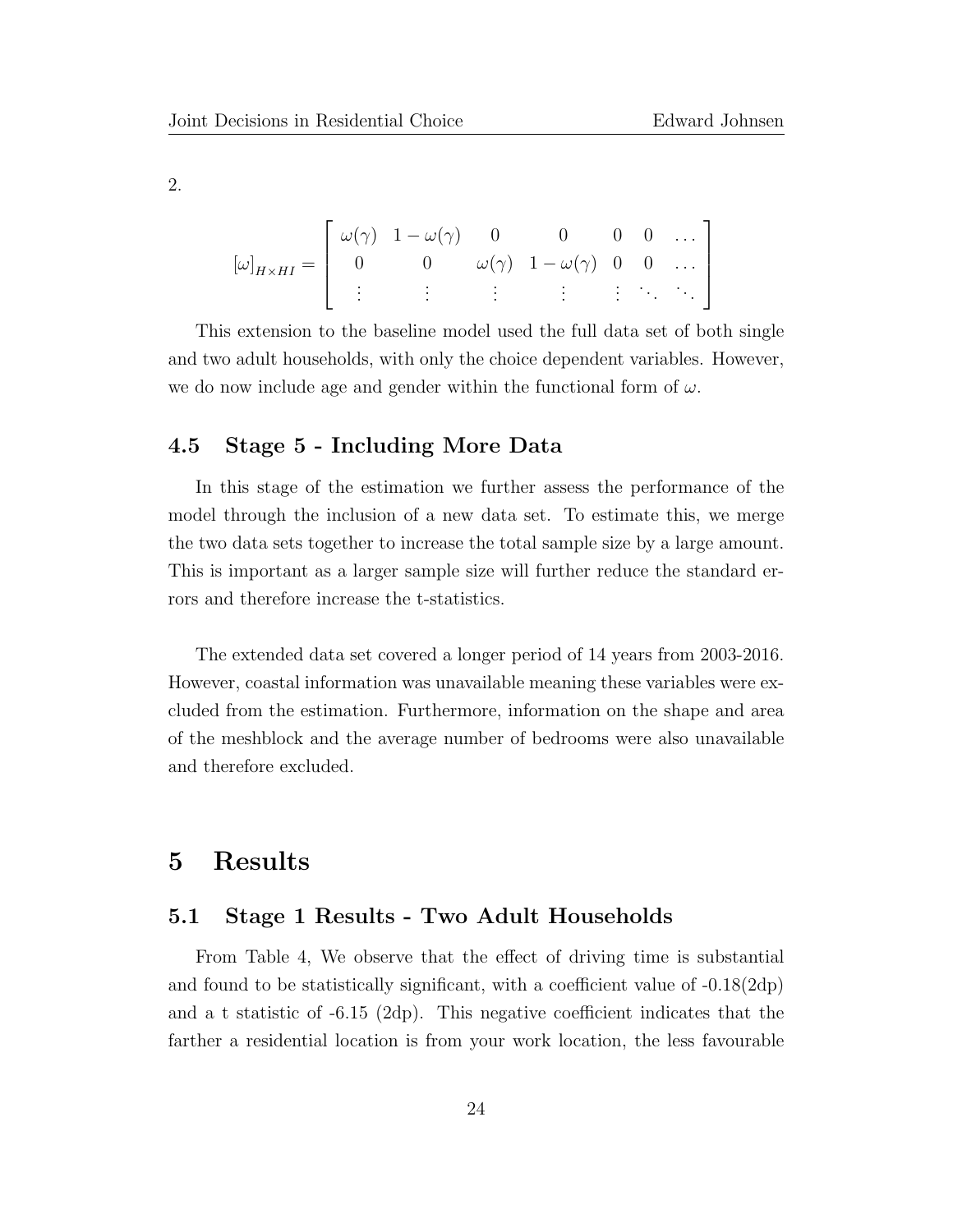| Variables              | Coef     | SЕ    | tstat   |
|------------------------|----------|-------|---------|
| Time Drive Alt         | $-0.177$ | 0.029 | $-6.15$ |
| Price Alt              | $-0.644$ | 0.993 | -0.65   |
| $UE\_Coed\_Alt$        | 2.258    | 0.865 | 2.61    |
| $DT$ Prim Alt          | 0.069    | 0.169 | 0.41    |
| $DT\_Coed\_Alt$        | $-0.081$ | 0.068 | $-1.18$ |
| $DT_Boys\_Alt$         | 0.003    | 0.045 | 0.08    |
| DT Girls Alt           | 0.131    | 0.055 | 2.40    |
| $PercMBNo\,Veg\_Alt$   | 0.003    | 0.006 | 0.48    |
| PercMBDenseVeg_Alt     | 0.004    | 0.007 | 0.57    |
| $Shape\_Area\_Alt$     | $-0.055$ | 0.248 | $-0.22$ |
| <i>MBMeanBed_Alt</i>   | 0.461    | 0.370 | 1.25    |
| PercNorth_Alt          | 0.010    | 0.004 | 2.76    |
| $ln\_dist\_coast\_Alt$ | $-0.105$ | 0.126 | $-0.84$ |
| $ln\_visi\_coast\_Alt$ | 0.160    | 0.080 | 2.01    |
| Weight                 | 0.248    | 0.110 | 2.26    |

Table 4: Base model with 2 adult households only including variables as in Table 1.

the area and therefore the less likely you are to live in the area. Further, this sizeable effect shows that drive time to work is an important variable with a substantial effect on residential location decisions, meaning that individuals will favour areas that have faster commute times via driving.

We expected that driving times to both primary and secondary schools would have a sizeable effect on household residential choice. From Table 4, driving time to the closest primary school has a positive coefficient, indicating that the longer it takes to drive to the closest primary school the more favourable a residential area becomes. This is counter intuitive as for many households, when purchasing a house they are often planning on being in the area for a relatively long period of time and therefore consider the scenario that they have children, how far away is the closest primary school. However, there is a much larger number of primary schools in the Greater Wellington Region with there likely being one within each area unit. This would mean that the driving time is likely to be less important. Driving time to the closest co-educated secondary school however does have a negative coefficient which is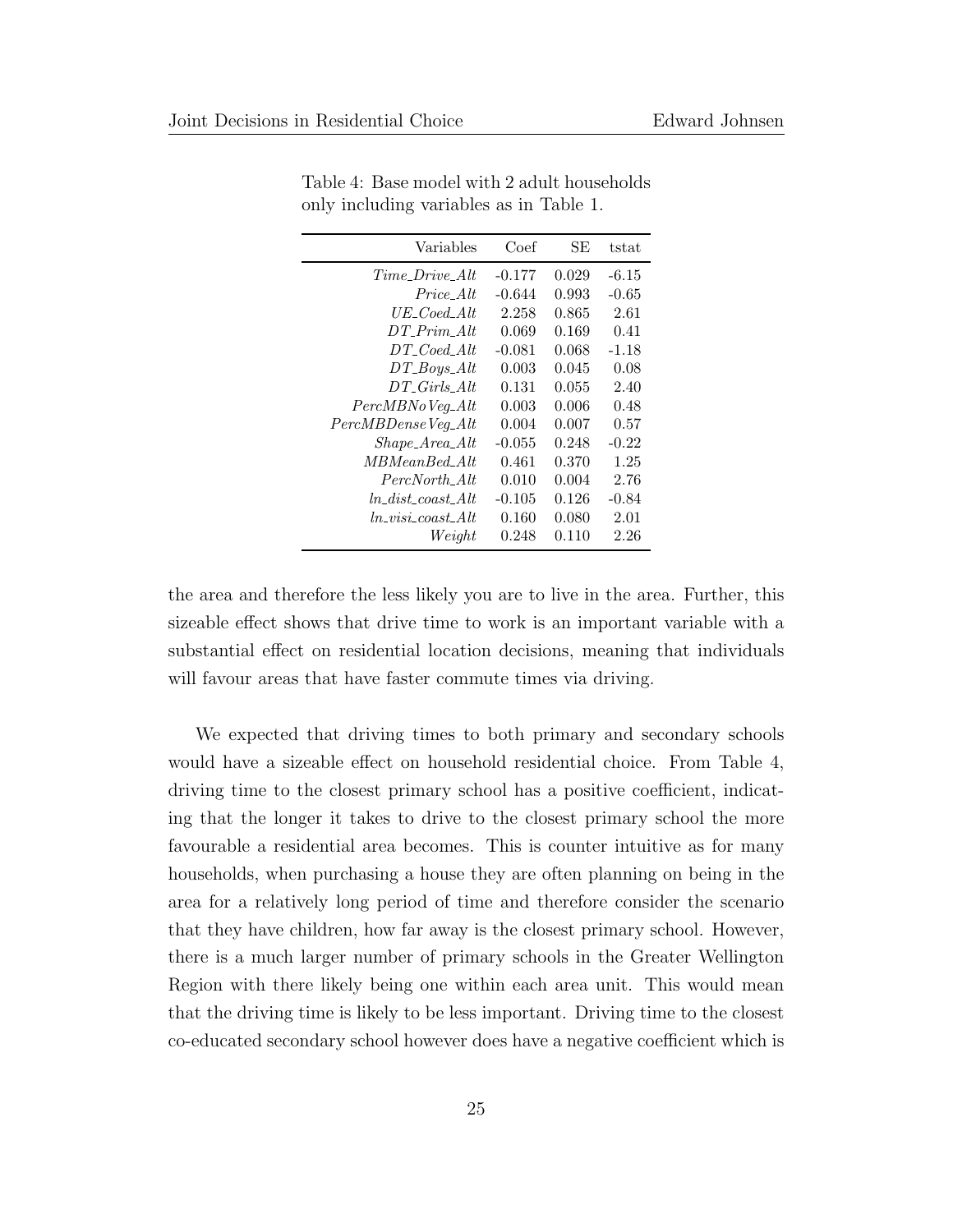in line with what was expected. However, we observe that the driving time to both types is not statistically significant in the current version of the model. When we look at the driving time to single sex schools, drive time to both boys and girls only schools have a positive relationship, implying that as this commute increases, it is a more preferable residential location. However as these schools are almost exclusively within the city itself, these variables are likely to be measuring the effect of the commute time to the city.

We further observe the quality of schools in the area is a significant consideration for households when deciding on residential location. We assume that the most common assessment for a school is their academic success, therefore we use the university entrance statistic. UE Coed Alt measured the performance of the closest co-educated school. From Table 4, we can see that UE Coed Alt, had a coefficient value of 2.26(2dp), and a t-statistic of 2.61(2dp), indicating a significant positive relationship. This would suggest that areas which have higher academically performing schools are more favourable.

We would expect that when households are considering potential residential locations, that for a majority of households the price would be negatively related with residential choice. From Table 4 we observe that Price Alt has a coefficient value of -0.64435 but with a t-statistic that is well below the critical value. Therefore, we consider the case that there may be an endogeneity problem due to unobserved factors that are not estimated in the model, such as that there are nearby amenities which positively affect peoples decisions. This endogeneity may potentially have a large effect on the results, therefore it will be dealt with in section 5.2.

Amount of vegetation within the meshblock is another factor which we expect to have an effect on residential choice. From Table 4, we observe that both living in areas which have either dense or no vegetation are favourable as both have a positive coefficient. However, both of which have a test statistic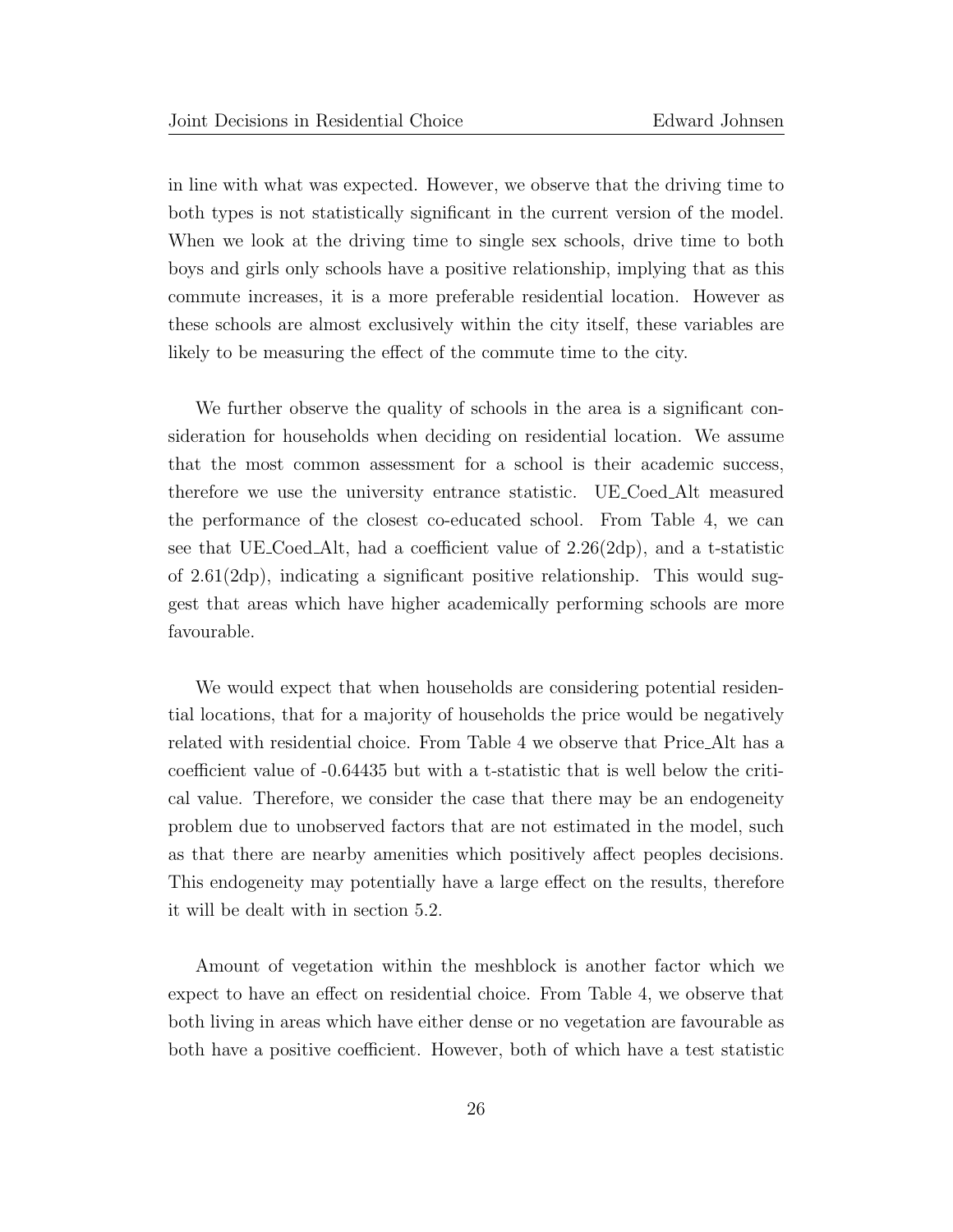well below the critical value and therefore are not significant in this estimation. Due to this, it is likely that areas which have sparse vegetation are therefore preferable. We can see that the mean number of beds within a meshblock has a positive coefficient suggesting that areas with larger houses are more favourable.

We observe that the amount of sunlight an area receives is an important and statistically significant factor in choosing residential location. This was measured through the 'PercNorth Alt' variable. From Table 1, we can see the coefficient value is 0.013601 with a t-stat of 2.557, therefore showing a positive, significant relationship.

When looking at the distance to and the visibility of the coast, we would expect for areas that are by the coast, the closer you are and the better view the area has will be favourable. We observe from Table 4 that the distance to coast has a negative coefficient, implying that the further from the coast you are, the less favourable location it is. The visibility of the coast had a statistically significant coefficient value of 0.16 (2dp), implying that when looking at areas that are near the coast, locations with a better view are more favourable.

From Table 4 we can see that the weight parameter is 0.23945, implying that individual one has a weighting of almost 24% and individual two has a weighting of almost 76%. which was much lower than anticipated. We hypothesised that individual one, deemed the household head, was the higher of the two incomes, and therefore it was expected that they would have a larger weighting in the decision. Consider a situation were one of the household members was offered a job in Wellington and the couple decided to find a house and live in the Kapiti Coast (roughly 45-60 minutes north of Wellington). The second member of the household then decides to find a job that is closer to home for convenience. This would have an effect on our estimation in terms of how the couple compromised to choose that particular residential location. In the data it would look like the second member, who is on a lower income, had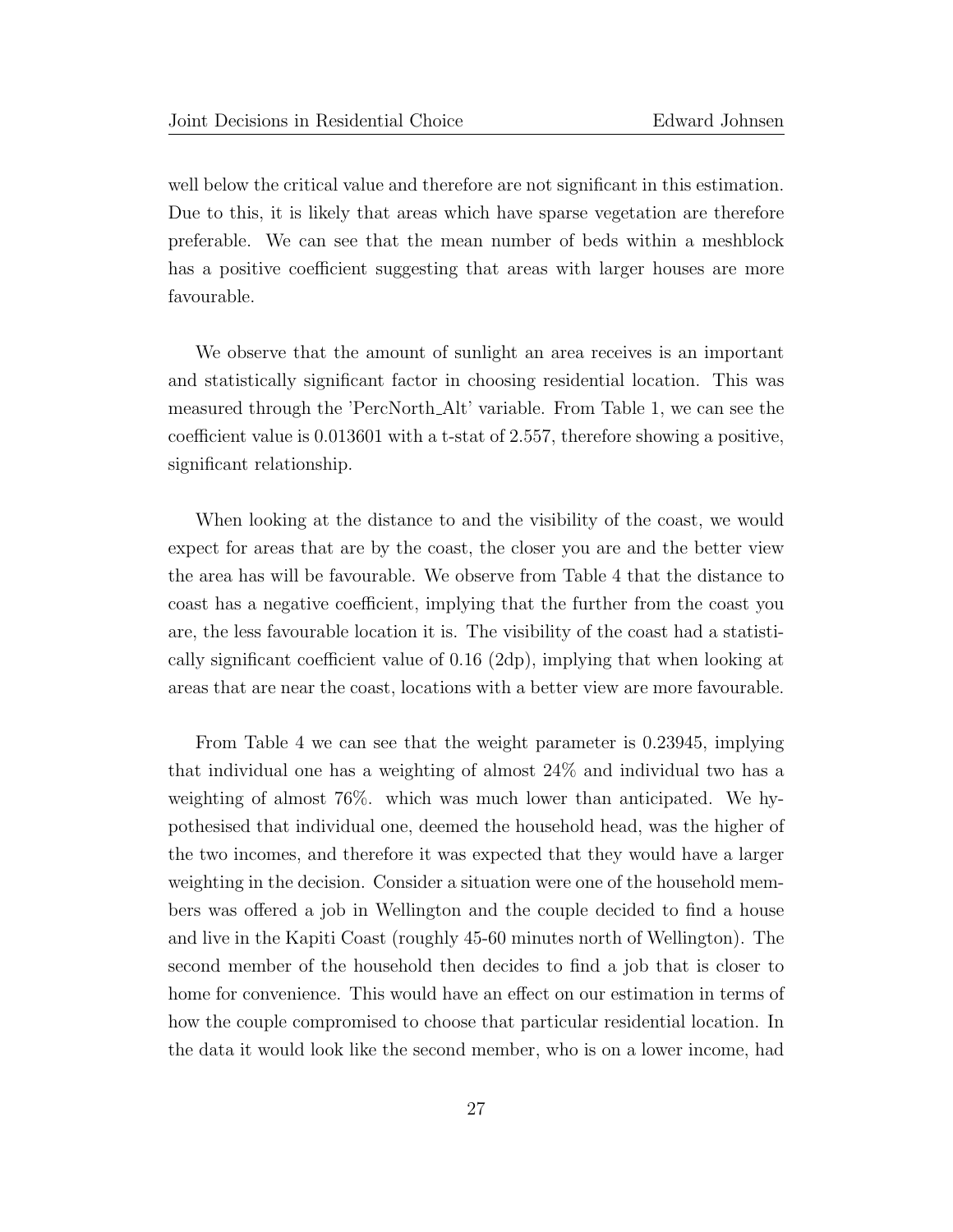a larger weight in the overall decision as the weight is estimated based on the households actual location and the distance to both individuals' workplaces.

Another potential reason for this unexpected result, could be the specification of the weight parameter in the model. In the current estimation, the weighting variable is treated as purely parametric, However, this may not be the most accurate way, as there are likely other factors at play which we have currently been unable to estimate. For example the choice-independent variables are likely to be important when estimating the weight and therefore the process of compromise within the household. Factors such as age and gender may have a substantial effect. The extension of this estimation in section 4 treats the weight as semi-parametric, allowing the effect of these choiceindependent variables to be estimated. Furthermore, it is entirely possible that estimating a single value of  $\omega$  for all two adult households is not going to be the most accurate measure. Even though the current version was significant, the model may not be specified as accurately as it could be. This then provides us with motivation to expand this model to allow the households to be treated as heterogeneous and allow certain variables to influence the weight.

Overall, we observe that many of the included variables have test statistics that are well below the critical value. This provides justification to include more data through the inclusion of single adult households, as well as a different extended data set. This larger sample will provide more accurate results and therefore larger test statistics.

#### 5.2 Stage 2 Results - House Price Endogeneity

We observe, in Table 4, that the coefficient value for the house prices was -0.64(2dp), however has a large standard error value and a very small t-stat deeming it insignificant. This is likely the result of an endogeneity problem in which there could be favourable amenities that are in or nearby a residential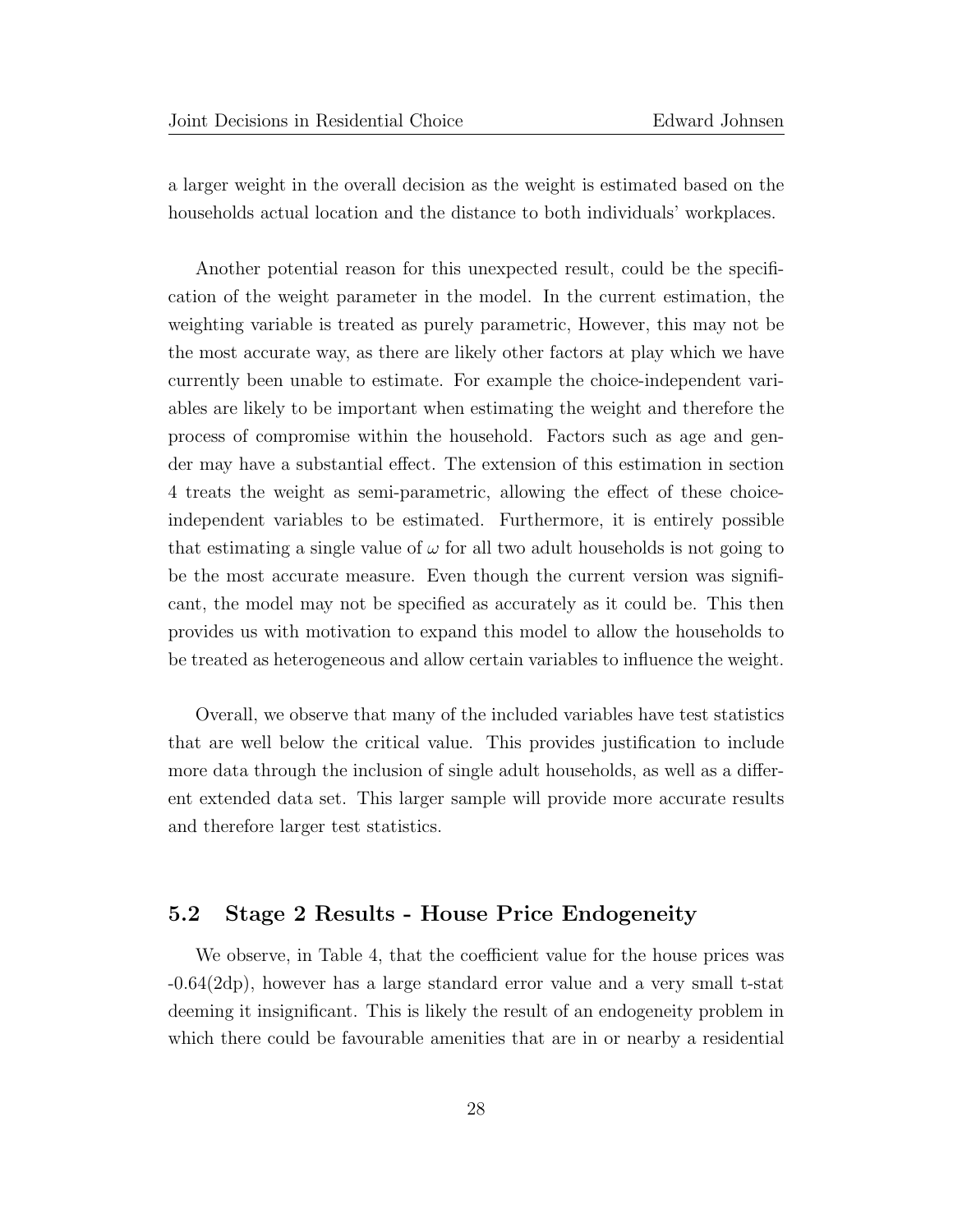| Vars                | Coef     | SE    | tstat   |
|---------------------|----------|-------|---------|
| $Time\_Dirive\_Alt$ | $-0.178$ | 0.030 | $-6.15$ |
| $Price\_Alt$        | $-0.743$ | 1.257 | $-0.59$ |
| $ResPrice\_Alt$     | 0.667    | 1.956 | 0.34    |
| $UE\_Coed\_Alt$     | 2.287    | 0.922 | 2.48    |
| DT Prim Alt         | 0.0769   | 0.169 | 0.46    |
| $DT\_Coed\_Alt$     | $-0.081$ | 0.069 | $-1.19$ |
| $DT_Boys\_Alt$      | 0.003    | 0.046 | 0.058   |
| $DT_Girls\_Alt$     | 0.132    | 0.056 | 2.36    |
| $PercMBNoVeg\_Alt$  | 0.003    | 0.006 | 0.50    |
| PercMBDenseVeg_Alt  | 0.004    | 0.007 | 0.56    |
| $Shape\_Area\_Alt$  | $-0.033$ | 0.261 | $-0.13$ |
| MBMeanBed Alt       | 0.439    | 0.373 | 1.18    |
| PercNorth Alt       | 0.011    | 0.004 | 2.80    |
| ln dist coast Alt   | $-0.104$ | 0.126 | $-0.83$ |
| ln visi coast Alt   | 0.162    | 0.080 | 2.03    |
| Weight              | 0.250    | 0.110 | 2.28    |

Table 5: Baseline model after addressing house price endogeneity with two adult households only and variables as in Table 1.

location that are not currently included (such as a golf course in the particular neighbourhood). These favourable amenities may influence individuals' preferences, however are not sufficiently included in our model. These unobserved positive amenities create higher demand for certain residential locations, however due to this higher demand, houses are more expensive. As these areas may have features that are not measurable, this gives us the result that people may like areas with higher prices. However, realistically less people are able to afford homes in the area and are less likely to live in these residential locations.

As discussed in the estimation section, we run a two stage least squares regression in order to address this endogeneity and strip out any collinearity. The results of the auxiliary regression were as follows.

From the above table we can observe that the  $\beta_1$  value is 0.99. This is extremely close to one as expected, as if prices change in a neighbouring area they are expected to have the same effect to the specific area being observed. Furthermore, if the neighbouring area house prices are high, it is likely that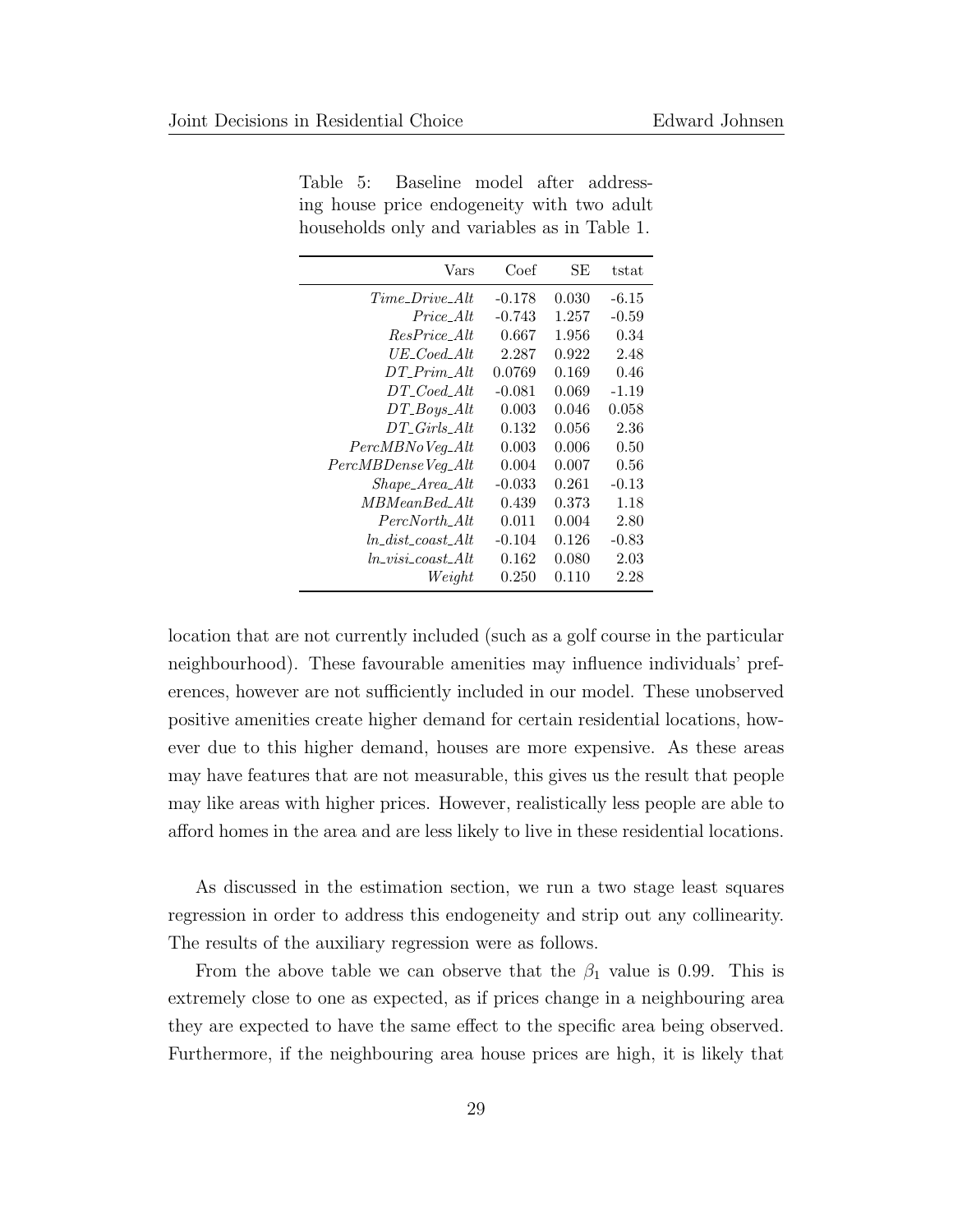| Coefficient | Value      |
|-------------|------------|
| ßο          | 5702.52    |
| $\beta_1$   | 0.99       |
| $\beta_2$   | -125.11    |
| $\beta_3$   | $-1267.65$ |
| $\beta_4$   | 9.37       |
| $\beta_5$   | $-1900.56$ |
| Зg          | $-2196.20$ |
|             | 2345.76    |

there are favourable amenities nearby.

There is a large variation among the year dummy coefficients. The most notable are beta values 5 and 6, representing years 2007 and 2008 respectively. These large negative values are justified as this is around the time of the Global Financial Crisis where house prices were heavily impacted. Following these years we see a sharp increase as the house prices begun to rise relatively quickly as they recovered from the recession.

Following this auxiliary regression, the residuals are calculated and included as ResPrice Alt in the maximum likelihood estimation. We would expect to see that these residuals strip out any unobserved factors and collinearity, therefore allowing us to get a more accurate estimation of the effect of prices on residential location. From Table 5, we observe that the price coefficient has become further negative, however is still statistically insignificant. This provides further justification to introduce a larger sample to increase the accuracy of our estimation.

#### 5.3 Stage 3 Results - Single and Two Adult Households

This stage follows on from stage 2 as we are continuing to fix the house price endogeneity. With the inclusion of the single adult households, we see the results as shown in table 5. The inclusion of the single adult households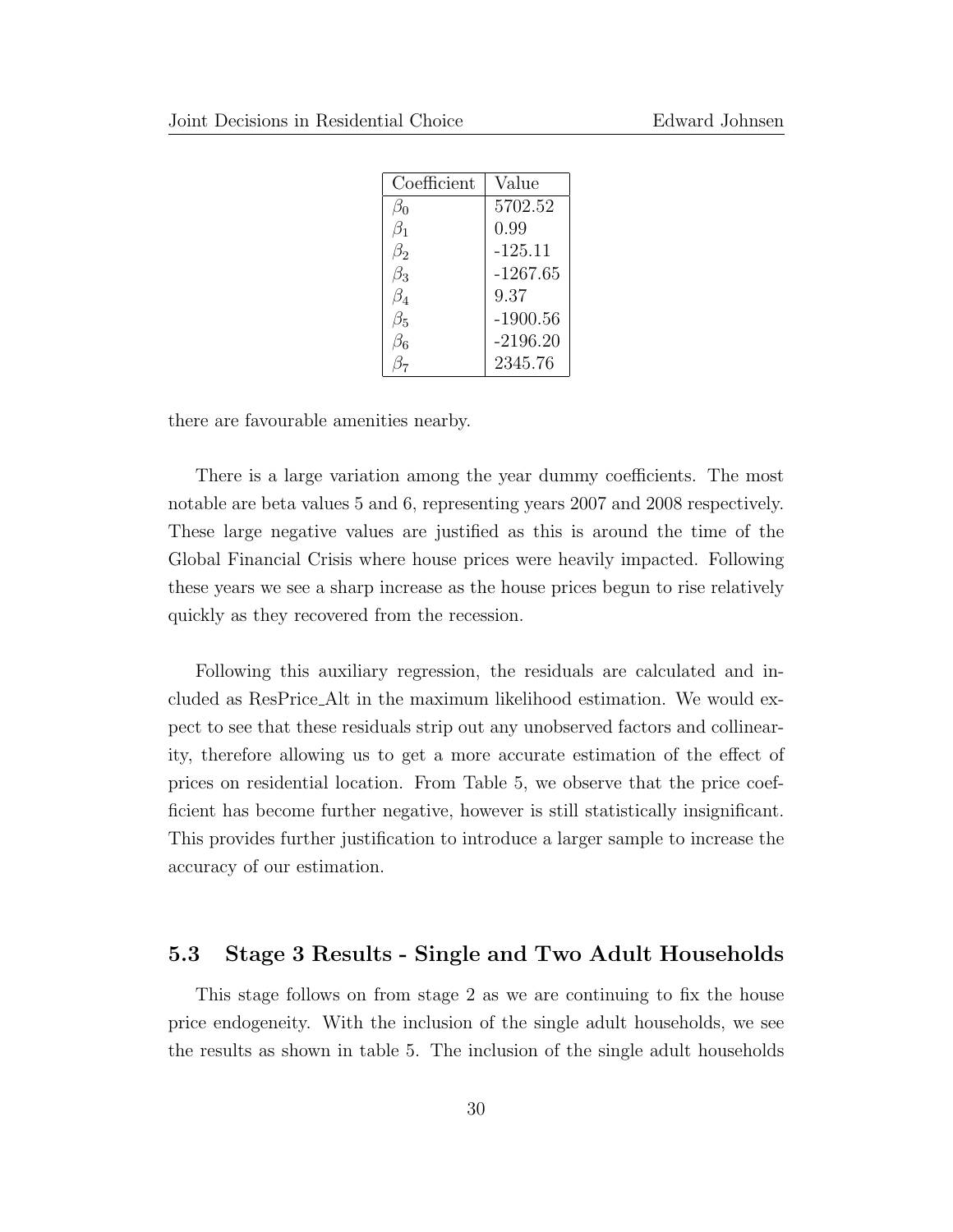| Variables                    | Coef     | SЕ    | tstat   |
|------------------------------|----------|-------|---------|
| $Time\_Dirive\_Alt$          | $-0.148$ | 0.016 | $-9.14$ |
| Price_Alt                    | $-0.797$ | 0.789 | $-1.01$ |
| $ResPrice\_Alt$              | 0.195    | 1.267 | 0.15    |
| $UE\_Coed\_Alt$              | 1.862    | 0.617 | 3.02    |
| $DT\_Prim\_Alt$              | $-0.006$ | 0.102 | $-0.06$ |
| $DT\_Coed\_Alt$              | $-0.084$ | 0.043 | $-1.95$ |
| $DT_Boys\_Alt$               | $-0.034$ | 0.030 | $-1.13$ |
| $DT_{\mathcal{L}}$ Girls_Alt | 0.154    | 0.035 | 4.36    |
| $PercMBNo\,Veg\_Alt$         | $-0.002$ | 0.004 | $-0.44$ |
| PercMBDenseVeg_Alt           | 0.003    | 0.005 | 0.72    |
| $Shape\_Area\_Alt$           | $-0.076$ | 0.190 | $-0.40$ |
| MBMeanBed Alt                | 0.260    | 0.259 | 1.01    |
| PercNorth_Alt                | 0.010    | 0.003 | 3.93    |
| ln dist coast Alt            | $-0.193$ | 0.081 | $-2.39$ |
| ln visi coast Alt            | 0.078    | 0.056 | 1.41    |
| Weight                       | 0.257    | 0.105 | 2.44    |

Table 6: Baseline model with single and two adult households, addressing house price endogeneity, and variables as in Table 1

means the sample size has increased from  $n = 280$  to  $n = 445$ , representing 279 households. We expect that the increase in sample size will lead to more accurate results due to the reduction in standard errors. .

Firstly, we observe from Table 6 that the weighting parameter has only slightly changed with this addition, from  $0.25$  (2dp) to  $0.26$  (2dp). This result implies that the household head has only a 26% weighting in the decision, while the other individual has 74%. Single adult households by definition have no other adult in which to compromise with, giving them total control over the decision. To address this, we model our estimation by giving these individuals an omega value of one. As expected, the inclusion of these households did not substantially change the weight parameter. We do observe, however, that with inclusion of more data the weight t-statistic has increased from the previous value 2.28 (2dp) to 2.44 (2dp). While it is statistically significant, this version of the model in which households are treated as homogeneous is likely to be an unrealistic assumption. Rather, it is very likely that households will be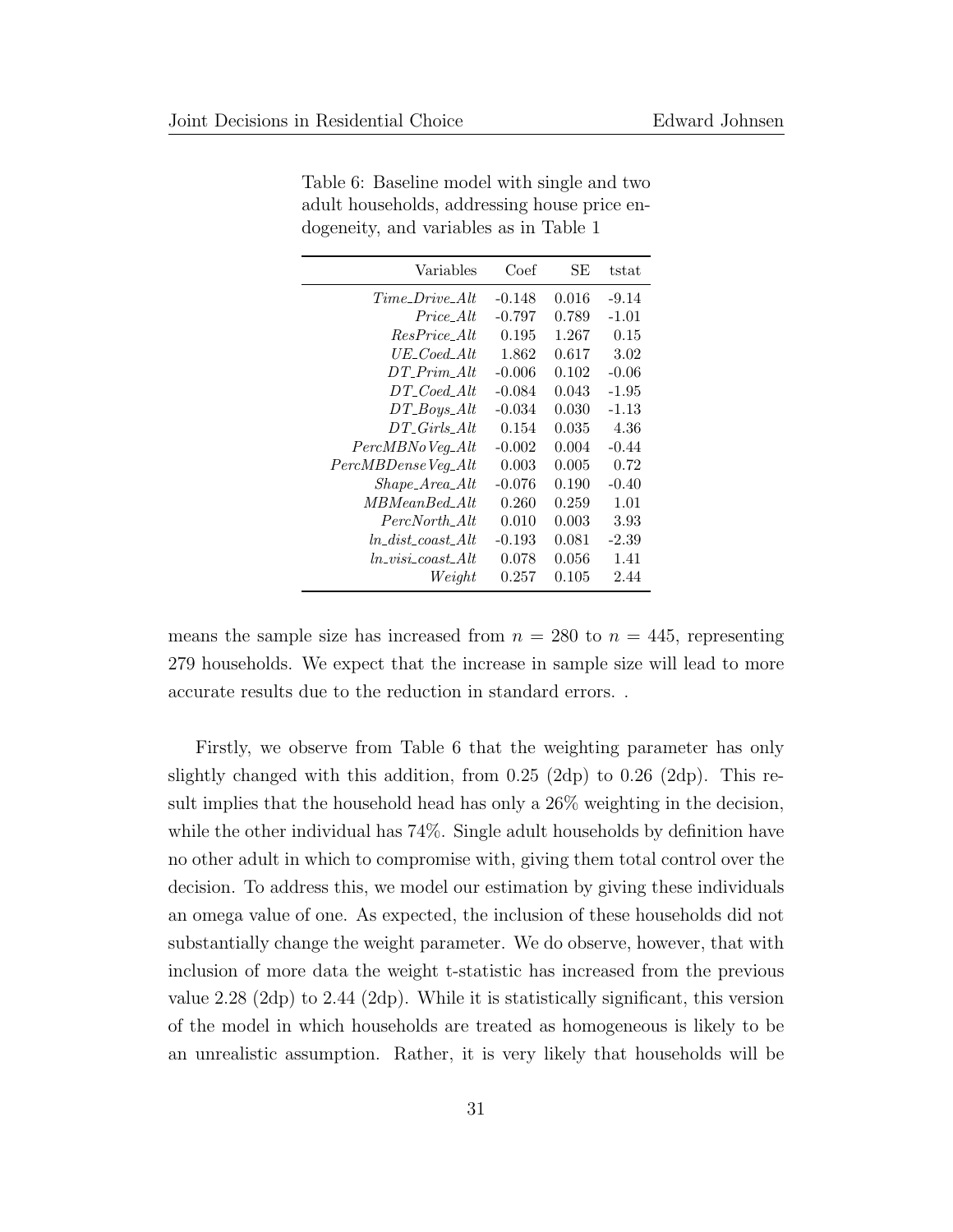heterogeneous and that the weightings between individuals will vary largely between households.

From Table 6, we can see that in this stage of the estimation, the driving time to co-educated schools has become significant with a coefficient value of -0.008. The increase in sample size from including the single adult households has cased the test statistic to increase to a significant level. This negative relationship implies that residential locations which are further in terms of driving time are less favourable locations. This relationship is intuitive as from our previous results we can see that proximity of schools and school quality are favourable factors in terms of residential location.

As with the previous stages of estimation, we can see that the distance and time to commute is still a very significant and important consideration for households when making a residential location decision. The coefficient value is -0.14 with a much larger t-statistic of -9.20, implying a high level of statistical significance, further reinforcing the previous discussion. As the sample used contains purely working individuals, it is expected that commuting time to their work location will be a very important consideration. An extension to this model would be to include a data set in which households where stay at home parents are included, as by only using working adults who all must commute, there could potentially be a bias to the results in terms of the importance of commute times. For example, if a household has a stay at home parent, it is likely that factors that affect their children will have a higher importance, rather than just how long it takes for the parents to commute to work.

Another interesting change in this stage of the estimation is that the driving time to boys and girls have opposite signs. The results from Table 6 suggest that the longer the commute to a single sex boys school, the less favourable the residential location, while also suggesting the opposite for the commute to single sex girls schools. As discussed previously, it is likely that these variables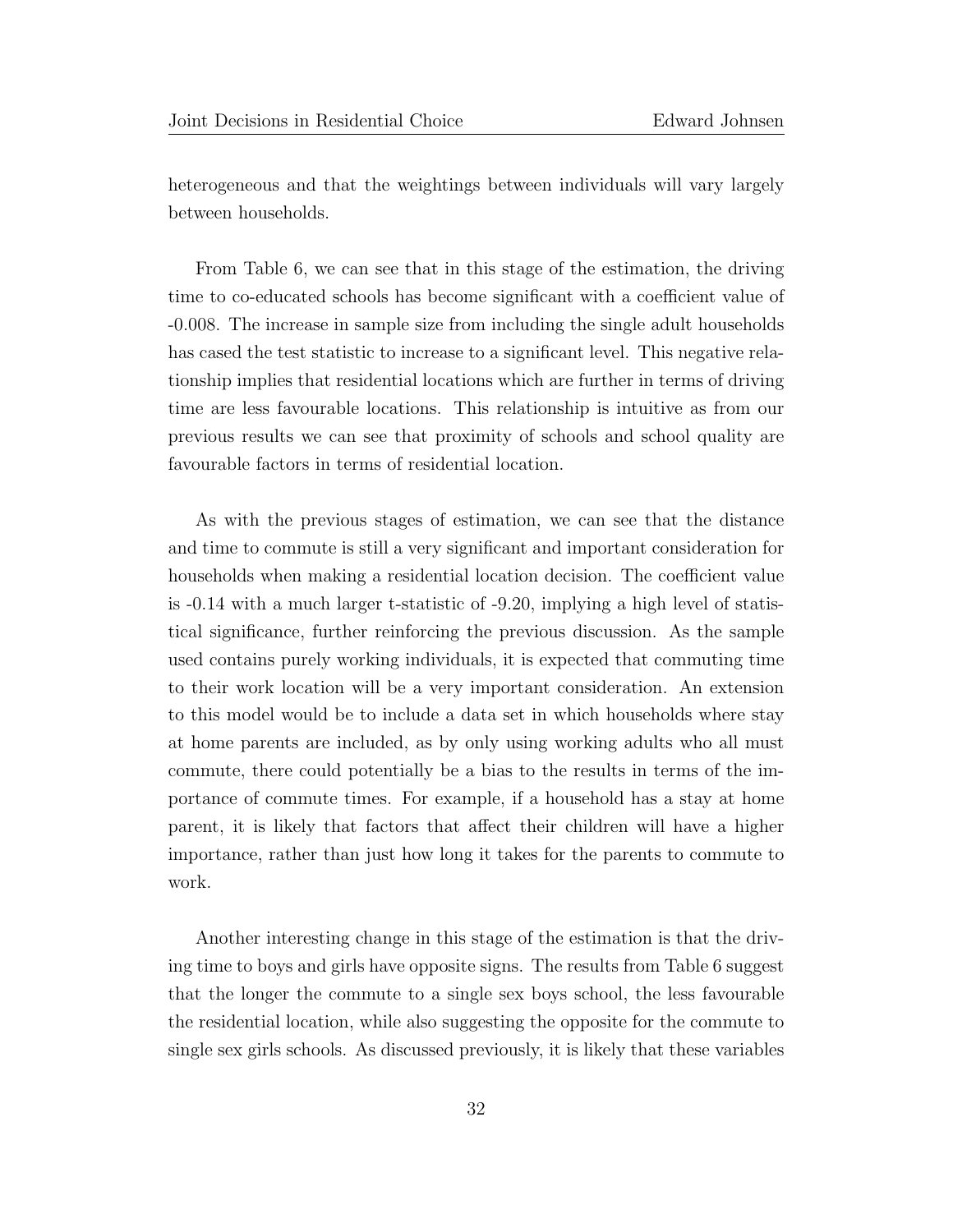do not play a large role in the residential location decision as there are far less single sex schools within the Greater Wellington Region and they are all grouped within the city itself.

An interesting difference between the two adult model and this extended version of the model is the difference in effects of the coastal attributes. From Table 5, we observe that only visibility of the coast is significant, however in this stage of estimation, from Table 6, the test statistic has fallen to below the critical level to 1.41. The coefficient value of 0.08 (2dp), implies that within coastal areas, having a view is a favourable characteristic (as we would expect). The distance to coast has had a much larger reduction in the standard error and is now significant with a test statistic of -2.39 (2dp). The coefficient value of -0.19 (2dp) implies that for residential locations that are close to the coast, the further a location is from the coast has a negative impact on that location. These results are interesting as it is a common thought that having a view and being close to the coast have positive relationships with house prices, therefore we would expect to see what our results show that living close to and having a view of the coast are both favourable attributes in residential location choice.

As in the previous estimation, we can see that amount of sunlight is still a largely significant factor in the residential location decision. This is unsurprising as in general, houses that are north facing have higher rates of sunlight and are much less likely to be damp and cold. There could also be an unobserved effect due to the fact that the most expensive suburbs within the Greater Wellington Region are likely on hill top areas, or within areas that are majority north facing. This will mean that the houses within these areas are likely to be of a nicer quality and therefore preferable, explaining why percentage north is an important variable in residential choice decisions.

We can see that the size of houses has a positive coefficient of 0.26 (2dp). While the test statistic is below the critical value, the proposed effect of this variable is still interesting to look at. This positive relationship implies that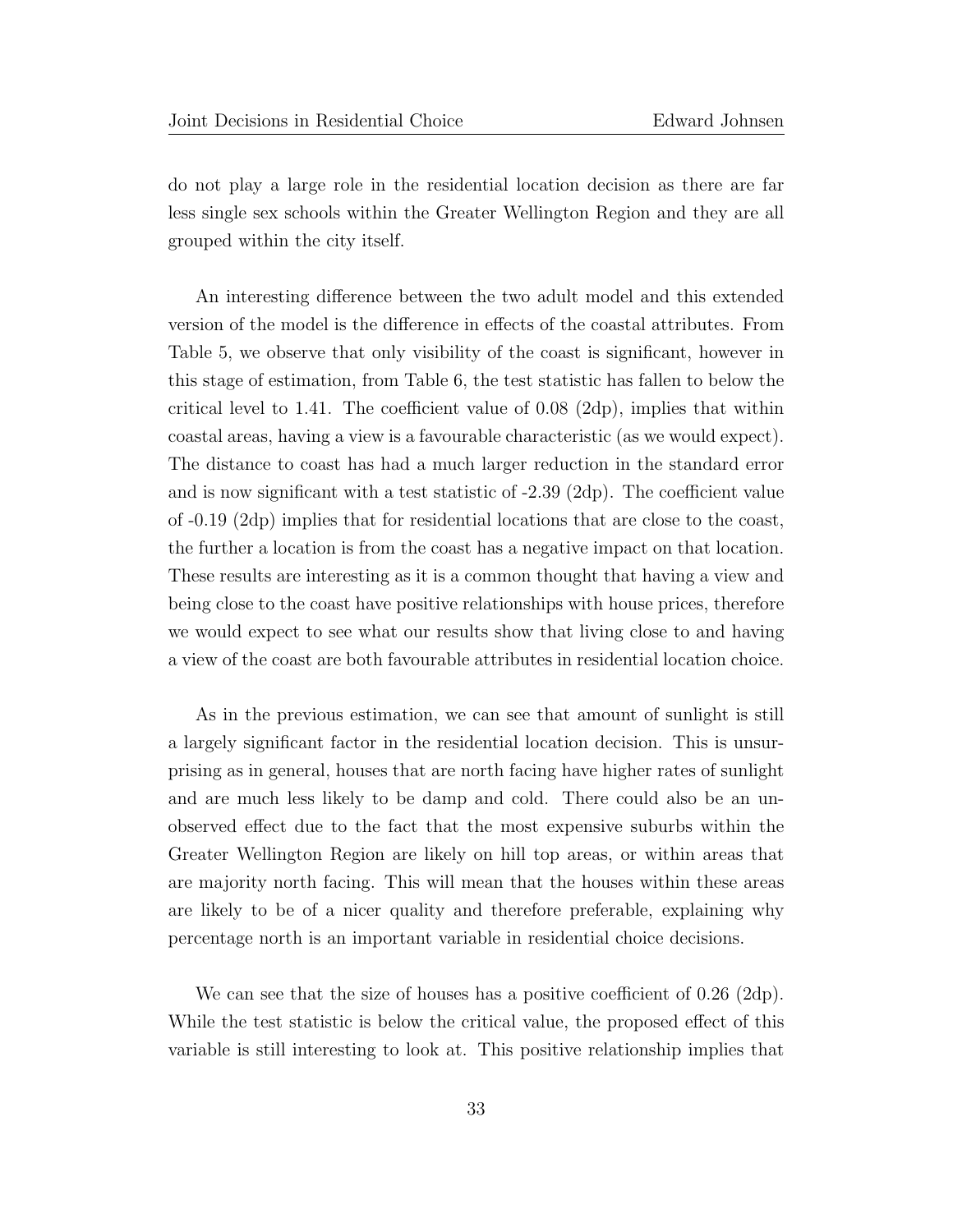areas which have larger sized houses on average are more favourable residential locations. This is intuitive as larger houses are often more valuable, therefore areas which have average higher prices are also likely to have larger houses. This is similar to the percentage north results as these large houses are often in more expensive suburbs which are viewed as more favourable residential locations.

In the previous results, both living in areas where larger percentages of the meshblock had no vegetation such as within Wellington city itself, as well as areas where large percentages of the meshblock are dense vegetation were both viewed as favourable residential attributes. We use these variables to represent the effect of living within dense urban areas as opposed to living in more densely vegetated areas. In this stage, we can see that the coefficient of PercMBNoVeg Alt has flipped, implying living in areas with little vegetation is not desirable. This negative relationship could be the result of the fact that when looking at purchasing a house, many people move farther out from the city into more suburban areas, with lesser amounts looking for inner city or rural housing.

Overall, with the inclusion of single adult households, we can see that there is a general decrease in standard errors leading to more accurate results and larger test statistics due to this sample size. However, as discussed earlier this approach for the estimation of the weight is not as extensive as it could be. A main objective of this paper was to analyse the intra-household decision making directly, therefore in the next stage of estimation we propose a semiparametric approach.

#### 5.4 Stage 4 Results - Treating Weight as Semi-Parametric

With the inclusion of the choice-independent variables into the weight function, we no longer have a single weight parameter to represent all homogeneous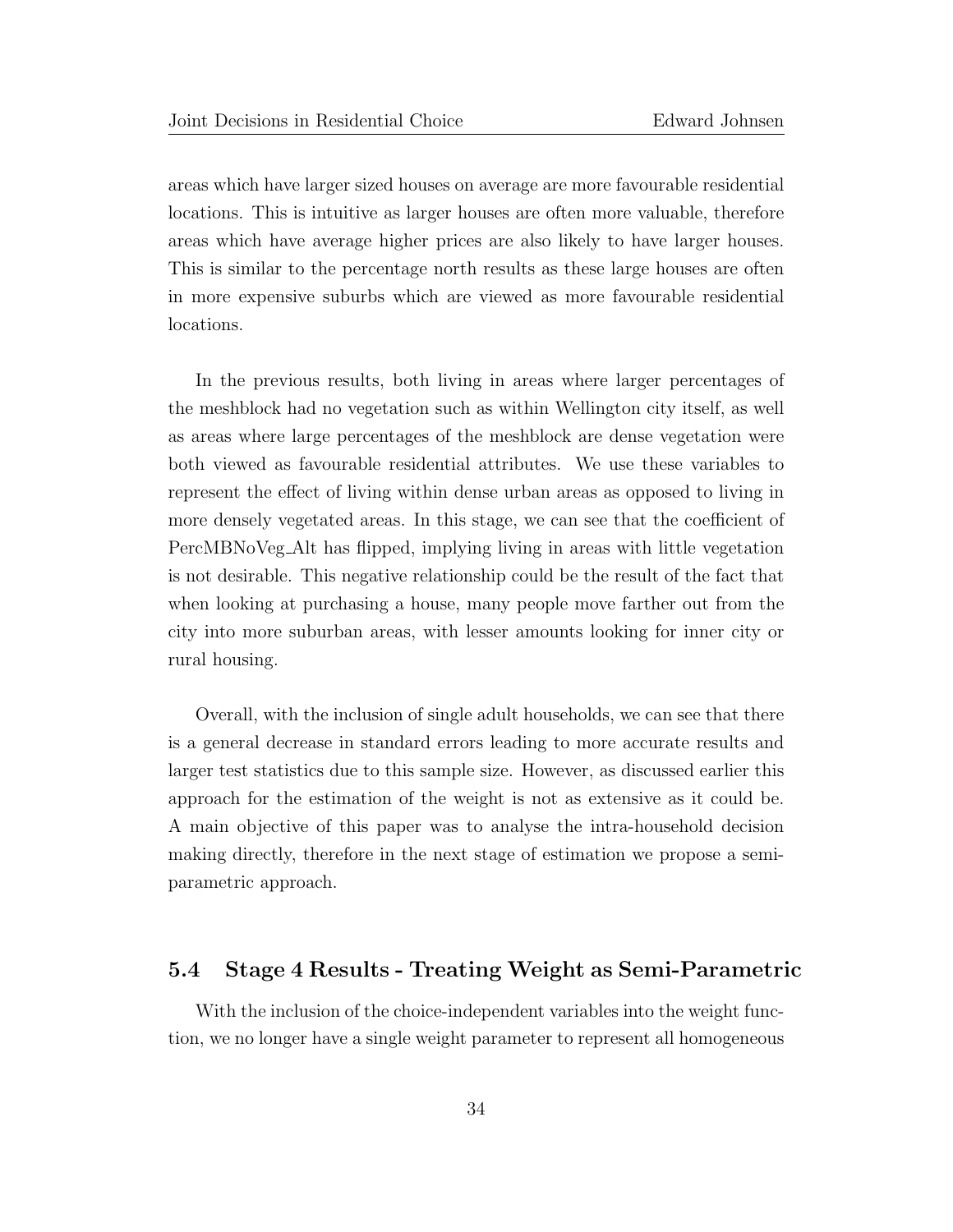Table 7: Full model with semi-parametric weight, single and dual adult households, addressing house price endogeneity and variables as in Table 1.

| Variables              | Coef     | SE     | tstat   |
|------------------------|----------|--------|---------|
| Time Drive Alt         | $-0.146$ | 0.015  | -9.87   |
| <i>Price Alt</i>       | $-0.799$ | 0.616  | $-1.30$ |
| ResPrice_Alt           | 0.198    | 0.924  | 0.21    |
| $UE\_Coed\_Alt$        | 1.871    | 0.590  | 3.17    |
| $DT\_Prim\_Alt$        | $-0.006$ | 0.071  | $-0.08$ |
| $DT\_Coed\_Alt$        | $-0.084$ | 0.033  | $-2.58$ |
| $DT_Boys\_Alt$         | $-0.036$ | 0.025  | $-1.41$ |
| DT Girls Alt           | 0.154    | 0.030  | 5.11    |
| $PercMBNo Veg\_Alt$    | $-0.002$ | 0.003  | $-0.56$ |
| PercMBDenseVeg_Alt     | 0.003    | 0.004  | 0.91    |
| $Shape\_Area\_Alt$     | $-0.076$ | 0.104  | $-0.73$ |
| $MBMeanBed\_Alt$       | 0.260    | 0.184  | 1.41    |
| PercNorth_Alt          | 0.010    | 0.002  | 4.86    |
| $ln\_dist\_cost\_Alt$  | $-0.194$ | 0.057  | $-3.38$ |
| $ln\_visi\_coast\_Alt$ | 0.078    | 0.051  | 1.54    |
| Constant               | $-1.214$ | 0.687  | $-1.77$ |
| $ln\_Income$           | 0.300    | 12.895 | 0.02    |
| Gender                 | $-0.499$ | 0.757  | $-0.66$ |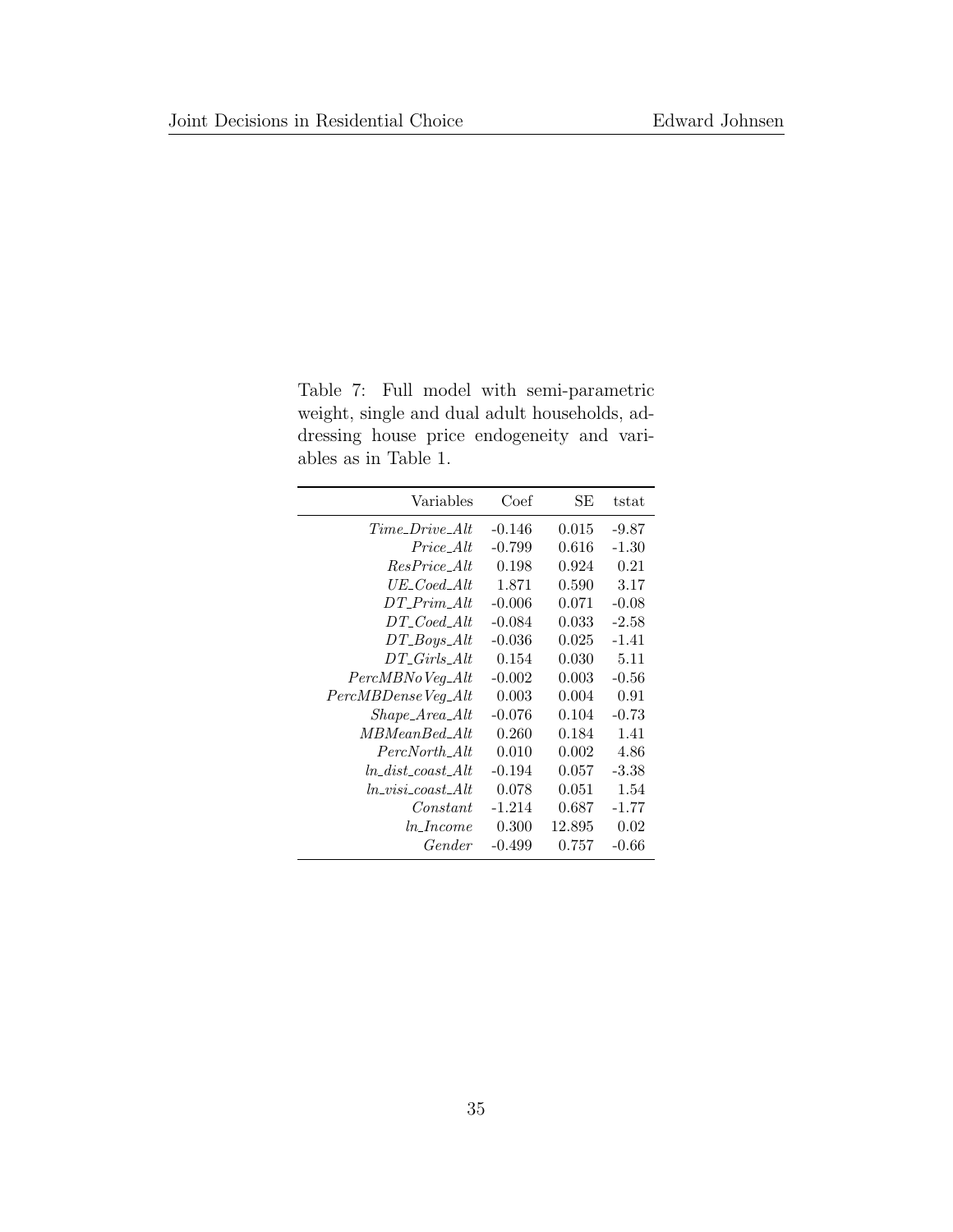households. In this stage of estimation, we allow there to be heterogeneity across the households and estimate the effects of certain choice-independent variables on the weight directly. Using these values from the estimation we are able to calculate the weights for each of the households individually.

We observe from Table 7 that the gender coefficient has a negative value of  $-0.50$  (2dp). This suggests that being female (as the dummy variable  $= 1$ for female), has a negative effect on your weight in the decision. While this result is not statistically significant, these results are still interesting. Furthermore, the income coefficient has a positive value of 0.30, indicating a positive relationship between having the higher income in the household and having more weight in the decision, providing some justification for our procedure of determining the household head in the previous stages of estimation. This result is somewhat surprising after the previous stages of estimation. Previously, the household head was chosen based on whoever had the higher income and we can see that from Table 2, the split between females and males is almost exactly fifty-fifty, meaning that the there are almost equal numbers of females and males who have higher incomes in their respective households.

Another interesting observation from this stage of results, we can see that at lower significance levels the visibility of the coast is now significant, further justifying our previous discussion. These results further suggest the importance of the environmental factors for households in the residential location decision. These results are promising as we enter the final stage of our estimation to include a much larger data set, which has been sampled over a longer period of time.

#### 5.5 Stage 5 Results - Including New Data

With the inclusion of the new data, our sample size has increased from  $n = 445$  to  $n = 786$ . However, during this last stage of estimation, the new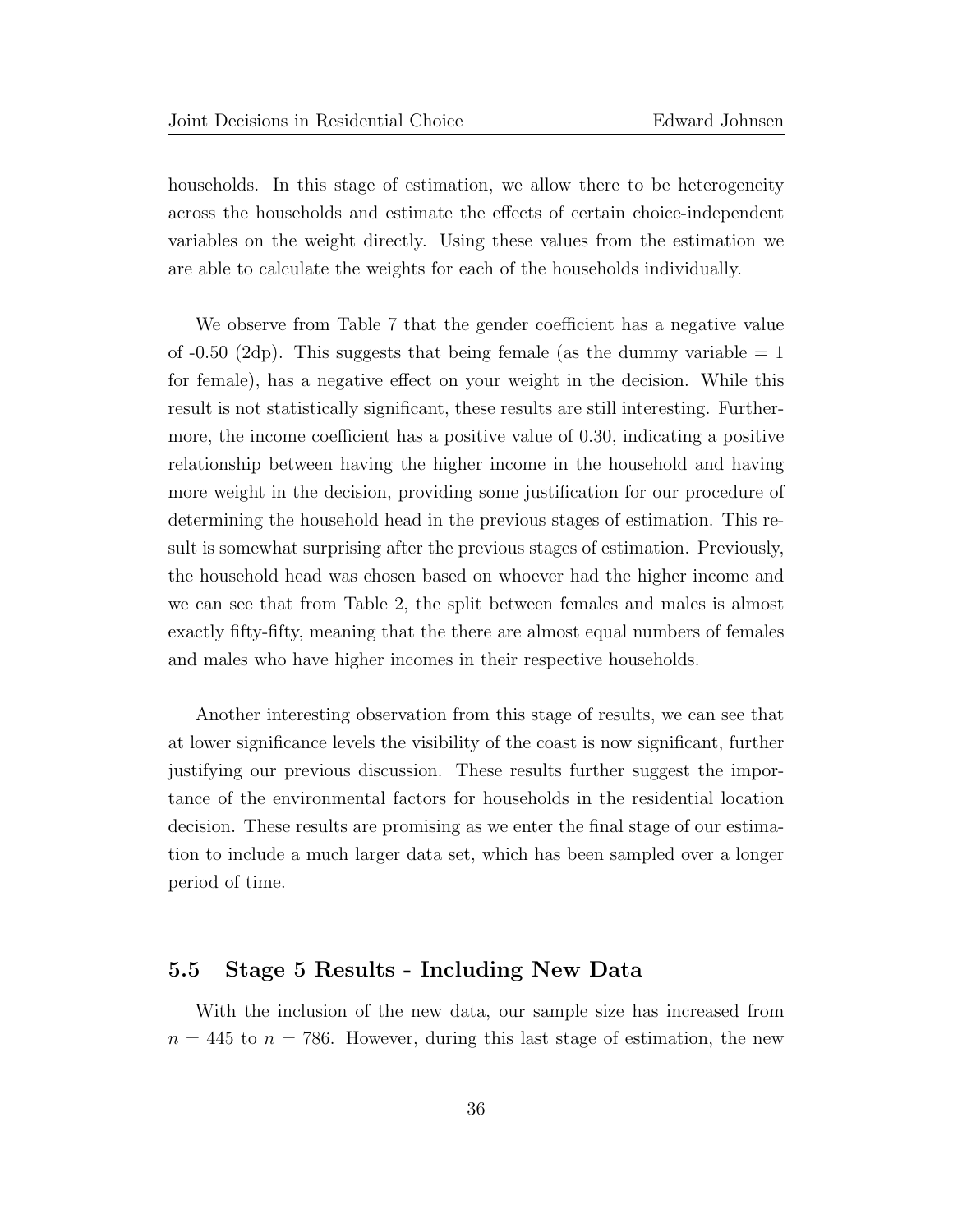| Variables                                                | Coef     | SE    | tstat   |
|----------------------------------------------------------|----------|-------|---------|
| $Time\_Diving\_Alt$                                      | 0.006    | 0.006 | 0.92    |
| Price Alt                                                | $-0.244$ | 0.916 | $-0.27$ |
| ResPrice_Alt                                             | $-0.119$ | 1.681 | $-0.07$ |
| $Avg$ <sub>-</sub> $UE$ <sub>-Coed</sub> <sub>-Alt</sub> | 2.220    | 1.475 | 1.50    |
| $DT\_Primary\_Alt$                                       | 0.047    | 0.153 | 0.31    |
| $DT\_SeCoed\_Alt$                                        | $-0.213$ | 0.046 | $-4.57$ |
| $DT\_SeBoys\_Alt$                                        | 0.031    | 0.023 | 1.37    |
| $DT\_SeGirls\_Alt$                                       | $-0.032$ | 0.025 | $-1.25$ |
| $PercNo Veg\_Alt$                                        | $-0.007$ | 0.005 | $-1.24$ |
| PercDenseVeg_Alt                                         | $-0.020$ | 0.011 | $-1.96$ |
| PercNorth Alt                                            | 0.011    | 0.003 | 4.02    |
| Weiaht                                                   | 0.771    | 0.155 | 4.97    |
|                                                          |          |       |         |

Table 8: Baseline Model with Extended Data set, single and dual adult households, addressing house price endogeneity and variables as in Table 1.

data was only able to be estimated using the baseline model. Furthermore, as this data is more recent, the number of area units has increased from 194 to 204 due to population increase. However the results provided are promising. We see that generally, the results are different than what we would expect. From Table 8, we observe that the driving time has a positive coefficient, suggesting longer commute times are more favourable. However the test statistic in this estimation has fallen from  $-9.87$  (2dp) from Table 7 to  $0.48(2dp)$ , implying a insignificant result. This result is surprising as throughout the estimation it had a significant influence on these decisions.

The results showing the influence of the proximity and quality of schools within the area are consistent with our earlier results. The average university acceptance rate has a lower test statistic than in the previous estimation, and is now insignificant. The contradicting effects of driving times to single sex schools is also still present, however these test statistics are lower, providing more evidence for these variables lack of influence in the decision. In contrast, the test statistic for driving time to co-educated schools has increased, implying that this variable has a significant effect on the overall decision.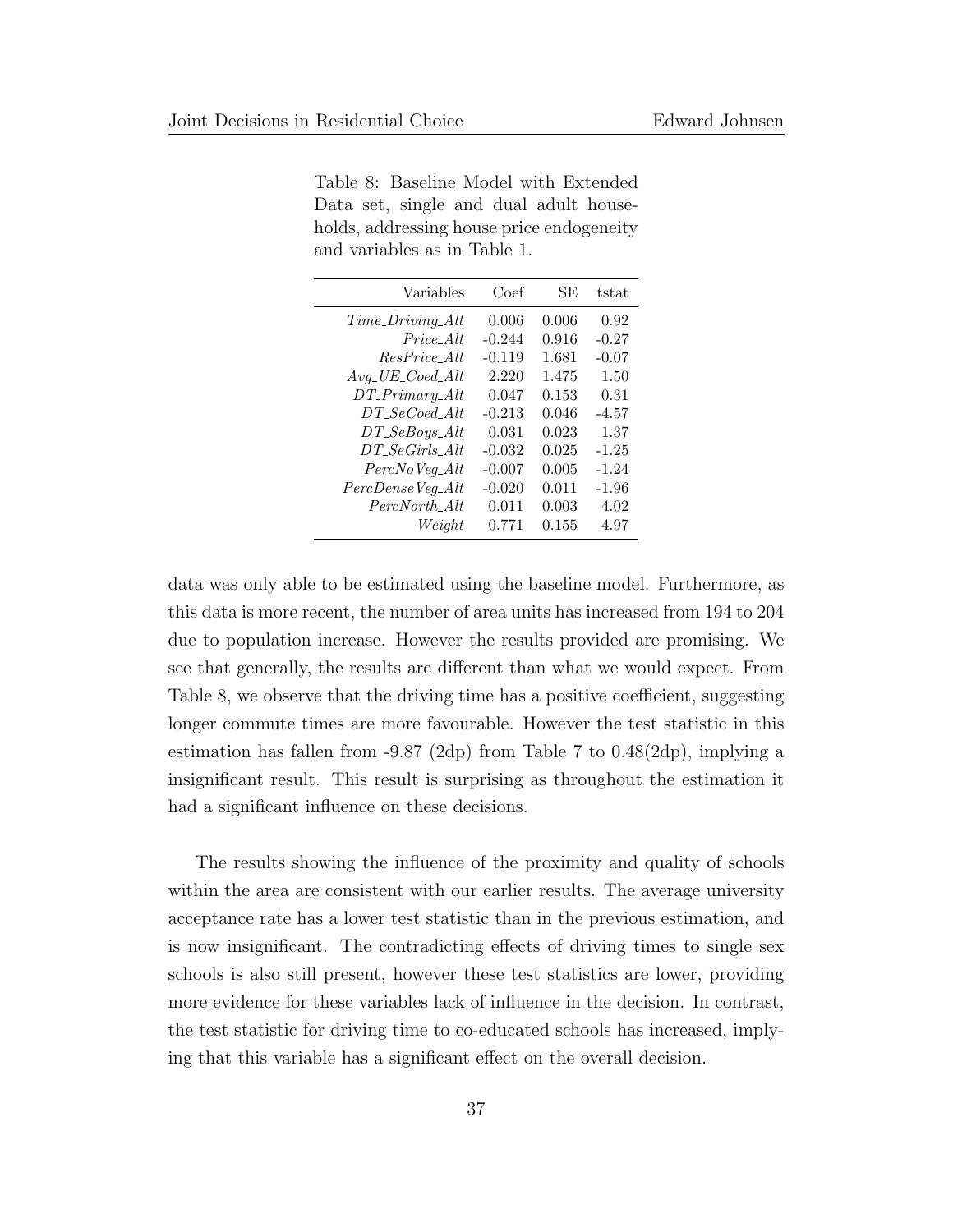An interesting result is the change in the effects of the environmental variables. We see that in previous stages that areas with dense levels of vegetation were favoured compared to areas with no vegetation, whereas from Table 8 we observe that the coefficient of dense vegetation levels is negative and significant, implying that areas that have dense vegetation are less favourable. As with the previous stage, the amount of sunlight a household receives has a significant positive effect on residential location choice.

A limitation of this stage of estimation was that many variables had to be excluded and we were unable to estimate this data using the full model, meaning that the weight had to again be treated as parametric. We can see that with the increase in sample size, the weight parameter has a value of  $0.77(2dp)$ , with a much higher test statistic value than previously at  $4.98$  ( $2dp$ ). This result suggests that the higher income earner within the household has 77% of the weight in the decision, contradicting to what was found in previous stages. This result could be the effect of the skew towards males within the household heads, as we found that being female had a negative impact on your weight in the decision. Due to this limitation, further research is needed to adapt our model to more accurately examine what components impact the weight parameter.

### 6 Discussion of Results

When looking at these stages of results holistically, we find that the most important factor within the model is commuting time, with the exception of the final stage. Previous research has shown that when examining residential choice decisions, that commuting costs, which increase with the commuting time, have had significant influence on locations in which households choose to live. [Vega and Reynolds-Feighan](#page-46-3) [\(2009\)](#page-46-3), show that when households are relocating, having higher car travel costs are less favoured, and areas which entail higher commuting times are also less favourable. [de Palma et al.](#page-45-6) [\(2005\)](#page-45-6)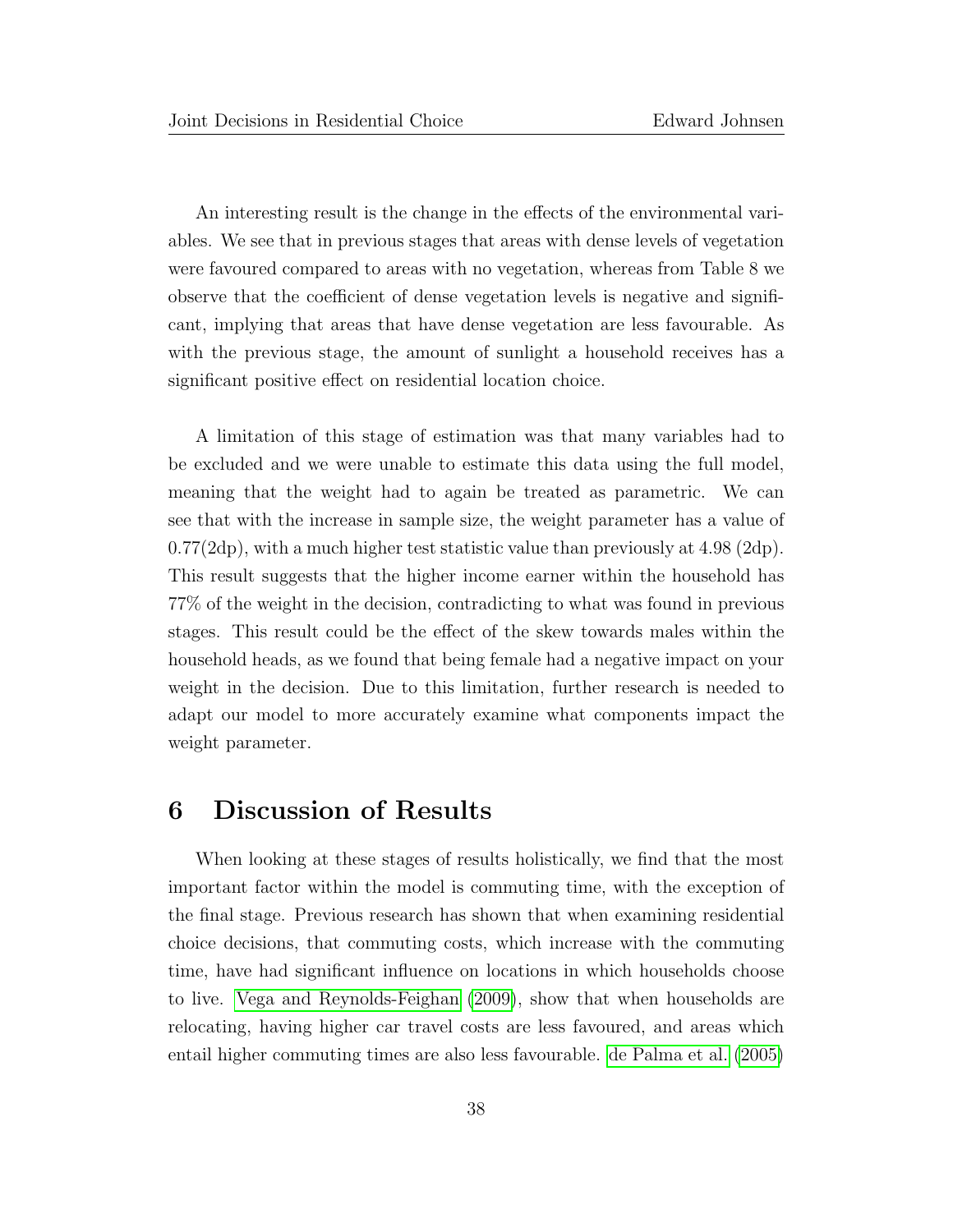also find a similar result, that commuting times are negatively related with residential preferences. This result is intuitive, as generally, the less time it takes one to commute to work, the more favourable the location. However, not all individuals commute via the same method, therefore further research should look at the individual preference and observe how the commute time via different modes affects the decision.

Throughout the estimation, distance to schools and the quality of nearby schools have been shown to have significant influence on household residential choice decisions. We see that as the estimation progresses, the test statistics increase for the driving time to, and the university entrance rate of, co-educated secondary schools. This result is intuitive as these residential decisions are often long term, therefore assessing the quality of schools within the area is a natural step in the decision making process for a majority of households. We observe that the driving times to single sex schools have contrasting coefficients. We estimate that these variables play a far lesser role in the residential location decision. This is as within the Greater Wellington Region, there are far fewer single sex schools than there are co-educated, and a large proportion of these schools are all nested within Wellington City. Due to this, in residential areas situated large distances away from the city, these single sex schools are often not a viable option. Also, due to the location of these schools, it is likely that these variables are capturing the effect of commute time to Wellington City rather than the schools themselves.

When looking at primary education. we see that the coefficient value of driving times to primary schools is negative, suggesting that residential areas further away from primary schools are less favourable, however the test statistic deems this insignificant. A potential reason for this could be through the sample used in estimation. As we are only including households in which both adults are working full time, this could mean that we have a large number of households that do not yet have children, or that have children who are older and closer to secondary school age. This would provide further reason for the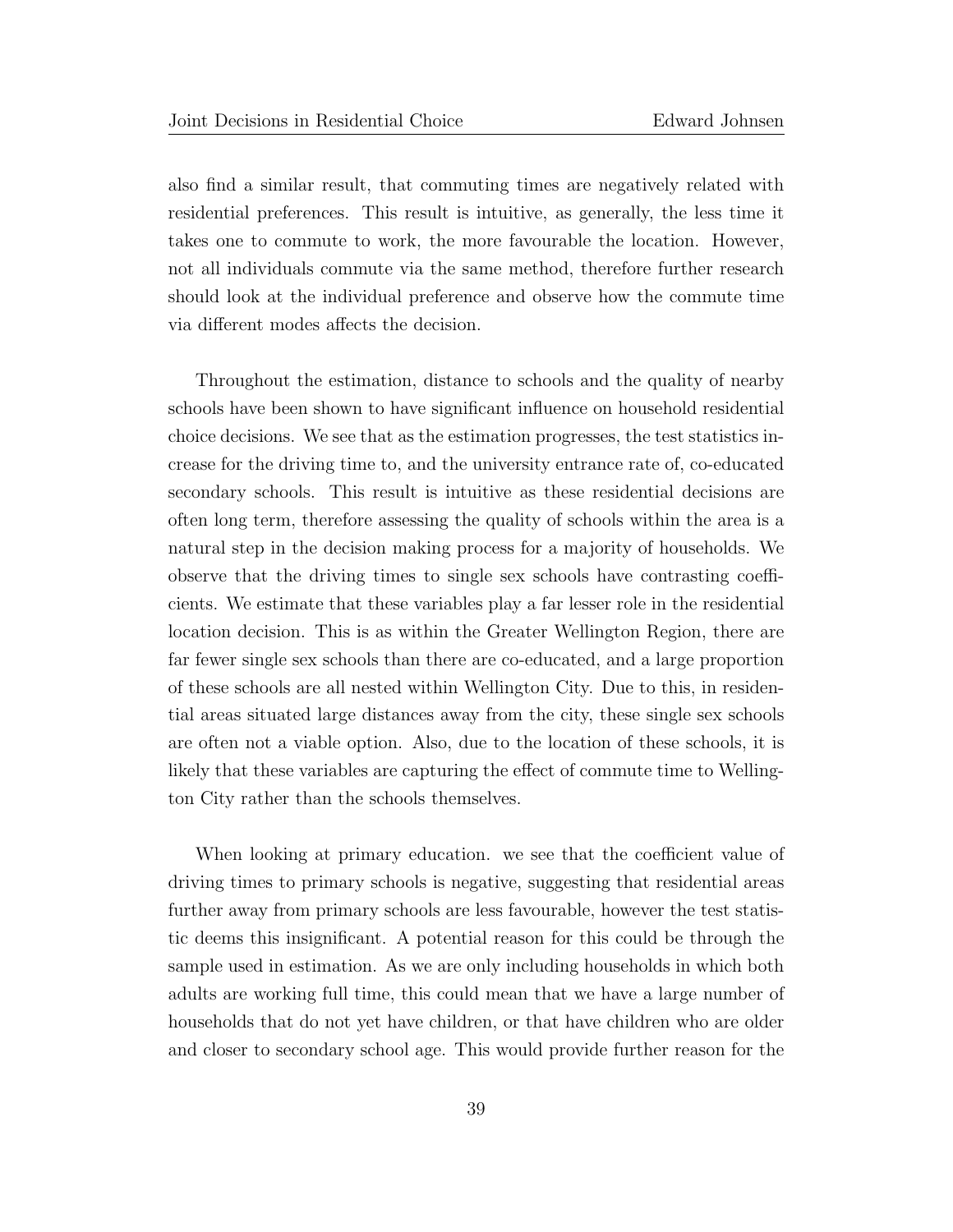importance of the secondary school variables.

[Timmermans et al.](#page-46-0) [\(1992\)](#page-46-0), show that residential environment is an important factor in residential choice decisions. This is consistent with the results found throughout our estimation. We see that the levels of sunlight that a household receives is significant throughout all stages of estimation. The importance of the coastal attributes for households is also significant. Houses that get more sunlight or are on the coast, are often higher in price, making these homes more desirable. This suggests an interesting idea, that while households favour these areas with better environmental factors, these areas are often the more expensive suburbs. This suggests a trade-off within the household between the price and the environment. While households put large weights on these environmental factors, all households will be constrained by price, which we observe from our results to have a negative relationship with residential choice.

After dealing with the house price endogeneity, we observe a steady increase in test statistics following the increase in the sample size (with the exception of the last step). Further research with richer and larger data sets should be conducted to further examine this endogeneity problem and get more accurate results on the effect of house prices on residential location decisions. We observe throughout our results that house prices have a negative impact on the likelihood of you living within a particular residential location. This result is intuitive as residential location can be thought of as a utility maximisation problem in which the household is constrained by what it can afford. Households choose the location they can afford, in which they achieve the highest utility, based on the variables we identify within the estimation.

We expect that areas with higher amounts of greenspace would be viewed as more favourable. Within the early stages of the estimation we find that areas that have no vegetation are viewed less favourably than areas which have larger areas of greenspace. However from the last stage of estimation we can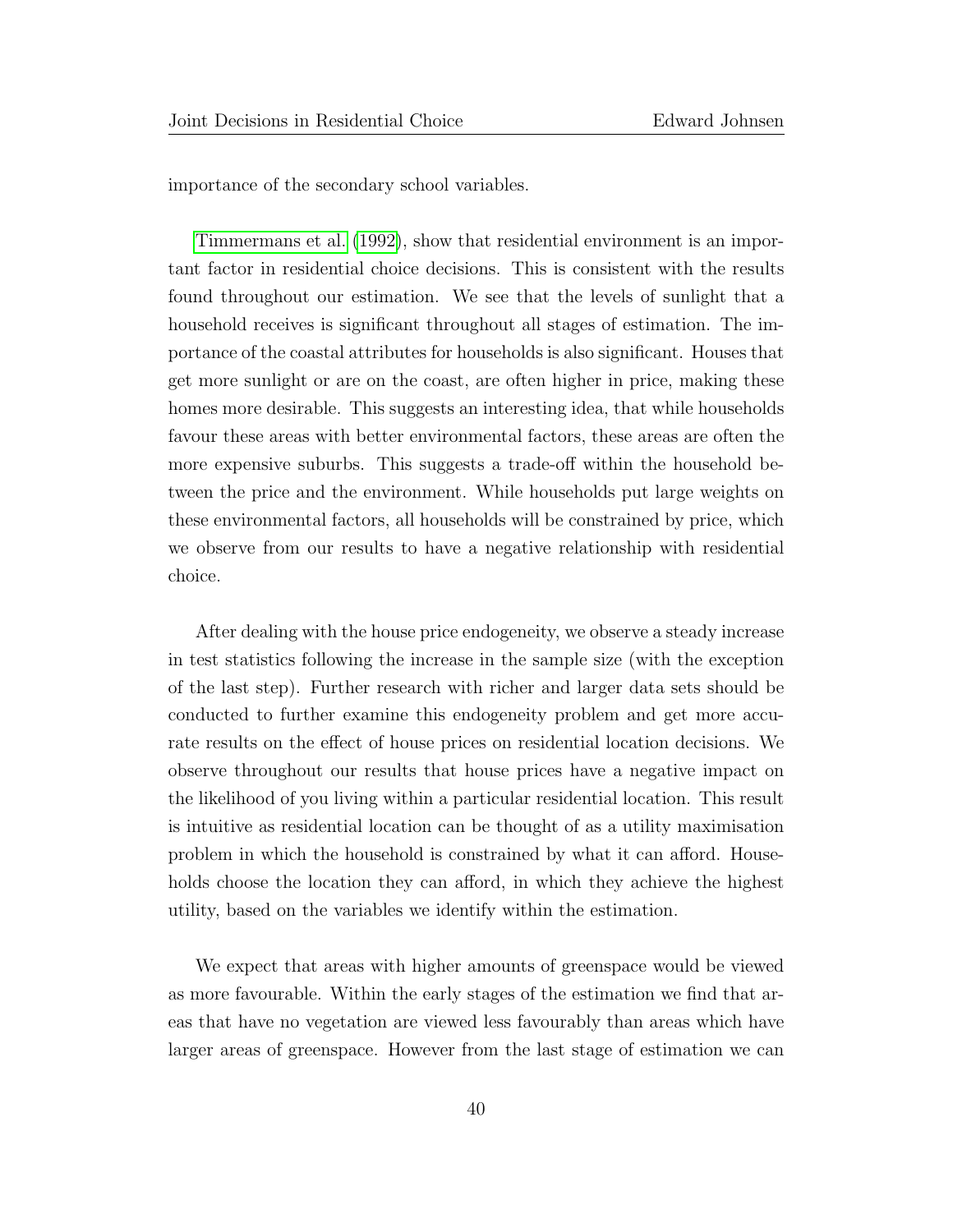see that both of these levels of greenspace have a negative influence on residential locations, suggesting that areas that fall into an in-between category of sparse vegetation may potentially be favoured. This would be intuitive as it is a common theme that when households seek to purchase a home, they look within suburban areas, which have a moderate level of vegetation.

When analysing the results for the estimation of the weight parameter overall, it is hard to draw conclusions as when comparing the first stages of the estimation with the final stage, they have opposite results. This could be a result of sampling and the difference between these two data sets. However, we draw conclusions from stages 1-4 and exclude 5 due to the lack of variables and difficulty of estimation. From our results in stages 1,2 and 3, we find that the household member that had a lower level of income had a large influence in the decision. In contrast, when allowing the weight to be semi-parametric, we observed that income had a positive influence on the weight, while being female had a negative coefficient. These contradicting results show that it is essential that further research be undertaken to allow the other choice-independent factors to influence the weight. From our semi-parametric estimation, we observe that the individual with the higher income is likely to have a larger influence in the decision, which is also shown in the final stage of estimation. Further, we observe the impact of gender on the weight, which shows that being female lowers the amount of influence in the decision. These results provide a fundamental level of insight into the effect of gender and income, suggesting that if you were to conduct a study using only one adult from each household as the decision maker, it is a viable option to pick the individual with the higher income as the household head.

# 7 Model Limitations

While the results of this paper are promising and provide fuel for discussion, there were limitations that hinder the overall success of the model. One limitation is the lack of variables that are able to be included in the esti-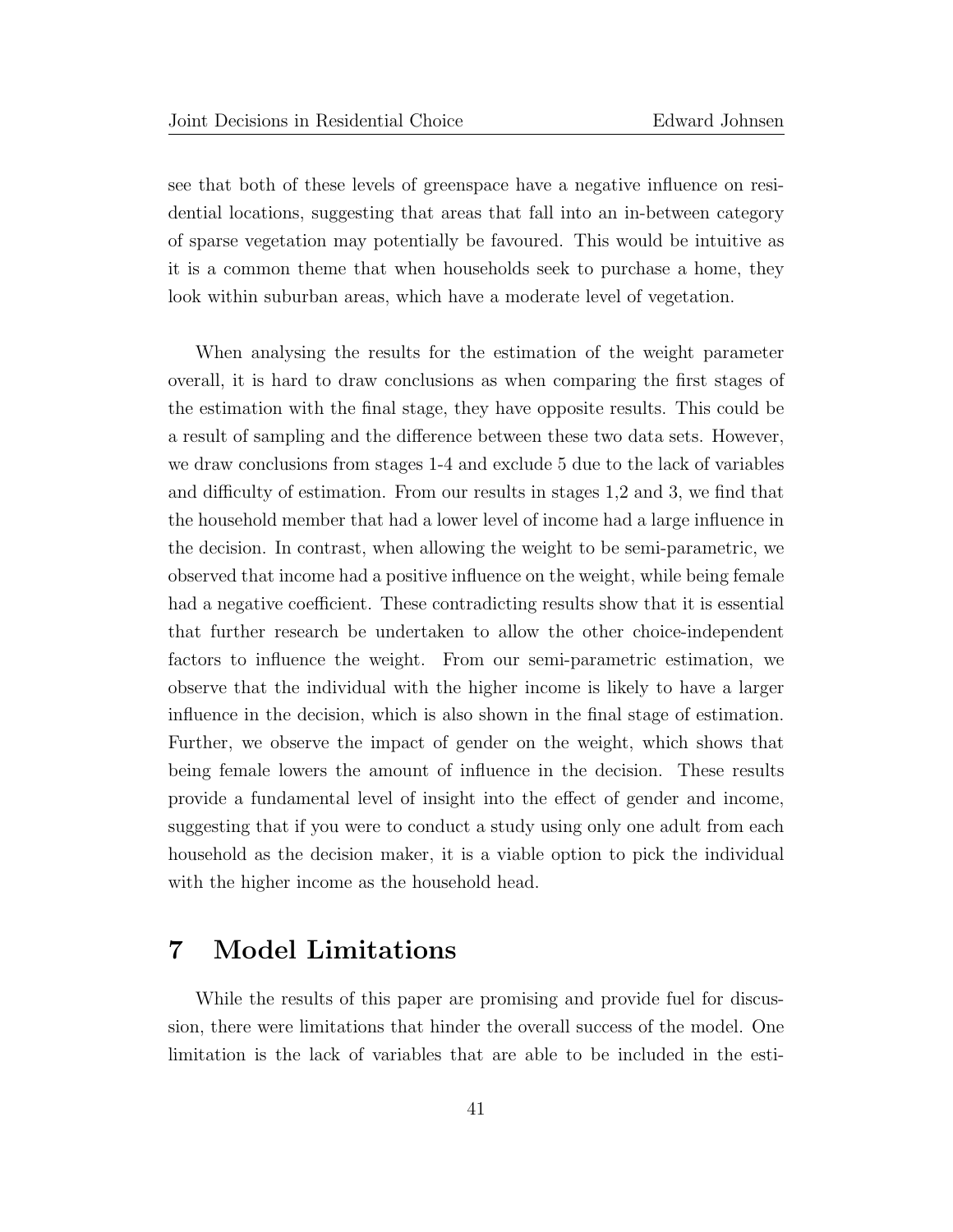mation. In the theoretical model we discuss the choice-independent variables that comprise the multi-nominal logit model. Only two of these variables were eventually included indirectly through the weight, however this approach shows potential as it gives an indication of which factors have the biggest influence on the weightings between individuals.

Another factor that was excluded in our model was allowing for the individual level commuting preferences of the household members. This would allow analysis on the different commuting modes, and further insight into the intra-household decision making. For example, currently throughout the estimation the only commuting mode we assume is driving. However, for a large percentage of the population, commuting is done via other modes. Further research needs to be conducted into these commuting decisions, allowing for individual level decisions about commuting mode.

Another limitation in this study is the way in which the income data is provided. This data is broken up into brackets with differing step sizes making this non-linear. This limitation is less significant, as in our analysis, we are interested in who has a higher income between the individuals, and the effect that this has on the intra-household decisions. However, by being non-linear, this means that 0.1 units of income is sometimes worth \$10000 while in other cases it is only worth \$5000. Further research needs to be conducted with a linear income scale to accurately capture the effect of income on individuals weight.

# 8 Conclusion

This paper seeks to investigate and answer how individuals determine their residential location, by estimating their individual preferences and identifying the extent to which they compromise for the welfare of the group. A logistic model is developed to estimate the residential location and the intra-household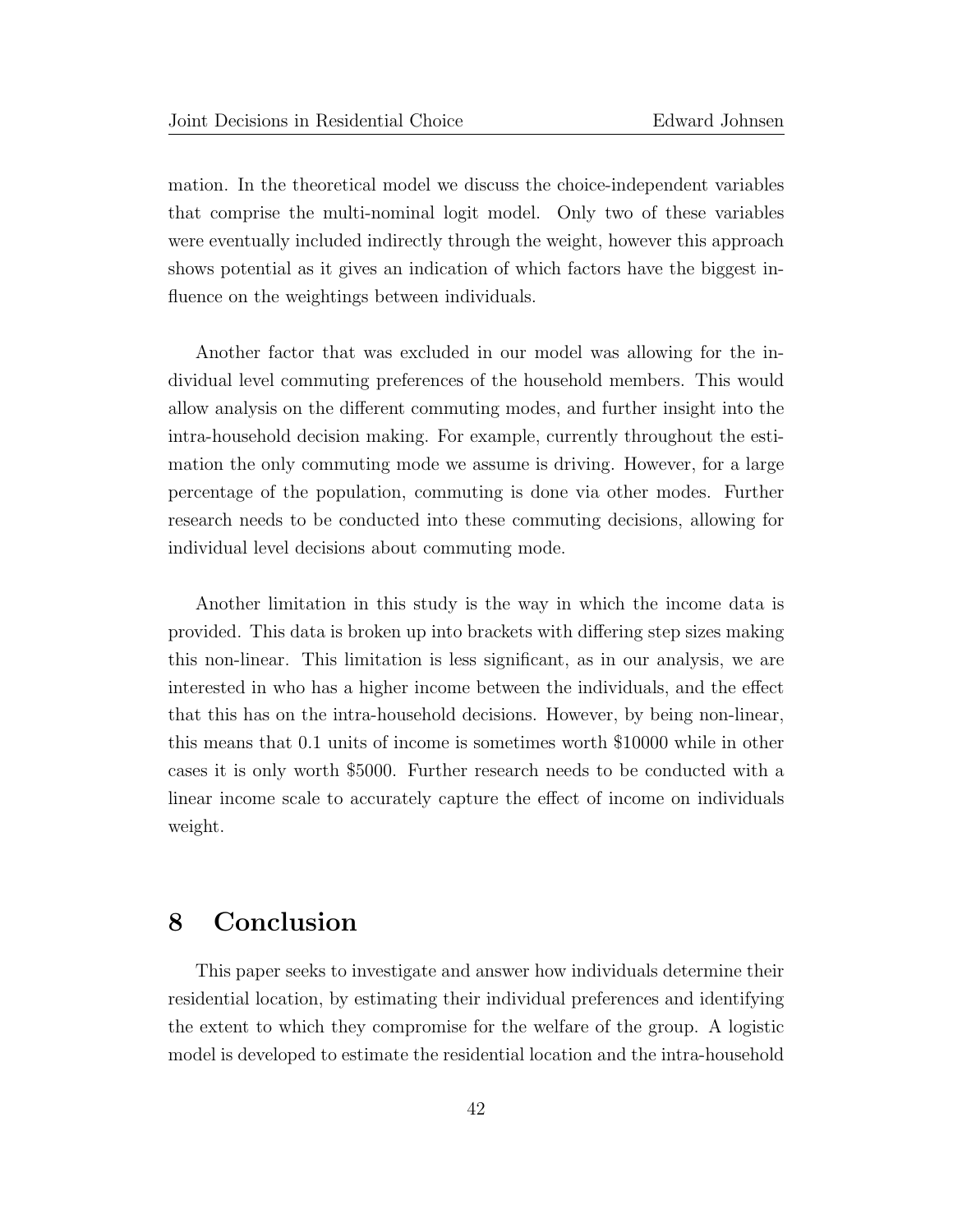decision making process.

Data for estimation is obtained through GIS and the Ministry of Transport's HTS, giving a sample of single and dual working adult households. The results of our study suggest that longer commute times as well as environmental factors such as amount of sunlight, coastal attributes and greenspace are observed to have significant effects on household residential decisions. Further, we find that the distance to schools and local school quality have a substantial effect in these decisions.

This papers main contributions are as follows. Firstly, as by using the data from [Daglish et al.](#page-44-6) [\(2018\)](#page-44-6), we are able to cover an entire region, allowing us to account for all potential residential locations. Furthermore, we are able to break the region down at a more granular level, a point which many previous papers have struggled to achieve. Secondly, our extension of treating the weight as a semi-parametric function allows us to gain insight into factors that affect individuals' influence on the decision. Analysis into the intra-household decisions finds that having the relatively higher income within the household has a positive influence on the weighting, while being female has a negative impact. Given the limitations listed, these results should be interpreted as indicative, as further empirical work is needed to apply this semi-parametric model to larger data sets, while allowing the weight to depend on more variables.

The estimation procedure suggests three main extensions for future research. First, as in the last estimation stage we were unable to use the semiparametric form and certain variables had to be excluded, further research is needed in order to be able to apply this model to new data sets and for different regions. Secondly, the inclusion of choice-independent variables is essential to gain insight into the varying preferences of differing household types. Lastly, the model could be extended to allow for individual level decisions of commute mode, allowing different methods of commuting to be included within the es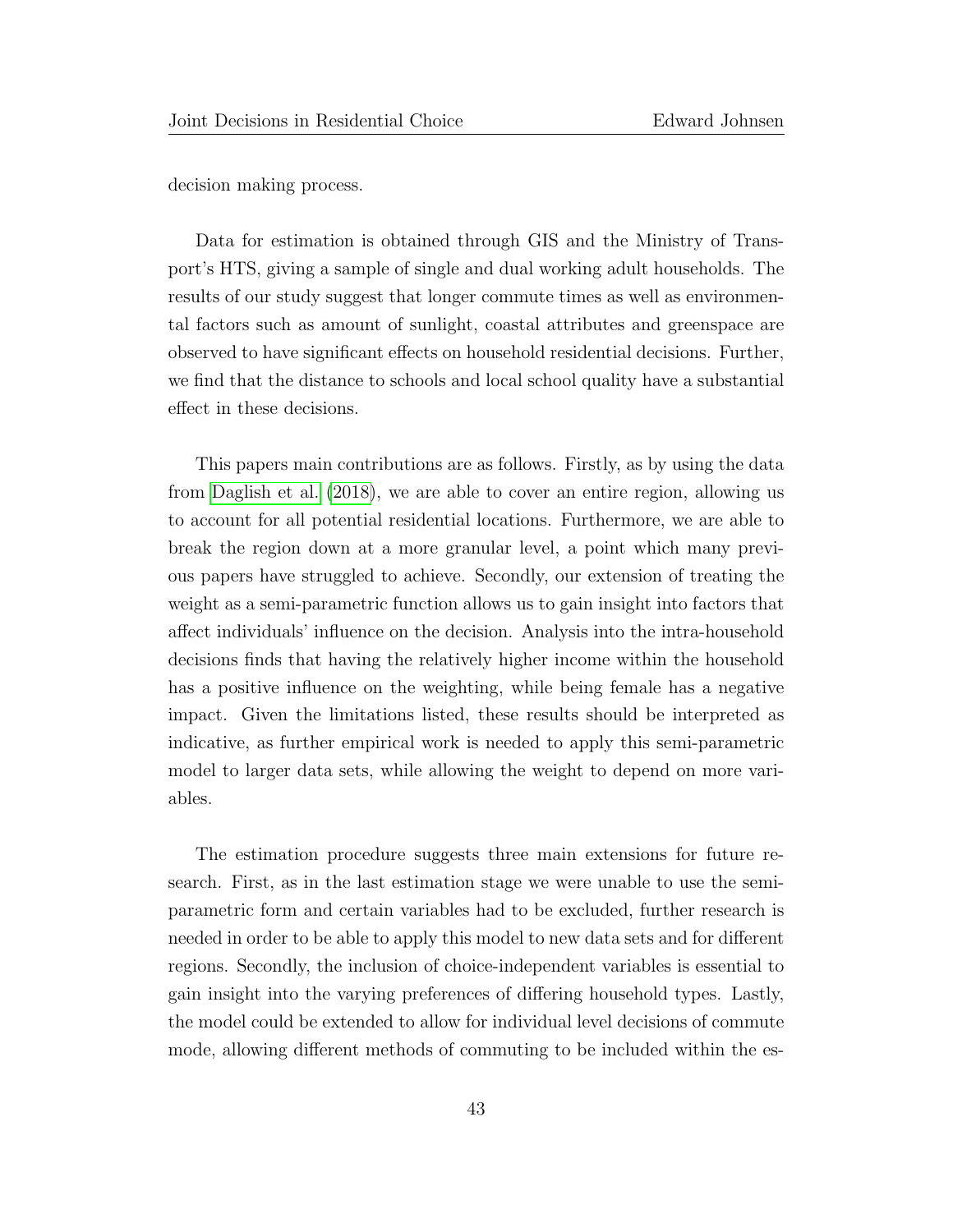timation.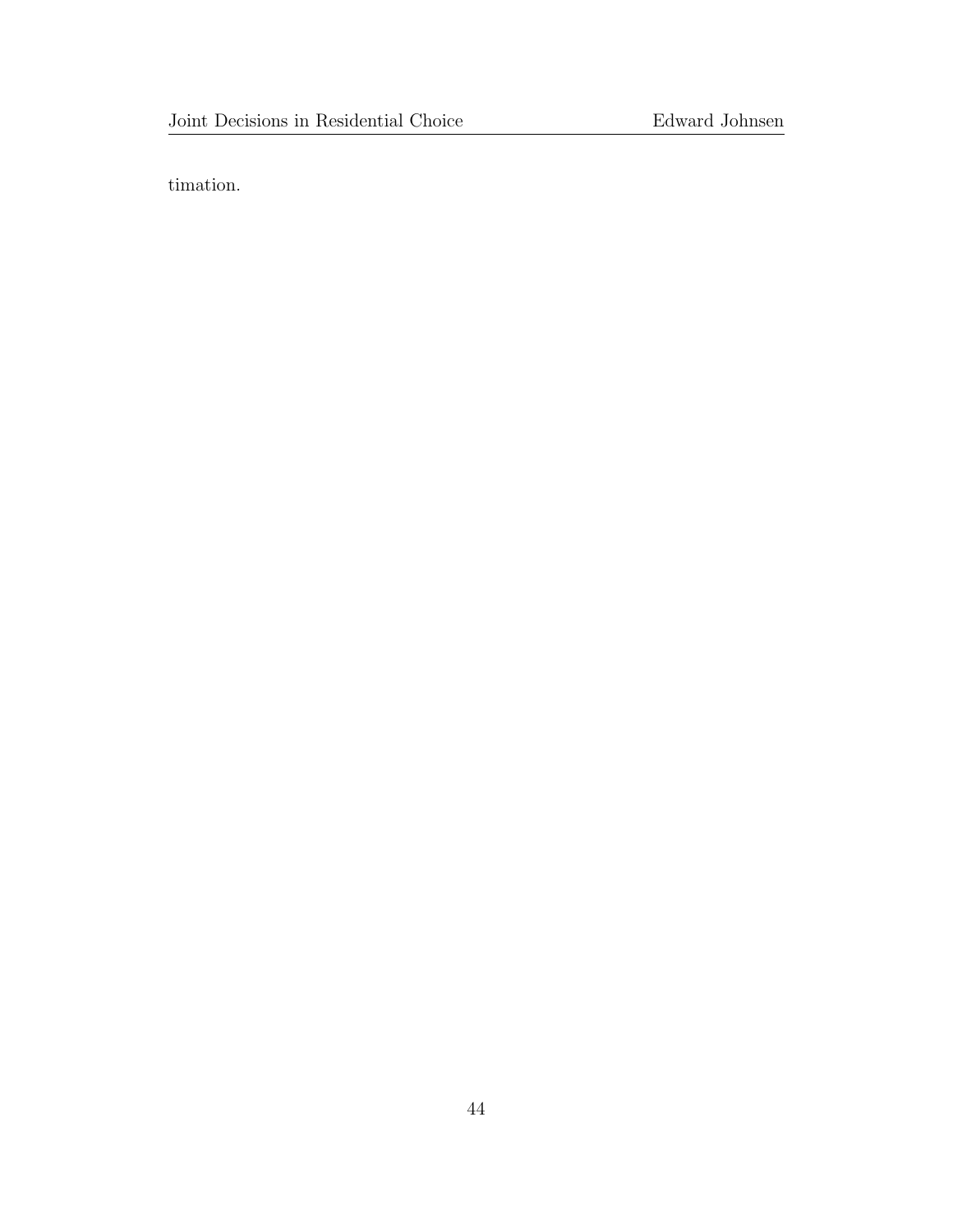# References

- <span id="page-44-0"></span>Abraham, J. E. and Hunt, J. D. (1997). Specification and estimation of nested logit model of home, workplaces, and commuter mode choices by multipleworker households. Transportation Research Record, 1606(1):17–24.
- <span id="page-44-2"></span>Ben-Akiva, M. E., Lerman, S. R., and Lerman, S. R. (1985). Discrete choice analysis: theory and application to travel demand, volume 9. MIT press.
- <span id="page-44-1"></span>Bhat, C. R. and Guo, J. (2004). A mixed spatially correlated logit model: formulation and application to residential choice modeling. Transportation Research Part B: Methodological, 38(2):147–168.
- <span id="page-44-4"></span>Browning, M., Bourguignon, F., Chiappori, P.-A., and Lechene, V. (1994). Income and outcomes: A structural model of intrahousehold allocation. Journal of political Economy, 102(6):1067–1096.
- <span id="page-44-5"></span>Browning, M. and Chiappori, P.-A. (1998). Efficient intra-household allocations: A general characterization and empirical tests. Econometrica, pages 1241–1278.
- <span id="page-44-7"></span>Comber, A., Brunsdon, C., and Green, E. (2008). Using a gis-based network analysis to determine urban greenspace accessibility for different ethnic and religious groups. Landscape and Urban Planning, 86(1):103–114.
- <span id="page-44-8"></span>Conway, D., Li, C. Q., Wolch, J., Kahle, C., and Jerrett, M. (2010). A spatial autocorrelation approach for examining the effects of urban greenspace on residential property values. The Journal of Real Estate Finance and Economics, 41(2):150–169.
- <span id="page-44-6"></span>Daglish, T., de Riste, M., Sağlam, Y., and Law, R. (2018). Commuting and residential decisions in the greater wellington region. Forthcoming.
- <span id="page-44-3"></span>Davies, P. S., Greenwood, M. J., and Li, H. (2001). A conditional logit approach to us state-to-state migration. Journal of Regional Science, 41(2):337–360.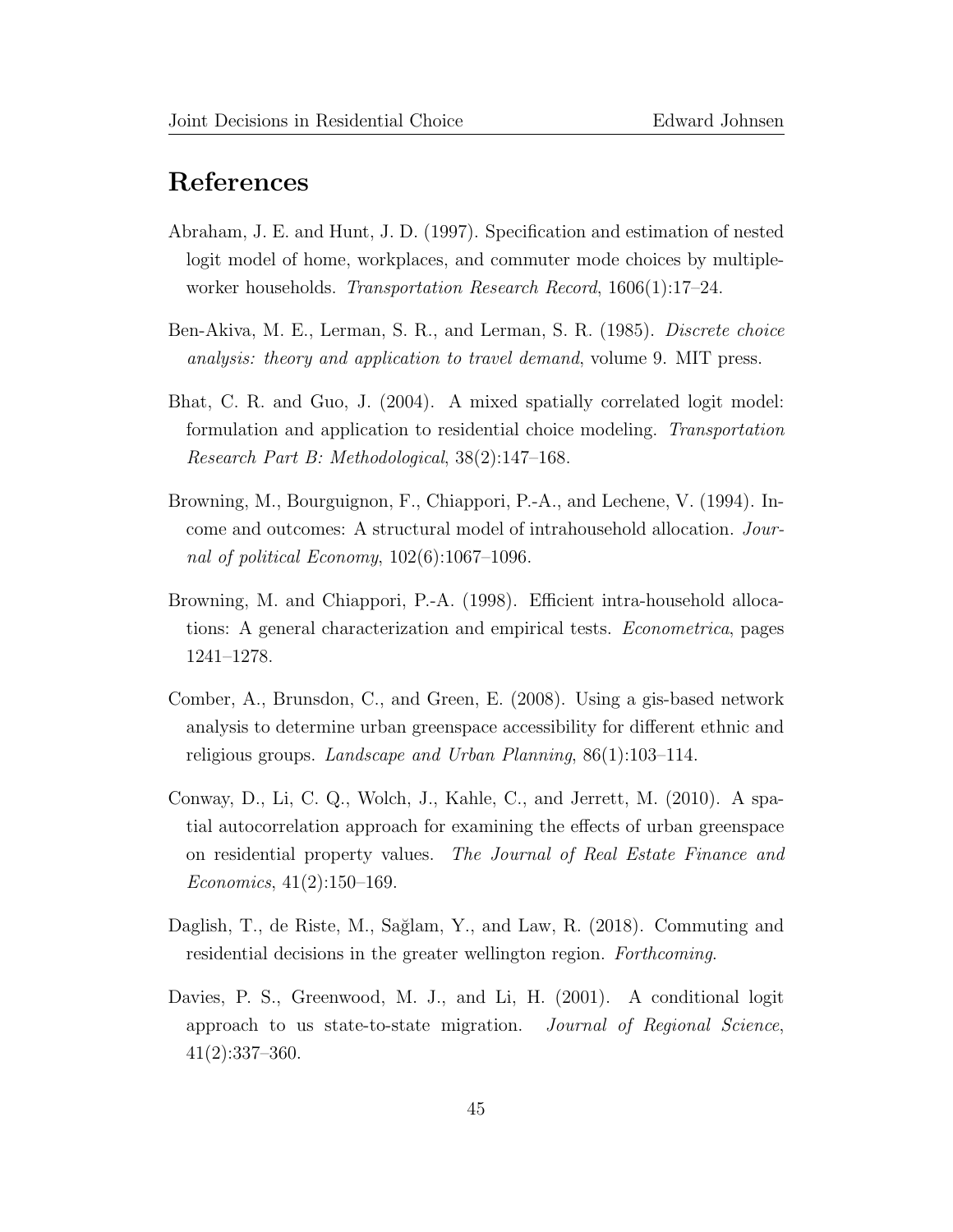- <span id="page-45-6"></span>de Palma, A., Motamedi, K., Picard, N., and Waddell, P. (2005). A model of residential location choice with endogenous housing prices and traffic for the paris region.
- <span id="page-45-0"></span>Gliebe, J. P. and Koppelman, F. S. (2002). A model of joint activity participation between household members. Transportation, 29(1):49–72.
- <span id="page-45-8"></span>Helbich, M., Jochem, A., Mücke, W., and Höfle, B. (2013). Boosting the predictive accuracy of urban hedonic house price models through airborne laser scanning. Computers, environment and urban systems, 39:81–92.
- <span id="page-45-5"></span>Hoffman, S. D. and Duncan, G. J. (1988). Multinomial and conditional logit discrete-choice models in demography. Demography, 25(3):415–427.
- <span id="page-45-9"></span>Jin, D., Hoagland, P., Au, D. K., and Qiu, J. (2015). Shoreline change, seawalls, and coastal property values. Ocean & Coastal Management, 114:185– 193.
- <span id="page-45-4"></span>Lee, B. H. and Waddell, P. (2010). Residential mobility and location choice: a nested logit model with sampling of alternatives. Transportation, 37(4):587– 601.
- <span id="page-45-7"></span>Los, M. (1979). Combined residential-location and transportation models. Environment and Planning A,  $11(11):1241-1265$ .
- <span id="page-45-2"></span>McFadden, D. (1978). Modeling the choice of residential location. Transportation Research Record, (673).
- <span id="page-45-3"></span>McFadden, D. and Train, K. (2000). Mixed mnl models for discrete response. Journal of applied Econometrics, 15(5):447–470.
- <span id="page-45-1"></span>Pinjari, A. R., Pendyala, R. M., Bhat, C. R., and Waddell, P. A. (2011). Modeling the choice continuum: an integrated model of residential location, auto ownership, bicycle ownership, and commute tour mode choice decisions. Transportation, 38(6):933.